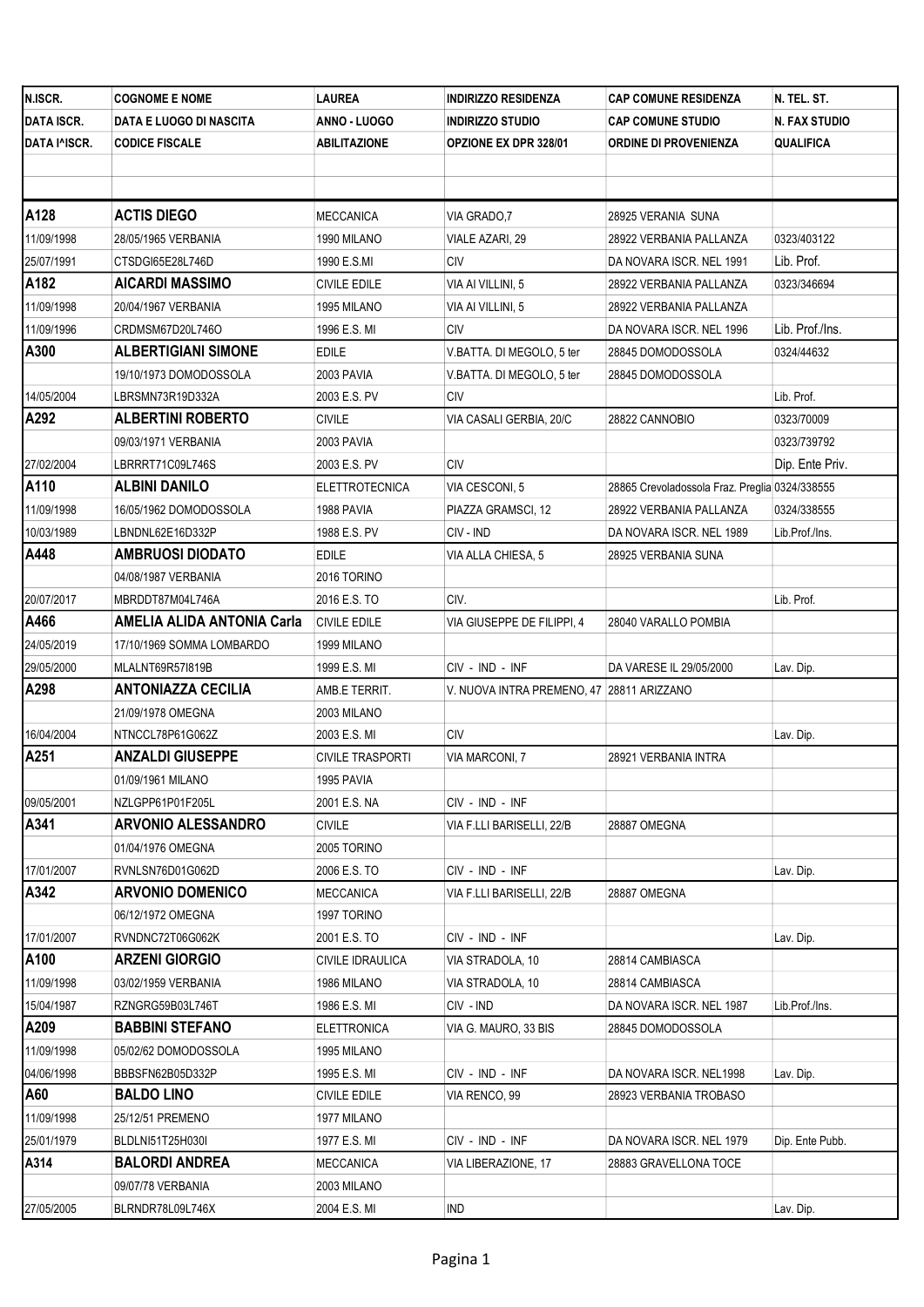| N.ISCR.           | <b>COGNOME E NOME</b>                         | LAUREA                  | <b>INDIRIZZO RESIDENZA</b>   | <b>CAP COMUNE RESIDENZA</b> | N. TEL. ST.          |
|-------------------|-----------------------------------------------|-------------------------|------------------------------|-----------------------------|----------------------|
| <b>DATA ISCR.</b> | DATA E LUOGO DI NASCITA                       | ANNO - LUOGO            | <b>INDIRIZZO STUDIO</b>      | <b>CAP COMUNE STUDIO</b>    | <b>N. FAX STUDIO</b> |
| DATA I^ISCR.      | <b>CODICE FISCALE</b>                         | ABILITAZIONE            | <b>OPZIONE EX DPR 328/01</b> | ORDINE DI PROVENIENZA       | QUALIFICA            |
|                   |                                               |                         |                              |                             |                      |
|                   |                                               |                         |                              |                             |                      |
| A135              | <b>BARBINI MARCO</b>                          | <b>ELETTRONICA</b>      | VIA MARSIGLIA, 32            | 28818 PREMENO               |                      |
| 11/09/1998        | 01/01/1964 PREMOSELLO - CHIOVENDA 1989 PAVIA  |                         |                              |                             |                      |
| 15/01/1993        | BRBMRC64A01H037J                              | 1990 E.S. PV            | CIV - IND - INF              | DA NOVARA ISCR. NEL 1993    | Lav. Dip.            |
| A384              | <b>BARDELLI LORENZO</b>                       | ELETTRONICA             | VIA DELLA QUIETE, 3          | 28921 VERBANIA INTRA        |                      |
|                   | 14/05/1971 PIACENZA (PC)                      | 2001 PARMA              |                              |                             |                      |
| 11/11/2009        | BRDLNZ71E14G535W                              | 2001 E.S. PR            | CIV - IND - INF              |                             | Lav. Dip.            |
| A122              | <b>BARILLI IVANO</b>                          | <b>CIVILE TRASPORTI</b> | V.TORR S. BERNARDINO, 2      | 28921 VERBANIA INTRA        |                      |
| 11/09/1998        | 12/02/60 WINTHERTUR - Svizzera                | 1989 PAVIA              |                              |                             |                      |
| 28/06/1990        | BRLVNI60B11Z133R                              | 1989 E.S. PV            | <b>CIV</b>                   | DA NOVARA ISCR. NEL 1990    | Lib. Prof.           |
| A457              | <b>BATTRO ANDREA</b>                          | SISTEMI EDILIZI         | LOCALITA' SELVE, 4           | 28843 MONTESCHENO           |                      |
|                   | 04/12/1992 DOMDOSSOLA                         | 2017 MILANO             |                              |                             |                      |
| 20/01/2018        | BTTNDR92T04D332E                              | E.S. CASTELLANZA        | CIV                          |                             | Lib. Prof.           |
| A93               | <b>BERGAMASCHI DARIO</b>                      | MECCANICA               | VIA CRAVEGGIA, 25            | 28859 TOCENO                |                      |
| 11/09/1998        | 23/05/1957 TOCENO                             | 1983 MILANO             |                              |                             |                      |
| 21/04/1986        | BRGDRA57B23L187E                              | 1983 E.S. MI            | CIV - IND - INF              | DA NOVARA ISCR. NEL 1986    | Lib.Prof./Ins.       |
| A391              | <b>BERGAMASCHI MAURO</b>                      | CIVILE IDRAULICA        | VIA DEI PASCOLI, 19          | 28831 BAVENO                |                      |
|                   | 21/12/1984 VERBANIA                           | 2009 MILANO             |                              |                             |                      |
| 23/06/2010        | BRGMRA84T21L746I                              | 2009 E.S.MI             | CIV                          |                             | Dip. Ente Pubb.      |
| A108              | <b>BERRINO GIULIO</b>                         | CIVILE IDRAULICA        | VIA IV NOVEMBRE, 8/8         | 17019 VARAZZE               | 0324/248084          |
| 11/09/1998        | 02/01/1961 VARAZZE (SV)                       | 1987 GENOVA             | VIA BONOMELLI, 30            | 28845 DOMODOSSOLA           | 0324/248084          |
| 08/02/1988        | BRRGLI61A02L675H                              | 1987 E.S. GE            | CIV - IND - INF              | DA NOVARA ISCR. NEL1988     | Lib.Prof./Ins.       |
| A102              | <b>BERRONE DAVIDE</b>                         | CIVILE EDILE            | VIA PRIV. VILLA ADA, 50      | 28887 OMEGNA                | 0323/61522           |
| 11/09/1998        | 04/10/1961 PREMOSELLO - CHIOVENDA 1987 TORINO |                         | PIAZZA MAMELI, 8             | 28887 OMEGNA                | 0323/61522           |
| 22/07/1987        | BRRDVD61A04H037Y                              | 1987 E.S. TO            | CIV                          | DA NOVARA ISCR. NEL 1987    | Lib. Prof.           |
| A344              | <b>BERTOLA SERGIO</b>                         | <b>ELETTRICA</b>        | V. GABI DELLA VALLE, 11 bis  | 28844 VILLADOSSOLA          |                      |
|                   | 30/06/1970 OMEGNA                             | 2001 PAVIA              |                              |                             |                      |
| 20/04/2007        | BRTSRG70h30G062P                              | 2001 E.S. PV            | CIV - IND - INF              |                             | IMP.                 |
| A109              | <b>BETTEO ALBERTO</b>                         | CIVILE IDRAULICA        | VIALE AZARI, 36              | 28922 VERBANIA PALLANZA     | 0324/44215           |
| 11/09/1998        | 10/07/1963 VERBANIA                           | 1988 MILANO             |                              |                             | 0324/44211           |
| 27/01/1989        | BTTLRT63L10L746M                              | 1988 E.S. MI            | CIV - IND - INF              | DA NOVARA ISCR. NEL 1989    | Dip.                 |
| A434              | <b>BEVACQUA ROBERTO</b>                       | ELETTRONICA             | VIA REPUBBLICA, 29           | 28887 OMEGNA                |                      |
|                   | 11/08/1970 OMEGNA                             | 1997 MILANO             |                              |                             |                      |
| 12/04/2016        | BVCRRT70M11G062U                              | 1997 E.S. MI            | CIV - IND - INF              |                             | Dip.                 |
| A366              | <b>BIAGGI MARCO</b>                           | MECCANICA               | PIAZZA CAVOUR, 29            | 28921 VERBANIA INTRA        |                      |
|                   | 17/03/1972 LECCO (LC)                         | 2003 TORINO             |                              |                             |                      |
| 21/01/2009        | BGGMRC72C17E507P                              | 2003 E.S. NA            | CIV - IND - INF              |                             | Lav. Dip.            |
| A496              | <b>BIGOTTI MATTEO</b>                         | <b>CIVILE STRUTTURE</b> | V. GIOVANNI BOROTTI,38       | 28814 CAMBIASCA             |                      |
|                   | 24/02/1994 VERBANIA                           | 2021 MILANO             |                              |                             |                      |
| 18/03/2022        | BGTMTT94B24L746S                              | 2021 E.S. MI            | CIV                          |                             | Lib. Prof.           |
| A166              | <b>BINDA CORRADO</b>                          | <b>ELETTRONICA</b>      | VIA BAIETTINI, 54            | 28921 VERBANIA INTRA        |                      |
| 11/09/1998        | 13/06/1964 VERBANIA                           | 1989 MILANO             |                              |                             |                      |
| 04/09/1995        | BNDCRD64H13L746U                              | 1989 E.S MI             | CIV - IND - INF              | DA NOVARA ISCR. NEL 1995    | Dip. Ente Priv.      |
| A381              | <b>BISTOLFI SIMONE</b>                        | <b>MECCANICA</b>        | VIA DANTE ALIGHIERI, 7       | 28845 DOMODOSSOLA           | 340/5304809          |
|                   | 12/03/1981 DOMODOSSOLA                        | 2008 MILANO             |                              |                             |                      |
| 09/10/2009        | BSTSMN81C12D332A                              | 2009 E.S. MI            | IND                          |                             | Lav. Dip.            |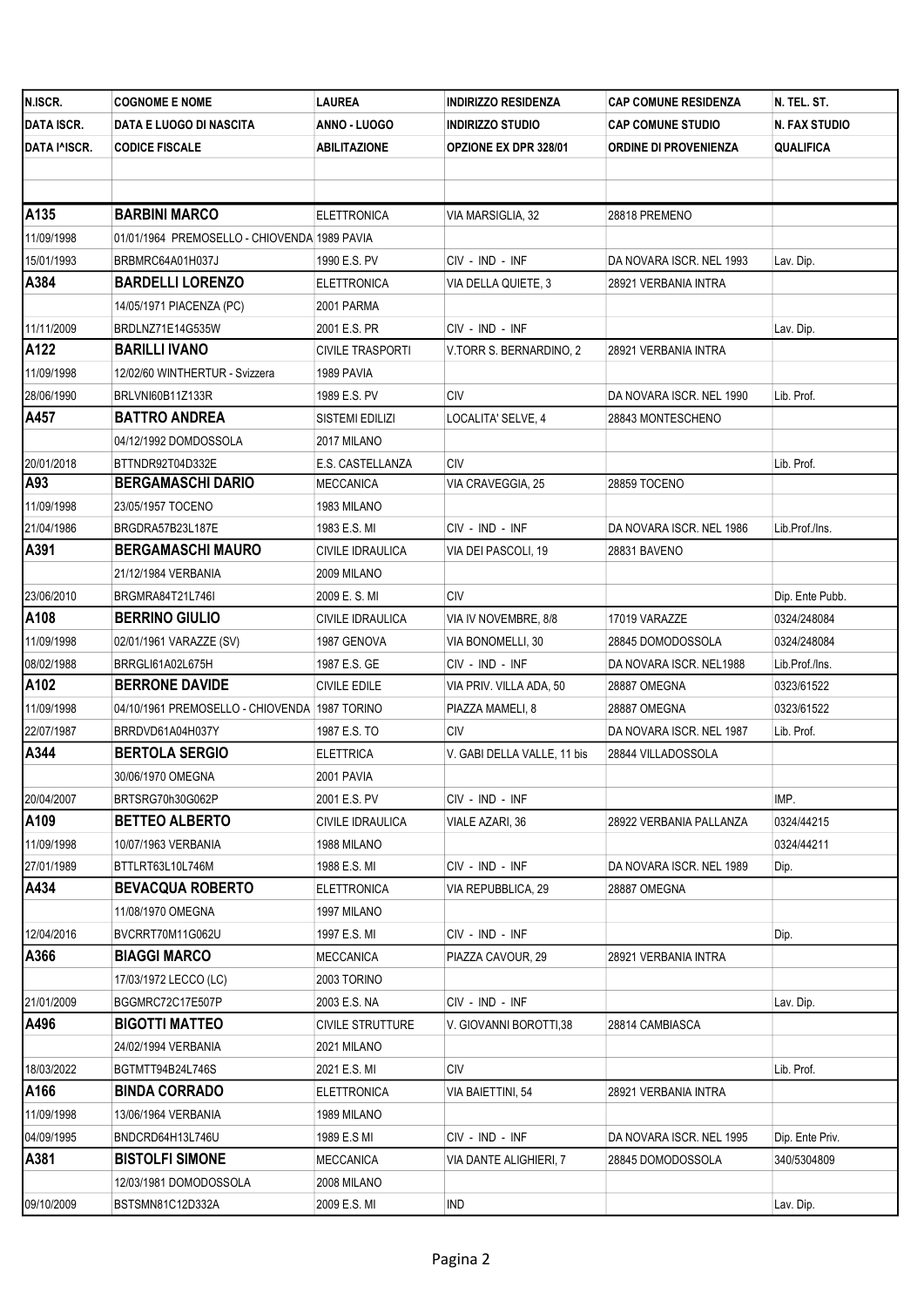| N.ISCR.           | <b>COGNOME E NOME</b>                         | LAUREA                             | <b>INDIRIZZO RESIDENZA</b> | <b>CAP COMUNE RESIDENZA</b>  | N. TEL. ST.      |
|-------------------|-----------------------------------------------|------------------------------------|----------------------------|------------------------------|------------------|
| <b>DATA ISCR.</b> | DATA E LUOGO DI NASCITA                       | ANNO - LUOGO                       | <b>INDIRIZZO STUDIO</b>    | <b>CAP COMUNE STUDIO</b>     | N. FAX STUDIO    |
| DATA I^ISCR.      | <b>CODICE FISCALE</b>                         | <b>ABILITAZIONE</b>                | OPZIONE EX DPR 328/01      | <b>ORDINE DI PROVENIENZA</b> | <b>QUALIFICA</b> |
|                   |                                               |                                    |                            |                              |                  |
|                   |                                               |                                    |                            |                              |                  |
| A118              | <b>BLARDONI MARCO</b>                         | <b>ELETTRONICA</b>                 | V.LO ALLA FONDERIA, 6      | 28921 VERBANIA INTRA         |                  |
| 11/09/1998        | 08/07/1959 VERBANIA                           | 1985 MILANO                        |                            |                              |                  |
| 22/02/1990        | BLRMRC59L08L746D                              | 1985 E.S. MI                       | CIV - IND - INF            | DA NOVARA ISCR. NEL1990      | Insegnante       |
| A211              | <b>BOLDINI CLAUDIO</b>                        | <b>ELETTRONICA</b>                 | VIA COLLORIA, 26/A         | 28884 PALLANZENO             |                  |
| 11/09/1998        | 25/06/1970 PREMOSELLO - CHIOVENDA 1997 MILANO |                                    |                            |                              |                  |
| 15/07/1998        | BLDCLD70H25H037A                              | 1997 E.S. MI                       | CIV - IND - INF            | DA NOVARA ISCR. NEL1998      | Dip. Ente Pubb.  |
| A274              | <b>BONACCI ANDREA</b>                         | Aerospaziale/Civile                | PIAZZA STAZIONE, 3         | 28844 VILLADOSSOLA           | 0324/579530      |
|                   | 25/07/1976 DOMODOSSOLA                        | 2003/2006 MILANO                   | PIAZZA STAZIONE, 3         | 28844 VILLADOSSOLA           | 0324/579511      |
| 28/03/2003        | BNCNDR76L25D332L                              | 2003/2006 E.S. MI                  | CIV - IND - INF            |                              | Lib. Prof.       |
| A413              | <b>BORGOTTI ALESSIO</b>                       | EDILE-ARCHITETTURA                 | VIA XI SETTEMBRE, 42       | 28887 OMEGNA                 |                  |
|                   | 25/09/1985 VERBANIA                           | 2011 MILANO                        |                            |                              |                  |
| 25/01/2013        | BRGLSS85P25L746G                              | 2012 E.S. Castellanza              | CIV                        |                              | Lib. Prof.       |
| A405              | <b>BORSOTTI ALESSANDRO</b>                    | CIVILE IDRAULICA                   | VIA VIGORELLI, 22          | 28845 DOMODOSSOLA            |                  |
|                   | 05/06/1986 DOMODOSSOLA                        | 2011 PAVIA                         |                            |                              |                  |
| 27/04/2012        | BRSLSN86H053D332I                             | 2011 E.S. PV                       | CIV                        |                              | Dip. Ditta Priv. |
| A308              | <b>BOSCHI ANDREA</b>                          | EDILE                              | VIA IV NOVEMBRE, 24        | 28818 PREMENO                |                  |
|                   | 17/04/1971 VERBANIA                           | 1999 MILANO                        | V.CRISTOFORO COLOMBO,8     | 28921 VERBANIA INTRA         | 0323/1981592     |
| 28/01/2005        | BSCNDR71D17L746U                              | 2001 E.S. MI                       | CIV - IND - INF            |                              | Lib. Prof.       |
| A426              | <b>BOTTINELLI LUCA</b>                        | EDILE - ARCHITETTURA               | VIA MINAZZOLI, 14          | 28854 MALESCO                |                  |
|                   | 20/12/1983 DOMODOSSOLA                        | 2014 PAVIA                         | VIA BINDA, 134             | 28845 DOMODOSSOLA            |                  |
| 23/09/2014        | BTTLCU83T20D332W                              | 2014 E.S. Castellanza              | <b>CIV</b>                 |                              | Lib. Prof.       |
| A358              | <b>BOTTINI MASSIMILIANO</b>                   | AEROSPAZIALE                       | VIA CASTELLANO, 5          | 28804 S. BERNARDINO V.NO     |                  |
|                   | 14/10/1974 PREMOSELLO - CHIOVENDA 2001 MILANO |                                    |                            |                              |                  |
| 20/02/2008        | BTTMSM74R14H037G                              | 2001 E.S. MI                       | <b>IND</b>                 |                              | Lav. Dip.        |
| A336              | <b>BRAGGIO ALBERTO</b>                        | MECCANICA                          | P. VOLONTARI LIBERTA',5    | 28845 DOMODOSSOLA            |                  |
|                   | 21/02/1970 DOMODOSSOLA                        | 2005 BOLOGNA                       |                            |                              |                  |
| 26/07/2006        | BRGLRT70B21D332D                              | 2005 E.S. GE                       | CIV - IND - INF            |                              |                  |
| A45               | <b>BRAMBATI FRANCESCO</b>                     | <b>MECCANICA</b>                   | VIA S. ANTONIO, 24         | 28845 DOMODOSSOLA            | 0324/240896      |
| 11/09/1998        | 19/07/1944 DOMODOSSOLA                        | 1975 MILANO                        | PIAZZA MATTEOTTI, 12       | 28845 DOMODOSSOLA            | 0324/247626      |
| 15/07/1976        | BRMFNC44L19D332P                              | 1975 E.S. MI                       | CIV - IND - INF            | DA NOVARA ISCR. NEL1976      | Lib. Prof.       |
| A125              | <b>BRAMBILLA EMILIO</b>                       | ELETTRONICA                        | VIA IV NOVEMBRE, 15        | 28845 DOMODOSSOLA            |                  |
| 11/09/1998        | 24/05/1961 DOMODOSSOLA                        | 1990 PAVIA                         |                            |                              |                  |
| 23/11/1990        | BRMMLE61E24D332F                              | 1990 E.S. PV                       | CIV - IND - INF            | DA NOVARA ISCR. NEL1990      |                  |
| A164              | <b>BRUSA MARCO</b>                            | AERONAUTICA                        | VIA VERIAGO. 29            | 28855 MASERA                 |                  |
| 11/09/1998        | 08/09/1966 PREMOSELLO - CHIOVENDA 1990 MILANO |                                    |                            |                              |                  |
| 14/07/1995        | BRSMRC66P08H037S                              | 1990 E.S. MI                       | CIV - IND                  | DA NOVARA ISCR. NEL1995      | Lib. Prof.       |
| A55               | <b>BRUSA GALLINA GIUSEPPE</b>                 | <b>ELETTROTECNICA</b>              | VIA JONGHI, 15             | 28877 ORNAVASSO              | 0323/837048      |
| 11/09/1998        | 09/10/1945 ORNAVASSO                          | 1971 MILANO                        | VIA VISCONTI, 19           | 28877 ORNAVASSO              | 0323/837048      |
| 06/02/1978        | BRSGPP45R09G117Q                              | 1971 E.S. MI                       | IND                        | DA NOVARA ISCR. NEL1978      | Lib. Prof.       |
| A403              | <b>BRUSATI CHIARA</b>                         | AMBIENTE E TERRITORI(VIA RENCO, 52 |                            | 28923 VERBANIA TROBASO       |                  |
|                   | 23/06/1975 VERBANIA                           | 2003 MILANO                        |                            |                              |                  |
| 24/02/2012        | BRSCHR75H63L746I                              | 2003 E.S. MI                       | CIV                        |                              | Lib. Prof.       |
| A194              | <b>BUSCAGLIA FABIO</b>                        | ING. GESTIONALE                    | VIA ALDO MORO, 12/A        | 28881 CASALE CORTE CERRO     |                  |
| 11/09/1998        | 23/01/1969 PREMOSELLO - CHIOVENDA 1996 MILANO |                                    |                            |                              |                  |
| 21/03/1997        | BSCFBA69A23H037M                              | 1996 E.S. MI                       |                            | DA NOVARA ISCR. NEL 1997     | Lib. Prof.       |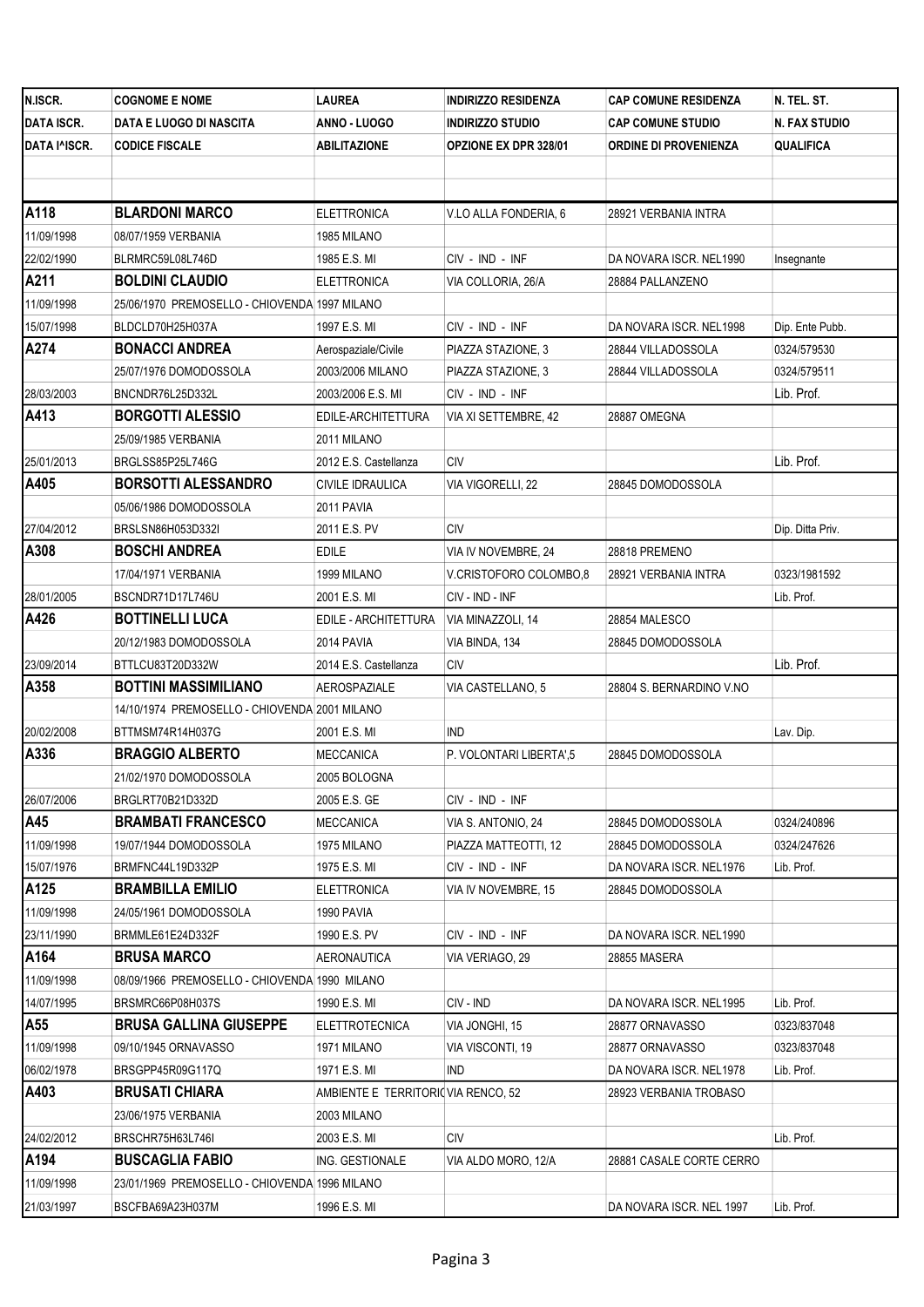| N.ISCR.           | <b>COGNOME E NOME</b>                         | <b>LAUREA</b>                              | <b>INDIRIZZO RESIDENZA</b> | <b>CAP COMUNE RESIDENZA</b>  | N. TEL. ST.      |
|-------------------|-----------------------------------------------|--------------------------------------------|----------------------------|------------------------------|------------------|
| <b>DATA ISCR.</b> | DATA E LUOGO DI NASCITA                       | ANNO - LUOGO                               | <b>INDIRIZZO STUDIO</b>    | <b>CAP COMUNE STUDIO</b>     | N. FAX STUDIO    |
| DATA I^ISCR.      | <b>CODICE FISCALE</b>                         | ABILITAZIONE                               | OPZIONE EX DPR 328/01      | <b>ORDINE DI PROVENIENZA</b> | <b>QUALIFICA</b> |
|                   |                                               |                                            |                            |                              |                  |
|                   |                                               |                                            |                            |                              |                  |
| A49               | <b>BUTTE' MASSIMO</b>                         | AERONAUTICA                                | VIA MARZABOTTO, 26         | 28845 DOMODOSSOLA            | 0324/35501       |
| 11/09/1998        | 24/05/1951 DOMODOSSOLA                        | 1976 MILANO                                |                            |                              | 0324/248040      |
| 04/02/1977        | BTTMSM51E21D332I                              | 1976 E.S. MI                               | CIV - IND - INF            | DA NOVARA ISCR. NEL 1977     | Lib. Prof.       |
| A451              | <b>CACOZZA DOMENICO</b>                       | MECCANICA                                  | VIA FIUME, 9               | 28922 VERBANIA PALLANZA      |                  |
|                   | 23/08/1971 COSENZA                            | 2001 CS                                    |                            |                              |                  |
| 26/01/2018        | CCZDNC71M23D086X                              | 2001 E.S. CS                               | CIV - IND - INF            |                              | Lib. Prof.       |
| A363              | <b>CALDI FEDERICA</b>                         | EDILE                                      | VIA LUCA BELTRAMI, 4       | 28887 OMEGNA                 |                  |
|                   | 28/02/1982 OMEGNA                             | 2006 MILANO                                |                            |                              |                  |
| 23/04/2008        | CLDFRC82B68G062Y                              | 2007 E.S. MI                               | CIV                        |                              | Lib. Prof.       |
| A475              | <b>CALDIROLA ANDREA</b>                       | AMBIENTE E TERRITORIO VIALE SIEMENS, 22    |                            | 28838 STRESA                 | Lib. Prof.       |
| 09/09/2019        | 25/01/1992 MILANO                             | 2018 BOLOGNA                               |                            |                              |                  |
| 02/11/2020        | CLDNDR92A25F205S                              | 2019 E.S. BO                               | <b>CIV</b>                 | DA TRENTO IL 19/09/2019      |                  |
| A263              | <b>CAMPAGNONI FEDERICO</b>                    | <b>CIVILE GEOTECNICA</b>                   | VIA FRANZOSINI, 39         | 28921 VERBANIA INTRA         | 0324/226811      |
|                   | 06/08/1968 GENOVA (GE)                        | 1994 GENOVA                                |                            |                              |                  |
| 22/02/2002        | CMPFRC68M06D969M                              | 1994 E.S. GE                               | CIV - IND - INF            |                              | Dip. Ente Pibb.  |
| A217              | <b>CANETTA MARCO MICHELE</b>                  | MINERARIA                                  | VIA PER COSSOGNO, 35/A     | 28923 VERBANIA TROBASO       |                  |
|                   | 27/04/1963 VERBANIA                           | 1990 TORINO                                |                            |                              |                  |
| 27/11/1998        | CNTMCM63D27L746W                              | 1990 E.S. TO                               | CIV - IND - INF            |                              | Lavoratore Dip.  |
| A470              | <b>CANETTA STEFANO</b>                        | AMBIENTE E TERRITORIO VIA REPUBBLICA, 5/7  |                            | 28923 VERBANIA TROBASO       |                  |
|                   | 03/08/1975 VERBANIA                           | 2001 MILANO                                |                            |                              |                  |
| 24/01/2020        | CNTSFN75M03L746O                              | 2001 E.S. MI                               | CIV - IND - INF            |                              | Lavoratore Dip.  |
| A394              | <b>CANNATA ANDREA</b>                         | MECCANICA                                  | LOCALITA' VICENO, 16       | 28862 CRODO                  |                  |
| 15/12/2010        | 22/03/1983 SARONNO (VA)                       | 2009 MILANO                                |                            |                              |                  |
| 19/05/2010        | CNNNDR83C22I441A                              | 2009 E.S. MI                               | <b>IND</b>                 | DA CUNEO ISCR. NEL 2010      | Lavoratore Dip.  |
| A463              | <b>CANTADORE MARTA</b>                        | Architettura delle Costruzion VIA ROMA, 29 |                            | 28854 MALESCO                |                  |
|                   | 23/09/1991 DOMODOSSOLA                        | 2018 MILANO                                |                            |                              |                  |
| 25/01/2019        | CNTMRT91P63D332X                              | 2019 PARMA                                 | CIV                        |                              |                  |
| A301              | <b>CARLINI GIORGIO</b>                        | <b>CIVILE</b>                              | VIA SAN LORENZO, 5         | <b>28891 NONIO</b>           |                  |
|                   | 07/02/1977 OMEGNA                             | 2003 PAVIA                                 |                            |                              |                  |
| 14/05/2004        | CRLGRG77B07G062B                              | 2003 E.S. PV                               | CIV - IND - INF            |                              | Lib. Prof.       |
| A272              | <b>CASALINO ELENA</b>                         | <b>ELETTRONICA</b>                         | V. MONTE CERANO, 18        | 28883 GRAVELLONA TOCE        |                  |
|                   | 23/09/1968 VERBANIA                           | 2002 MILANO                                |                            |                              |                  |
| 28/02/2003        | CSLLNE68P63L746S                              | 2002 E.S. MI                               | CIV - IND - INF            |                              | Lib. Prof.       |
| A167              | <b>CASTANO STEFANO</b>                        | <b>CIVILE EDILE</b>                        | VIA GRAMSCI,11             | 28883 GRAVELLONA TOCE        |                  |
| 22/09/1998        | 05/03/1964 DOMODOSSOLA                        | 1995 MILANO                                |                            |                              | 0323/846250      |
| 22/09/1985        | CSTSFN64C05D332G                              | 1995 E.S. MI                               | CIV - IND - INF            |                              | Lib. Prof.       |
| A94               | <b>CAVICCHI MARCO</b>                         | <b>CIVILE EDILE</b>                        | PIAZZA TIBALDI, 9          | 28845 DOMODOSSOLA            |                  |
| 11/09/1998        | 27/06/1959 DOMODOSSOLA                        | 1984 MILANO                                |                            |                              |                  |
| 21/04/1986        | CVCMRC59H27D332Z                              | 1984 E.S. MI                               | CIV - IND - INF            | DA NOVARA ISCR. NEL 1986     | Dip. Ditta Priv. |
| A240              | <b>CAZZOLA BRUNO</b>                          | MECCANICA                                  | VIA REPUBBLICA, 58/a       | 28923 VERBANIA TROBASO       |                  |
|                   | 10/05/1966 PREMOSELLO - CHIOVENDA 1993 MILANO |                                            | PIAZZA SAN VITTORE, 5      | 28921 VERBANIA INTRA         | 0323/53338       |
| 15/05/2000        | CZZBRN66E10H037F                              | 1993 E.S. MI                               | CIV - IND - INF            |                              | Lib. Prof.       |
| A255              | <b>CECCHINATO ANDRES</b>                      | <b>ELETTRONICA</b>                         | VIA ITALIA, 25             | 28845 DOMODOSSOLA            |                  |
|                   | 26/10/1967 DOMODOSSOLA                        | 1994 PADOVA                                |                            |                              |                  |
| 06/07/2001        | CCCNRS67R26D332M                              | 1994 E.S. PD                               | CIV - IND - INF            |                              | Dip. Ditta Priv. |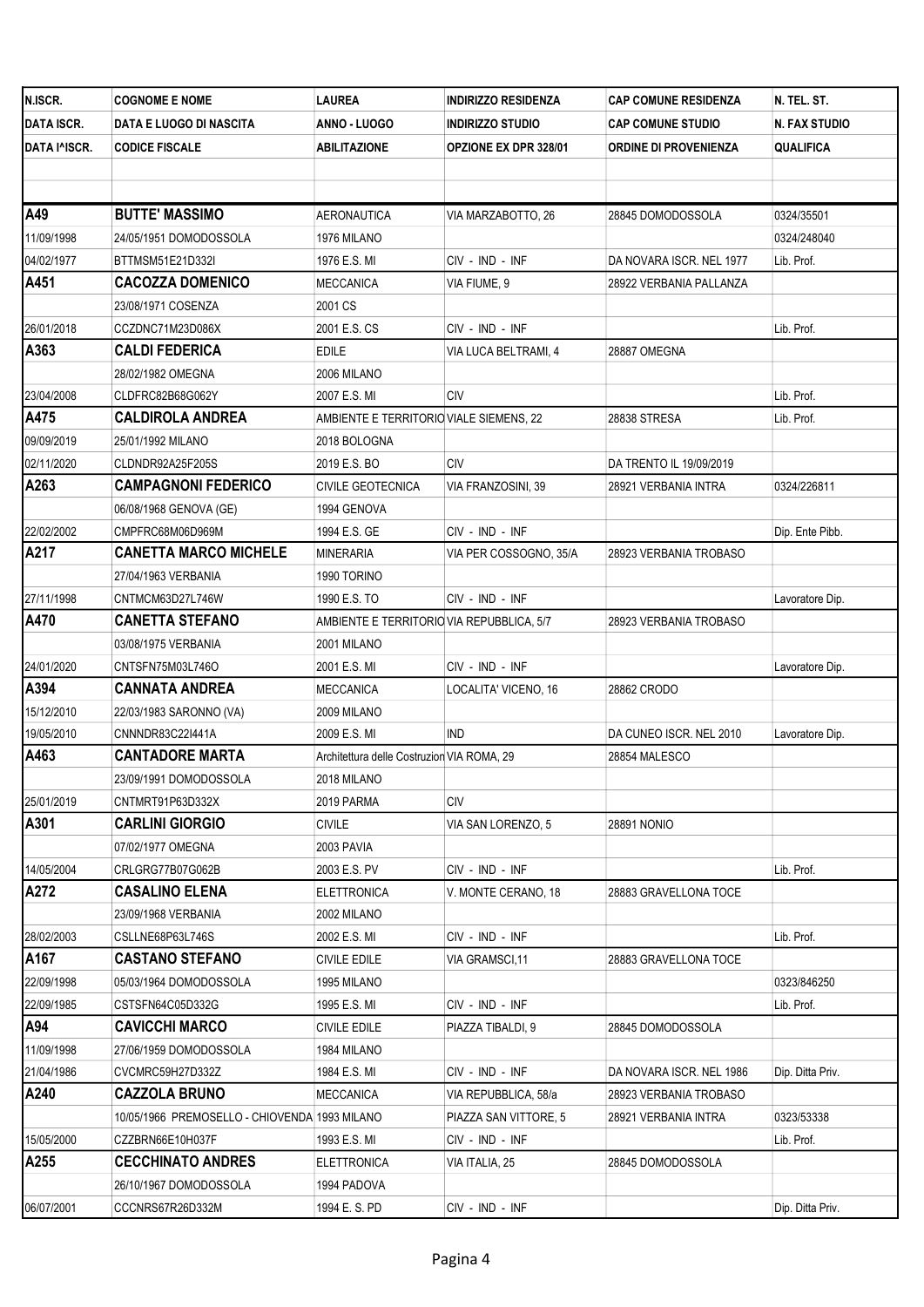| N.ISCR.           | <b>COGNOME E NOME</b>                         | LAUREA                                  | <b>INDIRIZZO RESIDENZA</b>                                         | <b>CAP COMUNE RESIDENZA</b>   | N. TEL. ST.          |
|-------------------|-----------------------------------------------|-----------------------------------------|--------------------------------------------------------------------|-------------------------------|----------------------|
| <b>DATA ISCR.</b> | DATA E LUOGO DI NASCITA                       | ANNO - LUOGO                            | <b>INDIRIZZO STUDIO</b>                                            | <b>CAP COMUNE STUDIO</b>      | <b>N. FAX STUDIO</b> |
| DATA I^ISCR.      | <b>CODICE FISCALE</b>                         | <b>ABILITAZIONE</b>                     | <b>OPZIONE EX DPR 328/01</b>                                       | ORDINE DI PROVENIENZA         | <b>QUALIFICA</b>     |
|                   |                                               |                                         |                                                                    |                               |                      |
|                   |                                               |                                         |                                                                    |                               |                      |
| A326              | <b>CECERE DOMENICO</b>                        | CIVILE TRASPORTI                        | VIA OLANDA, 33                                                     | 28922 VERBANIA PALLANZA       |                      |
| 22/02/2006        | 03/02/1967 CASAPULLA (CE)                     | 1994 NAPOLI                             |                                                                    |                               |                      |
| 15/02/1995        | CCRDNC67B03B935D                              | 1994 E.S. NA                            | CIV - IND - INF                                                    | DA CASERTA ISCR. NEL 1995     | Dip. Ente Pibb.      |
| A404              | <b>CERINI GIAMPIERO</b>                       | MECCANICA                               | VIA POLETTI, 12                                                    | 28802 MERGOZZO                |                      |
|                   | 25/07/1974 VERBANIA                           | 1999 MILANO                             |                                                                    |                               |                      |
| 24/02/2012        | CRNGPR74L25L746Z                              | 2011 E.S. MI                            | CIV - IND - INF                                                    |                               | Dip. Ditta Priv.     |
| A329              | <b>CERLINI STEFANO</b>                        | AMBIENTE E TERRITORIO VIA PESCATORI, 19 |                                                                    | 28883 GRAVELLONA TOCE         |                      |
|                   | 27/10/1981 BORGOMANERO (NO)                   | 2005 MILANO                             |                                                                    |                               |                      |
| 22/02/2006        | CRLSFN81R27B019L                              | 2006 E.S. MI                            | <b>CIV</b>                                                         |                               | Lib. Prof.           |
| A233              | <b>CERRI ERICA</b>                            | EDILE                                   | VIA L. MANGIAGALLI, 17                                             | 28818 PREMENO                 |                      |
|                   | 13/06/1975 PAVIA (PV)                         | 2000 MILANO                             |                                                                    |                               |                      |
| 10/03/2001        | CRRRCE75H53G388R                              | 2000 E.S. MI                            | CIV - IND - INF                                                    |                               | Dip. Ditta Priv.     |
| A378              | <b>CERUTTI ALBERTO</b>                        | <b>EDILE</b>                            | VIA NOVARA, 28                                                     | 28887 OMEGNA                  |                      |
|                   | 10/01/1979 BORGOMANERO (NO)                   | 2007 MILANO                             |                                                                    |                               |                      |
| 10/06/2009        | CRTLRT79A10B019X                              | 2007. E.S. Castellanza                  | CIV                                                                |                               | Dip.                 |
| A147              | <b>CERUTTI DONATELLA</b>                      | CIVILE EDILE                            | VIA FONTANELLA, 5                                                  | 28897 SAMBUGHETTO             | 0323/883450          |
| 11/09/1998        | 24/04/1966 PREMOSELLO - CHIOVENDA 1993 TORINO |                                         | VIA CATTANEO, 19                                                   | 28887 OMEGNA                  | 0323/883460          |
| 15/04/1994        | CRTDTL66D61H037W                              | 1993 E.S. TO                            | CIV - IND                                                          | DA NOVARA ISCR. NEL 1994      | Lib. Prof.           |
| A482              | <b>CERUTTI SIMONA</b>                         | <b>CIVILE STRUTTURE</b>                 | VIA CAPPUCCINA,2                                                   | 28845 DOMODOSSOLA             |                      |
|                   | 13/09/1995 DOMODOSSOLA                        | 2020 MILANO                             |                                                                    |                               |                      |
| 18/03/2021        | CRTSMN95P53D332O                              | 2020 E.S. BA                            | <b>CIV</b>                                                         |                               | Dipendente           |
| A46               | <b>CHIESA ALBERTO</b>                         | <b>CIVILE</b>                           | VIA STAZIONE, 21                                                   | 28883 GRAVELLONA TOCE         | 0323/846914          |
| 11/09/1998        | 01/02/1949 GRAVELLONA TOCE                    | 1975 TORINO                             | VIA STAZIONE, 21                                                   | 28883 GRAVELLONA TOCE         | 0323/847612          |
| 15/07/1976        | CHSLRT49B01E153S                              | 1975 E.S. TO                            | CIV - IND                                                          | DA NOVARA ISCR. NEL 1976      | Lib. Prof.           |
| A350              | <b>CHIESA ALBERTO MARIO</b>                   | MINERARIA                               | VIA AL PONTE, 28                                                   | 28807 Mergozzo Fraz. Bracchio | 0323/840638          |
| 19/09/2007        | 21/07/1967 TORINO                             | 1992 TORINO                             |                                                                    |                               | 0323/847310          |
| 24/04/1996        | CHSLRT67L21L219Y                              | 1992 E.S. TO                            | CIV                                                                | DA TORINO ISCR. NEL 1996      | Lib. Prof.           |
| A152              | <b>CHIEU STEFANO</b>                          | <b>ELETTROTECNICA</b>                   | VIA SCACIGA DELLA SILVA, 11                                        | 28845 DOMODOSSOLA             | 0324/241693          |
| 11/09/1998        | 11/05/1967 DOMODOSSOLA                        | 1994 MILANO                             | VIA CARALE DI MASERA, 13                                           | 28845 DOMODOSSOLA             | 0324/44693           |
| 25/07/1994        | CHISFN67E11D332V                              | 1994 E.S. MI                            | CIV - IND - INF                                                    | DA NOVARA ISCR. NEL 1994      | Lib. Prof.           |
| A234              | <b>CIAMPITTIELLO MARZIA</b>                   | AMBIENTE E TERRITORIO VIA BELGIO, 12    |                                                                    | 28922 VERBANIA PALLANZA       |                      |
|                   | 06/11/1971 PREMOSELLO - CHIOVENDA 1997 TORINO |                                         |                                                                    |                               |                      |
| 10/03/2000        | CMPMRZ71S46H037M                              | 1997 E.S. TO                            | CIV                                                                |                               | Lavoratore Dip.      |
| A129              | <b>CICERI MASSIMO</b>                         | CIVILE IDRAULICA                        | VIA GIULIO LAVARINI, 19                                            | 28831 BAVENO                  |                      |
| 11/09/1998        | 20/09/1959 DOMODOSSOLA                        | 1990 TORINO                             |                                                                    |                               |                      |
| 25/07/1991        | CCRMSM59P20D332T                              | 1990 E.S. TO                            | CIV - IND                                                          | DA NOVARA ISCR. NEL 1991      | Dip. Ditta Priv.     |
| A261              | <b>CIOCCA CORRADO</b>                         | AMBIENTE E TERRITORIO VIA ROMA, 9       |                                                                    | FRAZ. LOREGLIA CHESIO         |                      |
|                   | 05/05/1974 PREMOSELLO - CHIOVENDA 2001 PAVIA  |                                         |                                                                    |                               |                      |
| 11/01/2002        | CCCCRD74E05H037S                              | 2001 E.S. PV                            | CIV - IND- INF                                                     |                               | Dip. Ditta Priv.     |
| A440              | <b>CIOCCA MARCO</b>                           |                                         | AMBIENTE E TERRITORIO V. MARTIRI DELLA LIBERTA', 16 28895 MASSIOLA |                               |                      |
|                   | 27/11/1990 OMEGNA                             | 20015 PAVIA                             |                                                                    |                               |                      |
| 29/09/2016        | CCCMRC90S27G062A                              | 2016 E.S. PV                            | CIV                                                                |                               | Lib. Prof.           |
| A411              | <b>CLAUS GIOVANNI</b>                         | MECCANICA                               | VIA MOLINO, 10                                                     | 28881 CASALE CORTE CERRO      |                      |
|                   | 26/02/1975 DOMODOSSOLA                        | 2003 TORINO                             |                                                                    |                               |                      |
| 23/11/2012        | CLSGNN75B26D332U                              | 2003 E.S. NA                            | CIV - IND - INF                                                    |                               | Dipendente           |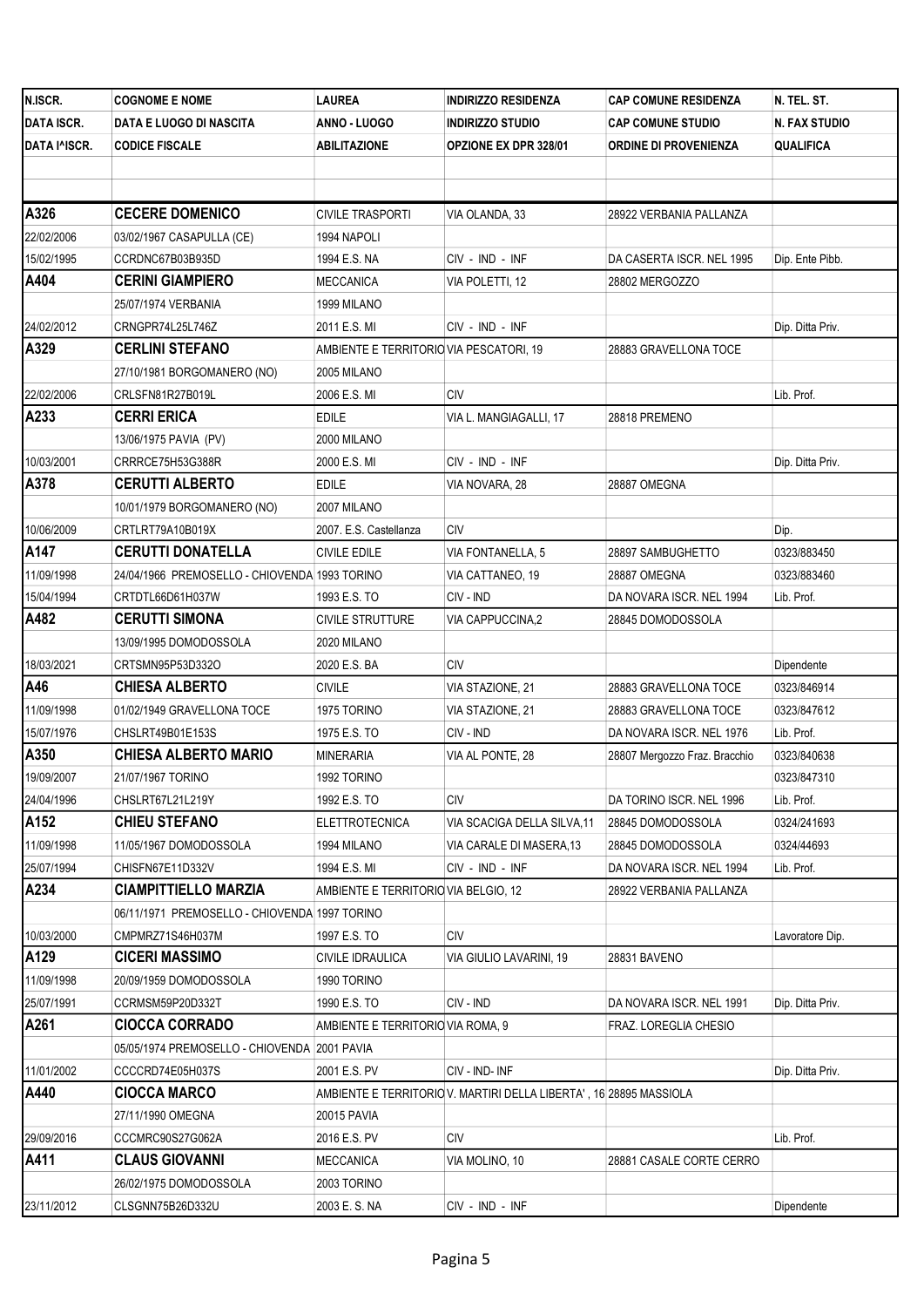| N.ISCR.           | <b>COGNOME E NOME</b>                         | LAUREA                                     | <b>INDIRIZZO RESIDENZA</b>   | <b>CAP COMUNE RESIDENZA</b>     | N. TEL. ST.      |
|-------------------|-----------------------------------------------|--------------------------------------------|------------------------------|---------------------------------|------------------|
| <b>DATA ISCR.</b> | DATA E LUOGO DI NASCITA                       | ANNO - LUOGO                               | <b>INDIRIZZO STUDIO</b>      | <b>CAP COMUNE STUDIO</b>        | N. FAX STUDIO    |
| DATA I^ISCR.      | <b>CODICE FISCALE</b>                         | ABILITAZIONE                               | <b>OPZIONE EX DPR 328/01</b> | ORDINE DI PROVENIENZA           | QUALIFICA        |
|                   |                                               |                                            |                              |                                 |                  |
| A359              | <b>CLEMENTE VALERIA</b>                       | EDILE-ARCHITETTURA                         | VIA BIANCHI NOVELLO, 100     | 28844 VILLADOSSOLA              |                  |
|                   | 18/01/1980 DOMODOSSOLA                        | 2006 PAVIA                                 |                              |                                 |                  |
|                   | CLMVLR80A58D332I                              | 2006 E.S. PV                               | CIV                          |                                 |                  |
| A395              | <b>CLEMENTI RENATO</b>                        | ELETTRONICA                                | VIA REPUBBLICA, 64           | 28887 OMEGNA                    | 0323/63934       |
|                   | 16/09/1969 OMEGNA                             | 1995 TORINO                                | VIA REPUBBLICA, 64           | 28887 OMEGNA                    |                  |
| 21/01/2011        | CLMRNT69P16G062V                              | 1995 E.S.TO                                | <b>IND</b>                   |                                 | Lib. Prof.       |
| A34               | <b>CODURI ANTONIO</b>                         | ELETTROTECNICA                             | V.LO GIARDINI,13             | 28925 VERBANIA SUNA             |                  |
| 11/09/1998        | 22/10/1935 MILANO                             | 1970 MILANO                                |                              |                                 |                  |
| 21/12/1973        | CDRNTN35R22F205C                              | 1970 E.S. MI                               | CIV - IND - INF              | DA NOVARA ISCR. NEL 1973        |                  |
| A340              | <b>COLAGIOVANNI BARBARA</b>                   | AMBIENTE E TERRITORIO VIA PEDOLAZZI, 164/A |                              | 28883 GRAVELLONA TOCE           |                  |
|                   | 24/03/1981 VERBANIA                           | 2005 PAVIA                                 |                              |                                 |                  |
| 17/01/2007        | CLGBBR81C64L746G                              | 2006 E.S. PV                               | <b>CIV</b>                   |                                 | Lib. Prof.       |
| A285              | <b>COLINI LUCA</b>                            | <b>CIVILE</b>                              | VIA EINAUDI LUIGI, 74        | 28845 DOMODOSSOLA               | 0324/46251       |
|                   | 16/03/1975 PREMOSELLO - CHIOVENDA 2003 MILANO |                                            | VIA MONTE GRAPPA, 5          | 28845 DOMODOSSOLA               | 0324/46251       |
| 14/11/2003        | CLNLCU75C16H037N                              | 2003 E.S. MI                               | CIV - IND - INF              |                                 | Lib. Prof.       |
| A195              | <b>COLLA ALESSANDRO</b>                       | ELETTRONICA                                | VIA CHIAPPA, 3               | 28921 VERBANIA INTRA            |                  |
| 11/09/1998        | 19/05/1952 ARONA (NO)                         | 1977 MILANO                                |                              |                                 |                  |
| 13/05/1997        | CLLLSN52E19A429E                              | 1977 E.S. MI                               | INF                          | DA NOVARA ISCR. NEL 1997        | Lib.Prof./Ins.   |
| A32               | <b>COLOMBO FRANCO</b>                         | CIVILE EDILE                               | VIA V.VENETO, 30             | 28922 VERBANIA PALLANZA         | 0323/402638      |
| 11/09/1998        | 10/08/1948 LEGNANO (MI)                       | 1973 MILANO                                | VIA GOTTARDI, 7              | 28921 VERBANIA INTRA            | 0323/402638      |
| 20/06/1973        | CLMFNC48M10E514V                              | 1973 E.S. MI                               | CIV - IND - INF              | DA NOVARA ISCR. NEL 1973        | Lib. Prof.       |
| A339              | <b>COMAITA GIACOMO</b>                        | <b>CIVILE STRUTTURE</b>                    | VIA CAVEZZALI, 6             | <b>20127 MILANO</b>             |                  |
|                   | 26/04/1979 DOMODOSSOLA                        | 2005 MILANO                                | V.CAV. V. VENETO, 44         | 28857 SANTA MARIA MAGGIORE      |                  |
| 17/01/2007        | CMTGCM79D26D332S                              | 2006 E.S. MI                               | CIV                          |                                 | Lib. Prof.       |
| A210              | <b>COMOLA NOEMI</b>                           | CIVILE IDRAULICA                           | VIA VERDI, 46                | 28823 GHIFFA Fraz. San Maurizio |                  |
| 11/09/1998        | 01/11/1970 VERBANIA                           | 1997 MILANO                                |                              |                                 |                  |
| 04/06/1998        | CMLNMO70S41L746Q                              | 1997 E.S. MI                               | CIV                          | DA NOVARA ISCR. NEL 1998        | Dip. Ente Pubb.  |
| A490              | <b>CONFORTOLA GABRIELE</b>                    | AMBIENTE ED IL TERRITO PIAZZA MATTEOTTI,5  |                              | 28887 OMEGNA                    |                  |
| 28/01/2022        | 25/02/1985 VARALLO                            | 2010 MILANO                                |                              |                                 |                  |
| 15/01/2014        | CNFGRL85B25L669S                              | 2011 E.S.MI                                | <b>CIV</b>                   |                                 |                  |
| A73               | <b>CORDA STEFANO</b>                          | <b>CIVILE EDILE</b>                        | VIA ROMA, 3                  | 28861 BACENO                    |                  |
| 11/09/1998        | 25/12/1955 DOMODOSSOLA                        | 1981 TORINO                                |                              |                                 |                  |
| 21/01/1982        | CRDSFN55T25D332I                              | 1981 E.S. TO                               | CIV                          | DA NOVARA ISCR. NEL 1982        | Insegnante       |
| A97               | <b>CORTI DANIELE</b>                          | <b>CIVILE TRASPORTI</b>                    | VIA GENTINETTA, 12           | 28845 DOMODOSSOLA               |                  |
| 11/09/1998        | 28/08/1959 PREMOSELLO - CHIOVENDA 1985 MILANO |                                            |                              |                                 |                  |
| 16/07/1986        | CRTDNL59M28H037D                              | 1985 E.S. MI                               | CIV - IND - INF              | DA NOVARA ISCR. NEL 1986        | Lavoratore Dip.  |
| A98               | <b>COSTA ANTONELLA</b>                        | CIVILE IDRAULICA                           | CORSO ITALIA, 48             | 28921 VERBANIA INTRA            |                  |
| 11/09/1998        | 10/01/1960 DOMODOSSOLA                        | 1985 TORINO                                |                              |                                 |                  |
| 16/07/1986        | CSTNNL60A50D332R                              | 1985 E.S. TO                               | <b>CIV</b>                   | DA NOVARA ISCR. NEL 1986        | Dip. Ente Pubb.  |
| A380              | <b>COTTINI ALBERTO</b>                        | <b>ELETTRICA</b>                           | V. FILIPPO CORRIDONI, 52     | 28883 GRAVELLONA TOCE           |                  |
|                   | 12/06/1978 VERBANIA                           | 2006 MILANO                                |                              |                                 |                  |
| 16/09/2009        | CTTLRT78H12L746P                              | 2006 E.S. MI                               | <b>IND</b>                   |                                 | Lavoratore Dip.  |
| A117              | <b>COVA ALBERTO</b>                           | <b>CHIMICA</b>                             | VIA AL CORTE, 5              | 28815 CAPREZZO                  |                  |
| 11/09/1998        | 29/04/1962 PREMOSELLO - CHIOVENDA 1989 MILANO |                                            |                              |                                 |                  |
| 21/12/1989        | CVOLRT62D29H037U                              | 1989 E.S. MI                               | IND                          | DA NOVARA ISCR. NEL 1989        | Dip. Ditta Priv. |
|                   |                                               |                                            |                              |                                 |                  |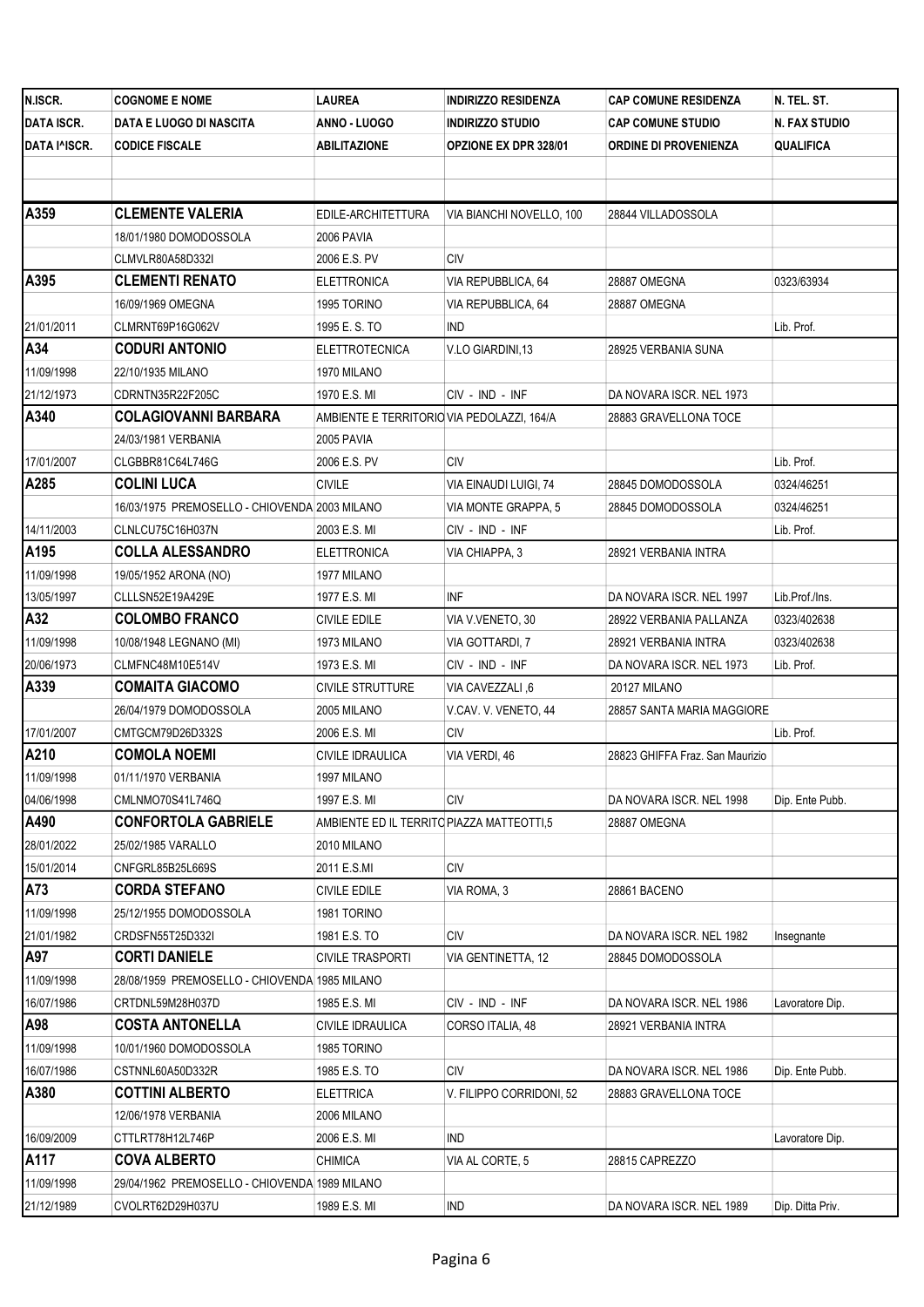| N.ISCR.           | <b>COGNOME E NOME</b>                         | LAUREA                                   | <b>INDIRIZZO RESIDENZA</b>               | <b>CAP COMUNE RESIDENZA</b>  | N. TEL. ST.      |
|-------------------|-----------------------------------------------|------------------------------------------|------------------------------------------|------------------------------|------------------|
| <b>DATA ISCR.</b> | DATA E LUOGO DI NASCITA                       | ANNO - LUOGO                             | <b>INDIRIZZO STUDIO</b>                  | <b>CAP COMUNE STUDIO</b>     | N. FAX STUDIO    |
| DATA I^ISCR.      | <b>CODICE FISCALE</b>                         | ABILITAZIONE                             | <b>OPZIONE EX DPR 328/01</b>             | <b>ORDINE DI PROVENIENZA</b> | <b>QUALIFICA</b> |
|                   |                                               |                                          |                                          |                              |                  |
|                   |                                               |                                          |                                          |                              |                  |
| A319              | <b>COVA ANDREA</b>                            | <b>ELETTRONICA</b>                       | VIA MULLER, 73                           | 28921 VERBANIA INTRA         |                  |
|                   | 09/08/1967 VERBANIA                           | 1996 MILANO                              |                                          |                              |                  |
| 14/10/2005        | CVONDR67M09L746A                              | 1996 E.S. MI                             | INF                                      |                              | Lib. Prof.       |
| A24               | <b>CRUCCU ALBERTO</b>                         | <b>ELETTROTECNICA</b>                    | VIA VOLTA, 6                             | 28838 STRESA                 | 02/618003        |
| 11/09/1998        | 08/09/1936 MILANO                             | 1962 MILANO                              |                                          |                              |                  |
| 30/04/1971        | CRCLRT36P08F205T                              | 1962 E.S. MI                             | IND                                      | DA NOVARA ISCR. NEL 1971     |                  |
| A115              | <b>CUSA PIER GIUSEPPE</b>                     | ELETTRONICA                              | VIA LAGO, 2                              | 28891 NONIO                  |                  |
| 11/09/1998        | 02/11/1959 OMEGNA                             | 1985 TORINO                              |                                          |                              |                  |
| 14/04/1989        | CSUPGS59S02G062O                              | 1987 E.S. TO                             | <b>IND</b>                               | DA NOVARA ISCR. NEL 1989     | Lib. Prof.       |
| A461              | <b>DABRAMO ALESSIO</b>                        | <b>CIVILE</b>                            | VIA PEDONALE PER OMEGNA,2 28887 GERMAGNO |                              |                  |
|                   | 07/12/1989 OMEGNA                             | 2016 TORINO                              |                                          |                              |                  |
| 25/01/2019        | DBRLSS89T07G062E                              | 2017 TORINO                              | CIV                                      |                              |                  |
| A323              | <b>D'ELIA FRANCESCA</b>                       | AMBIENTE E TERRITORIO VIA CAPPUCCINA, 39 |                                          | 28845 DOMODOSSOLA            |                  |
|                   | 09/10/1978 DOMODOSSOLA                        | 2004 TORINO                              | VICOLO QUARTO, 1                         | 28802 MERGOZZO               |                  |
| 18/01/2006        | DLEFNC78R49D332A                              | 2005 E.S. TO                             | CIV - IND - INF                          |                              | Lib. Prof.       |
| A275              | <b>DALLAPINA MAURO</b>                        | CHIMICA                                  | VIA ANTONIO ROSMINI, 24                  | 28921 VERBANIA INTRA         |                  |
|                   | 20/06/1974 PREMOSELLO - CHIOVENDA 2000 MILANO |                                          |                                          |                              |                  |
| 28/03/2003        | DLLMRA74H20H037H                              | 2000 E.S. MI                             | CIV - IND - INF                          |                              | Dip. Ditta Priv. |
| A148              | <b>DARDI MAURIZIO</b>                         | ELETTRONICA                              | VIA DEI PIOPPI, 3                        | 28921 VERBANIA INTRA         | 0323/408096      |
| 11/09/1998        | 22/11/1965 VERBANIA                           | 1992 MILANO                              |                                          |                              |                  |
| 15/04/1994        | DRDMRZ65S22L746G                              | 1992 E.S. MI                             | IND - INF                                | DA NOVARA ISCR. NEL 1994     | Lib. Prof.       |
| A224              | <b>DAVID GRAZIANO</b>                         | ELETTRONICA                              | VIA PROVINCIALE, 98 bis                  | 28855 MASERA                 |                  |
|                   | 01/03/1962 DOMODOSSOLA                        | 1995 MILANO                              |                                          |                              |                  |
| 03/09/1999        | DVDGZN62C01D332N                              | 1995 E.S. MI                             | CIV - IND - INF                          |                              |                  |
| A246              | <b>DE GAUDENZI GIANPIETRO</b>                 | NUCLEARE                                 | VIA P. MICCA, 15                         | 28887 OMEGNA                 |                  |
|                   | 20/03/1964 PREMOSELLO - CHIOVENDA 1992 MILANO |                                          |                                          |                              |                  |
| 09/02/2001        | DGDGPT64C20H037Z                              | 1992 E.S. MI                             | IND                                      |                              | Lav. Dip.        |
| A52               | DE GIOVANNINI DOMENICO                        | <b>CIVILE EDILE</b>                      | VIA CARDUCCI, 44/B                       | 28838 STRESA                 | 0323/30237       |
| 11/09/1998        | 16/02/1949 STRESA                             | 1990 MILANO                              |                                          |                              |                  |
| 13/09/1991        | DGVDNC64B16I976E                              | 1990 E.S. MI                             | CIV - IND - INF                          | DA NOVARA ISCR. NEL 1991     | Dip. Ditta Priv. |
| A116              | <b>DEALESSI PIERANGELA</b>                    | CIVILE EDILE                             | V. RAFFAELLO SANZIO, 22/D                | 28838 STRESA                 |                  |
| 11/09/1998        | 27/11/1958 Castellazzo Bormida (AL)           | 1988 MILANO                              | VIA CERVIGNANO, 1                        | 20137 MILANO                 |                  |
| 14/04/1989        | DLSPNG58S67C148W                              | 1988 E.S. MI                             | CIV                                      | DA NOVARA ISCR. NEL 1989     | Dip. Ditta Priv. |
| A268              | <b>DEANTONI FRANCESCO</b>                     | NUCLEARE                                 | VIA BELVEDERE, 29                        | 28877 ORNAVASSO              |                  |
|                   | 07/09/1967 PREMOSELLO - CHIOVENDA 1997 MILANO |                                          |                                          |                              |                  |
| 06/12/2002        | DNTFNC67P07H037B                              | 1997 E.S. MI                             | CIV - IND - INF                          |                              |                  |
| A438              | <b>DELLA VALENTINA SIMONE</b>                 | AMBIENTE E TERRITORIO VIA FRANCIA, 54    |                                          | 28802 MERGOZO                |                  |
|                   | 09/07/1988 VERBANIA                           | 2012 TORINO                              |                                          |                              |                  |
| 16/06/2016        | DLLSMN88L09L746O                              | 2014 E.S. TO                             | <b>CIV</b>                               |                              |                  |
| A450              | DELMATTI SILAS MARIA                          | <b>CIVILE EDILE</b>                      | VIA PER COSSOGNO, 47                     | 28923 VERBANIA TROBASO       |                  |
|                   | 29/04/1984 ORVIETO (TR)                       | 2017 ROMA                                | VIA SAN VITTORE.154                      | 28921 VERBANIA INTRA         |                  |
| 15/09/2017        | DLMSSM84D29G148E                              | 2017 E.S. PD                             | CIV                                      |                              | Lib. Prof.       |
| A130              | <b>DEPETRO RICCARDO</b>                       | <b>ELETTRONICA</b>                       | VIA CASTELLAZZO, 16                      | 28845 DOMODOSSOLA            |                  |
| 11/09/1998        | 06/02/1964 MILANO (MI)                        | 1990 MILANO                              |                                          |                              |                  |
| 13/09/1991        | DPRTRC64B06F205C                              | 1990 E.S. MI                             | CIV - IND - INF                          |                              | Dip. Ditta Priv. |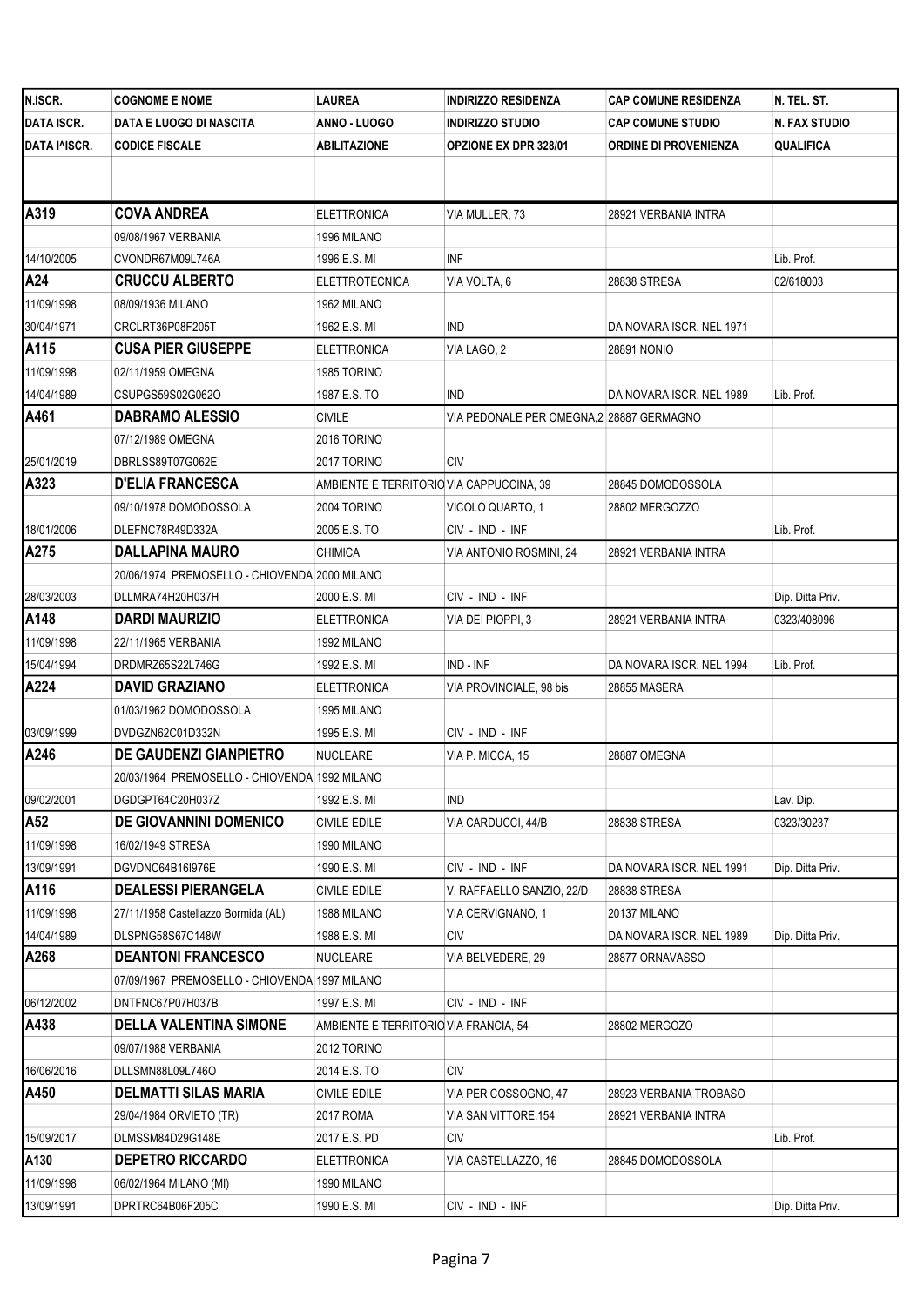| N.ISCR.           | <b>COGNOME E NOME</b>                         | LAUREA                | <b>INDIRIZZO RESIDENZA</b>   | <b>CAP COMUNE RESIDENZA</b>  | N. TEL. ST.      |
|-------------------|-----------------------------------------------|-----------------------|------------------------------|------------------------------|------------------|
| <b>DATA ISCR.</b> | DATA E LUOGO DI NASCITA                       | ANNO - LUOGO          | <b>INDIRIZZO STUDIO</b>      | <b>CAP COMUNE STUDIO</b>     | N. FAX STUDIO    |
| DATA I^ISCR.      | <b>CODICE FISCALE</b>                         | ABILITAZIONE          | <b>OPZIONE EX DPR 328/01</b> | <b>ORDINE DI PROVENIENZA</b> | QUALIFICA        |
|                   |                                               |                       |                              |                              |                  |
| A131              | <b>DHO LUIGI</b>                              | <b>CIVILE EDILE</b>   | VIA F. ROTA, 8               | 28887 OMEGNA                 | 0323/62332       |
| 11/09/1998        | 29/04/1957 OMEGNA                             | 1991 MILANO           | VIA DEI CICLAMINI, 2         | 28887 OMEGNA                 | 0323/62332       |
| 24/01/1992        | DHOLGU57D29G062J                              | 1991 E.S. MI          | CIV                          | DA NOVARA ISCR. NEL 1992     | Lib. Prof.       |
| A310              | DI MAURO ANTONIO                              | CHIMICA               | VIA ALLA CARTIERA, 33        | 28923 VERBANIA               |                  |
| 18/03/2005        | 08/07/1967 POMPEI (NA)                        | 1999 SALERNO          |                              |                              |                  |
| 23/11/1999        | DMRNTN67L08G813P                              | 1999 E.S. SA          | CIV - IND - INF              | DA NAPOLI IL 23/11/1999      | Ins.             |
| A443              | DI NATALE ANTONIA                             | EDILE                 | VIA CASSINO, 26              | 28845 DOMODOSSOLA            |                  |
| 13/02/2004        | 06/07/1972 TRIGGIANO (BA)                     | 2003 BARI             |                              |                              |                  |
| 08/02/2017        | DNTNTN72L46L425V                              | 2003 E.S. BARI        | CIV - IND - INF              | DA BARI 13/02/2004           | Dip. Ente Pubb.  |
| A460              | DI PALO ALESSIO                               | MECCANICA             | VIA CASE NUOVE,9             | 28922 VERBANIA               |                  |
| 12/09/2006        | 12/08/1975 ALTAMURA (BA)                      | 2005 BARI             |                              |                              |                  |
| 12/10/2018        | DPLLSS75M12A225D                              | 2005 E.S. BA          | CIV - IND                    |                              | Lib.Prof./Ins.   |
| A142              | DI POFI MORENO                                | <b>CHIMICA</b>        | VIA ARIZZANO, 1/b            | 28819 VIGNONE                |                  |
| 11/09/1998        | 02/06/1965 CANNOBIO                           | 1991 MILANO           |                              |                              |                  |
| 09/09/1993        | DPFMRN65H02B615K                              | 1991 E.S. MI          | CIV - IND - INF              | DA NOVARA ISCR. NEL 1993     | Dip. Ditta Priv. |
| A248              | <b>DIDO FABRIZIO</b>                          | CIVILE                | VIA RAMATE, 2                | 28881 CASALE CORTE CERRO     |                  |
|                   | 06/09/1973 PREMOSELLO - CHIOVENDA 1999 TORINO |                       |                              |                              |                  |
| 13/04/2001        | DDIFRZ73P06H037D                              | 1999 E.S. TO          | CIV - IND - INF              |                              | Lib. Prof.       |
| A82               | <b>DRESTI SILVANO</b>                         | ELETTRONICA           | VIA ALLA PIANA, 80           | 28822 CANNOBIO               | 0323/71563       |
| 11/09/1998        | 27/10/1954 GURRO                              | 1979 MILANO           |                              |                              |                  |
| 09/01/1984        | DRSSVN54R27E269B                              | 1979 E.S. MI          | CIV - IND - INF              | DA NOVARA ISCR. NEL 1984     | Dip. Ditta Priv. |
| A123              | <b>FALCIOLA FRANCO</b>                        | CIVILE EDILE          | VIA BALLARINI, 4             | 28845 DOMODOSSOLA            | 0324/249322      |
| 11/09/1998        | 24/04/1965 PREMOSELLO - CHIOVENDA 1990 MILANO |                       | V. BONOMELLI, 16             | 28845 DOMODOSSOLA            | 0324/249322      |
| 24/07/1990        | FLCFNC65D24H037S                              | 1990 E.S. MI          | CIV - IND                    | DA NOVARA ISCR. NEL 1990     | Lib. Prof.       |
| A141              | <b>FALDA LUISA</b>                            | CIVILE EDILE          | VIA PROVINCIALE, 32          | 28891 CESARA                 | 0322/967218      |
| 11/09/1998        | 04/12/1962 CESARA                             | 1991 TORINO           | VIA ROMA, 24                 | 28017 S. MAURIZIO D'OPAGLIO  |                  |
| 13/05/1993        | FLDLSU62T44C567A                              | 1992 E.S. TO          | CIV - IND                    | DA NOVARA ISCR. NEL 1993     | Lib. Prof.       |
| A171              | <b>FANAN EUGENIO</b>                          | <b>CIVILE EDILE</b>   | VIA CIOIA DI MONZONE, 35     | 28845 DOMODOSSOLA            | 0324/760143      |
| 11/09/1998        | 08/01/1968 PREMOSELLO - CHIOVENDA 1995 MILANO |                       | VIA CIOIA DI MONZONE, 35     | 28845 DOMODOSSOLA            | 0324/760143      |
| 23/01/1996        | FNNGNE68A08H037R                              | 1995 E.S. MI          | CIV - IND - INF              | DA NOVARA ISCR. NEL 1996     | Lib.Prof./Ins.   |
| A54               | <b>FARNELLI GIUSEPPE</b>                      | AERONAUTICA           | VIA ROSANNA BENZI, 19        | 28845 DOMODOSOSLA            | 0324/248995      |
| 11/09/1998        | 16/07/1950 TRANI (BAT)                        | 1977 MILANO           | VIA CAPPUCCINA, 91/D         | 28845 DOMODOSOSLA            | 0324/480380      |
| 08/09/1997        | FRNGPP50L16L328Q                              | 1997 E.S. MI          | CIV - IND                    |                              | Lib. Prof.       |
| A337              | <b>FERRETTI LUCIANO</b>                       | <b>MECCANICA</b>      | BORGATA CASE LAZZARO, 13     | 28845 DOMODOSSOLA            |                  |
|                   | 31/05/1970 SAINTE CROIX - Svizzera            | 1995 MILANO           |                              |                              |                  |
| 26/07/2006        | FRRLCN70E317133B                              | 1995 E.S. MI          |                              |                              | Dip. Ditta Priv. |
| A33               | <b>FERRI MARCO</b>                            | <b>AERONAUTICA</b>    | VIA MONTE ROSA, 22           | 28823 GHIFFA Fraz. Cargiago  | 0323/401431      |
| 11/09/1998        | 19/08/1946 GHIFFA                             | 1972 MILANO           | VIA ROMA, 18                 | 28921 VERBANIA INTRA         | 0323/401431      |
| 20/06/1973        | FRRMRC46M19E003X                              | 1972 E.S. MI          | CIV - IND - INF              | DA NOVARA ISCR. NEL 1973     | Lib. Prof.       |
| A422              | <b>FESTINONI BRUNO MARIA</b>                  | <b>ELETTROTECNICA</b> | VIA S. ANTONIO, 5            | 28845 DOMODOSSOLA            |                  |
|                   | 22/06/1955 DOMODOSSOLA                        | 1984 MILANO           |                              |                              |                  |
| 28/04/2014        | FSTBNM55H22D332I                              | 1986 E.S. MI          | IND                          |                              | Lav. Dip.        |
| A385              | <b>FIUME IGNAZIO</b>                          | AERONAUTICA           | VIA MAZZINI, 99              | 28832 BELGIRATE              |                  |
| 20/09/2004        | 11/03/1968 SONDRIO (SO)                       | 1994 MILANO           |                              |                              |                  |
| 27/01/2010        | FMIGNZ68C11I829S                              | 1994 E.S. MI          | CIV - IND                    |                              |                  |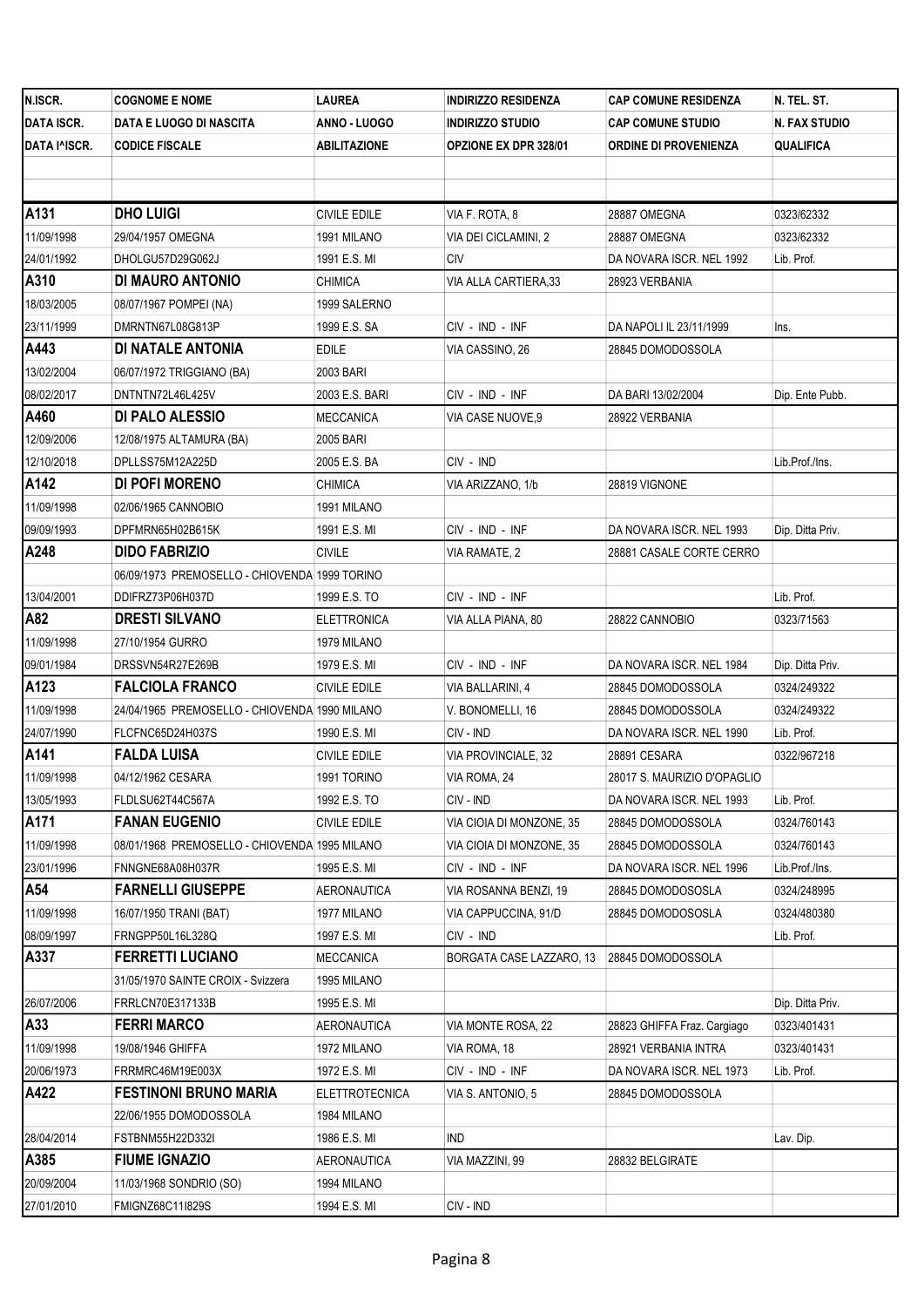| N.ISCR.           | <b>COGNOME E NOME</b>                         | LAUREA              | <b>INDIRIZZO RESIDENZA</b>   | <b>CAP COMUNE RESIDENZA</b>           | N. TEL. ST.      |
|-------------------|-----------------------------------------------|---------------------|------------------------------|---------------------------------------|------------------|
| <b>DATA ISCR.</b> | DATA E LUOGO DI NASCITA                       | ANNO - LUOGO        | <b>INDIRIZZO STUDIO</b>      | <b>CAP COMUNE STUDIO</b>              | N. FAX STUDIO    |
| DATA I^ISCR.      | <b>CODICE FISCALE</b>                         | ABILITAZIONE        | <b>OPZIONE EX DPR 328/01</b> | ORDINE DI PROVENIENZA                 | QUALIFICA        |
|                   |                                               |                     |                              |                                       |                  |
|                   |                                               |                     |                              |                                       |                  |
| A492              | <b>FONTANA MICHELE</b>                        | <b>CIVILE</b>       | VIA ERNESTO DE ANGELI, 1     | 28887 OMEGNA                          |                  |
|                   | 12/10/1990 BOROGMANERO                        | 2015 PAVIA          |                              |                                       |                  |
| 25/02/2022        | FNTMHL90R12B019J                              | 2021 PV             | CIV                          |                                       | Lav. Dip.        |
| A491              | <b>FRISARDI RUGGIERO</b>                      | SISTEMI EDILIZI     | CORSO MAMELI,13              | 28900 VERBANIA                        |                  |
| 28/01/2022        | 02/03/1990 OMEGNA                             | 2015 PARMA          |                              |                                       |                  |
| 24/01/2018        | FRSRGR90C02G062K                              | 2016 E.S PR         | CIV                          | DA MILANO ISCR. NEL 2018              |                  |
| A203              | <b>FUMAGALLI ROBERTO</b>                      | CIVILE              | P.V. EMANUELE III, 10        | 28822 CANNOBIO                        |                  |
| 11/09/1998        | 17/05/1965 CANNOBIO                           | 1997 PARMA          | P.V. EMANUELE III, 10        | 28822 CANNOBIO                        | 0323/53338       |
| 19/02/1998        | FMGRRT65E17B615F                              | 1997 E.S. PR        | CIV - IND - INF              | DA NOVARA ISCR. NEL 1998              | Lib. Prof./Ins,  |
| A218              | <b>FURGERI FABIO</b>                          | CIVILE EDILE        | VIA MAURO, 27                | 28845 DOMODOSSOLA                     | 0324/240489      |
|                   | 20/12/1967 PREMOSELLO - CHIOVENDA 1999 MILANO |                     |                              |                                       | 0324/240489      |
| 03/09/1999        | FRGFBA67T20H037N                              | 1999 E.S. MI        | CIV - IND                    |                                       | Lib.Prof./Ins.   |
| A66               | <b>GAGLIARDI ALBERTO</b>                      | CIVILE TRASPORTI    | VIA FABIO FILZI. 28          | 28921 VERBANIA INTRA                  | 0323/403353      |
| 11/09/1998        | 29/03/1954 VERBANIA                           | 1979 PAVIA          | VIA C. SONZOGNO 8/10         | 28921 VERBANIA INTRA                  | 0323/408175      |
| 07/03/1980        | GGLLRT54C29L746Z                              | 1979 E.S. PV        | CIV - IND                    | DA NOVARA ISCR. NEL 1980              | Lib. Prof.       |
| A283              | <b>GALLERA GIANPIERO</b>                      | EDILE               | VIA MULLER, 34/A             | 28921 VERBANIA INTRA                  | 0323/408422      |
|                   | 17/04/1973 BORGOMANERO (NO)                   | 2003 MILANO         | PIAZZA CAVOUR, 38            | 28921 VERBANIA INTRA                  | 0323/408422      |
| 14/11/2003        | GLLGPR73D17B019V                              | 2003 E.S. MI        | CIV - IND - INF              |                                       | Lib. Prof.       |
| A383              | <b>GALLETTI PAOLO</b>                         | ING. PER L'AMBIENTE | FR. CALICE CORTE, 26         | 28845 DOMODOSSOLA                     |                  |
|                   | 13/10/1981 PREMOSELLO - CHIOVENDA 2005 MILANO |                     |                              |                                       |                  |
| 11/11/2009        | GLLPLA81R13H037J                              | 2006 E.S. MI        | <b>CIV</b>                   |                                       | Lav. Dip.        |
| A136              | <b>GALLIZIO UMBERTO</b>                       | CHIMICA             | VIA DONATI, 27               | 28811 ARIZZANO                        |                  |
| 11/09/1998        | 26/10/1942 TORINO                             | 1968 TORINO         |                              |                                       |                  |
| 07/03/1980        | GLLMRT42R26L219N                              | 1968 E.S. TO        | CIV - INF                    | DA NOVARA ISCR. NEL 1980              |                  |
| A428              | <b>GANORA FRANCESCO</b>                       | <b>ELETTRONICA</b>  | VIA FRATELLI DI DIO, 32      | 28845 DOMODOSSOLA                     |                  |
|                   | 24/09/2015 TORINO                             | 1995 TORINO         |                              |                                       |                  |
| 09/01/2015        | GNRFNC65P24L219F                              | 2014 E.S. TO        | IND.                         |                                       | Dipendente       |
| A245              | <b>GARAVAGLIA ROBERTO</b>                     | CIVILE              | VIA DOMODOSSOLA, 11          | 28857 SANTA MARIA MAGGIORE 0324/94158 |                  |
|                   | 30/08/1972 PREMOSELLO - CHIOVENDA 2000 MILANO |                     |                              |                                       | 0324/94158       |
| 17/11/2000        | GRVRRT72M30H037Z                              | 2000 E.S. MI        | <b>CIV</b>                   |                                       | Lib. Prof.       |
| A213              | <b>GARAVAGLIA SANDRA</b>                      | DIFESA DEL SUOLO    | VIA DOMODOSSOLA, 11          | 28857 SANTA MARIA MAGGIORE 0324/94158 |                  |
|                   | 07/10/1970 PREMOSELLO - CHIOVENDA 1997 MILANO |                     |                              |                                       | 0324/94158       |
| 11/09/1998        | GRVSDR70R47H037C                              | 1997 E.S. MI        | CIV                          |                                       | Lib. Prof.       |
| A157              | <b>GAREGNANI ANDREA</b>                       | <b>AERONAUTICA</b>  | VIA ROSSI, 16                | 28922 VERBANIA PALLANZA               |                  |
| 11/09/1998        | 19/12/1967 MILANO                             | 1993 MILANO         |                              |                                       |                  |
| 04/01/1995        | GRGNDR67T19F205J                              | 1993 E.S. MI        | IND - INF                    | DA NOVARA ISCR. NEL 1995              | Dip. Ditta Priv. |
| A414              | <b>GARNERONE GIORGIO</b>                      | EDILE               | VIA BRACCHIO, 13             | 28802 MERGOZZO                        |                  |
| 25/01/2013        | 14/01/1971 CUNEO                              | 1998 MILANO         |                              |                                       |                  |
| 29/03/1999        | GRNGR71A14D205S                               | 1998 E.S. MI        | CIV - IND - INF              | DA CUNEO ISCR. NEL 1999               |                  |
| A273              | <b>GATTO ROBERTO</b>                          | <b>CHIMICA</b>      | VIA NUOVA S. ANNA, 28        | 28881 CASALE CORTE CERRO              |                  |
| 28/04/2003        | 13/06/1970 POTENZA                            | 1997 TORINO         |                              |                                       |                  |
| 19/05/1999        | GTTRRT70H13G942O                              | 1997 E.S. TO        | IND                          | Da Campobasso iscr. Nel 1999          | Lav. Dip.        |
| A480              | <b>GATTI MARIO</b>                            | INGEGNERIA CIVILE   | VIA G. MARCONI, 32           | 28831 BAVENO                          |                  |
|                   | 15/07/1993 VERBANIA                           | 2019 MILANO         |                              |                                       |                  |
| 25/01/2021        | GTTMRA93L15L746B                              | 2020 E.S. PR        | CIV                          |                                       | Lib. Prof.       |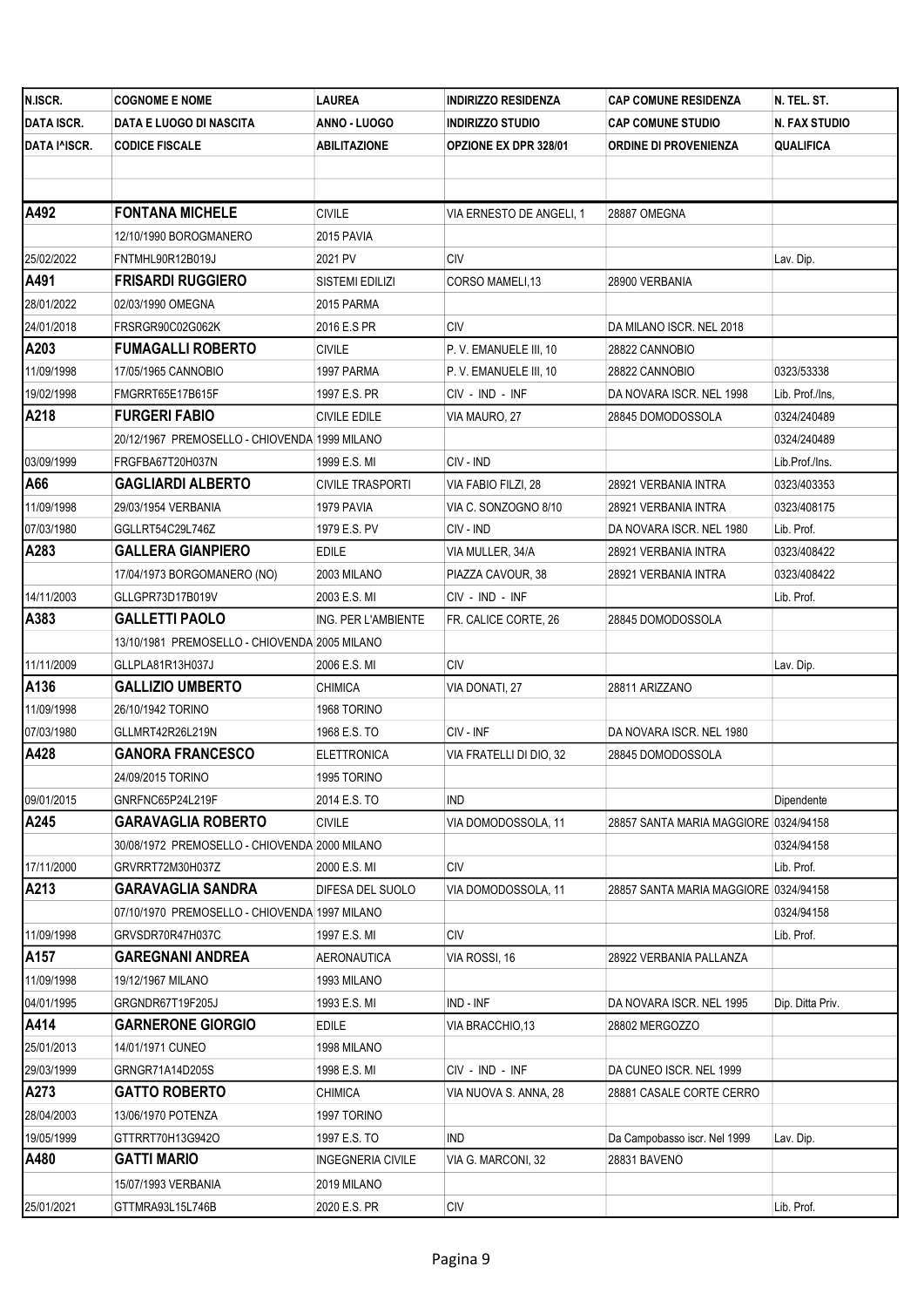| N.ISCR.           | <b>COGNOME E NOME</b>                         | LAUREA                                   | <b>INDIRIZZO RESIDENZA</b>   | <b>CAP COMUNE RESIDENZA</b>  | N. TEL. ST.      |
|-------------------|-----------------------------------------------|------------------------------------------|------------------------------|------------------------------|------------------|
| <b>DATA ISCR.</b> | DATA E LUOGO DI NASCITA                       | ANNO - LUOGO                             | <b>INDIRIZZO STUDIO</b>      | <b>CAP COMUNE STUDIO</b>     | N. FAX STUDIO    |
| DATA I^ISCR.      | <b>CODICE FISCALE</b>                         | ABILITAZIONE                             | <b>OPZIONE EX DPR 328/01</b> | <b>ORDINE DI PROVENIENZA</b> | QUALIFICA        |
|                   |                                               |                                          |                              |                              |                  |
|                   |                                               |                                          |                              |                              |                  |
| A459              | <b>GERACI GIROLAMO</b>                        | <b>CIVILE EDILE</b>                      | VIA RAVENNA, 19              | 28845 DOMODOSSOLA            |                  |
| 20/07/2018        | 12/07/1967 CONDRO' (ME)                       | 1997 TORINO                              |                              |                              |                  |
| 27/01/2000        | GRCGLM67L12C956E                              | 1999 E.S. TO                             | CIV - IND - INF              |                              | Insegnante       |
| A265              | <b>GHIONI MASSIMILIANO</b>                    | <b>CIVILE</b>                            | VIA VICO, 21                 | 28815 CAPREZZO               |                  |
|                   | 19/06/1974 VERBANIA                           | 2001 PAVIA                               |                              |                              |                  |
| 23/03/2002        | GHNMSM74H19L746D                              | 2001 E.S. PV                             | CIV - IND - INF              |                              | Lav. Dip.        |
| A207              | <b>GIACOMINI PAOLO</b>                        | <b>ELETTRICA</b>                         | VIA PARTIGIANI, 49           | 28883 GRAVELLONA TOCE        |                  |
| 11/09/1998        | 13/06/1971 PREMOSELLO - CHIOVENDA 1997 PAVIA  |                                          |                              |                              |                  |
| 23/04/1998        | GCMPLA71H13H037V                              | 1997 E.S. PV                             | CIV - IND - INF              | DA NOVARA ISCR. NEL 1998     | Impr.            |
| A220              | <b>GIANNONI CLAUDIO</b>                       | <b>AMBIENTALE</b>                        | VIA DELLA CHIESA, 12         | 28845 DOMODOSSOLA            | 0323/4950252     |
|                   | 16/02/1972 DOMODOSSOLA                        | 1997 MILANO                              |                              |                              |                  |
| 23/04/1999        | GNNCLD72B16D332G                              | 1997 E.S. MI                             | CIV                          |                              | Dip. Ente Pubb.  |
| A433              | <b>GIUSTI ANDREA</b>                          | AMBIENTE E TERRITORIO VIA CAPPUCCINA, 31 |                              | 28845 DOMODOSSOLA            |                  |
|                   | 06/02/1986 DOMODOSSOLA                        | 2011 PAVIA                               |                              |                              |                  |
| 12/04/2016        | GSTNDR86B06D332M                              | 2015 E.S. PV                             | <b>CIV</b>                   |                              |                  |
| A236              | <b>GNUVA LUCA</b>                             | <b>ELETTROTECNICA</b>                    | V. PITTOR C. FORNARA, 18     | 28852 CRAVEGGIA              |                  |
|                   | 16/01/1967 DOMODOSSOLA                        | 1993 MILANO                              |                              |                              |                  |
| 14/04/2000        | GNVLCU67A16D332B                              | 1993 E.S. MI                             | <b>IND</b>                   |                              | Dip. Ente Pubb.  |
| A205              | <b>GODIO PAOLO</b>                            | AERONAUTICA                              | VIA ROMA, 4                  | 28851 BEURA CARDEZZA         |                  |
| 11/09/1998        | 14/09/1967 DOMODOSSOLA                        | 1993 MILANO                              |                              |                              |                  |
| 02/04/1998        | GDOPLA67P14D332X                              | 1993 E.S. MI                             | CIV - IND - INF              | DA NOVARA ISCR. NEL 1998     | Dipendente       |
| A103              | <b>GRANDI LUCIANO MAURO</b>                   | <b>CIVILE EDILE</b>                      | VIA DON GNOCCHI, 6           | 28865 CREVOLADOSSOLA         | 0324/242364      |
| 11/09/1998        | 07/01/1958 DOMODOSSOLA                        | 1984 MILANO                              | VIA CASTELLAZZO, 1           | 28845 DOMODOSSOLA            | 0324/760327      |
| 07/10/1987        | GRNLNM58A07D332W                              | 1984 E.S. MI                             | CIV                          | DA NOVARA ISCR. NEL 1987     | Lib. Prof.       |
| A390              | <b>GRIFFINI ALESSANDRO</b>                    | EDILE                                    | VIA MAESTRA PONTE, 1/H       | 28821 CANNERO RIVIERA        |                  |
| 23/06/2010        | 17/12/1973 MILANO                             | 1999 MILANO                              | VIA LAMARMORA, 18            | 28921 VERBANIA INTRA         |                  |
| 20/09/2000        | GRFLSN73T17F205A                              | 2000 E.S.MI                              | CIV                          |                              | Lib.prof./Dip,   |
| A52               | <b>GROSSELLI MARIO</b>                        | <b>MECCANICA</b>                         | V. DONNE RESIST, 50/B        | 28831 BAVENO                 | 0323/848215      |
|                   | 07/04/1961 PREMOSELLO - CHIOVENDA 1986 MILANO |                                          |                              |                              |                  |
| 09/05/2001        | GRSMRA61D07H037C                              | 1986 E.S. MI                             | CIV - IND - INF              |                              | Dip. Ditta Priv. |
| A257              | <b>GROSSI GIORGIO</b>                         | MECCANICA                                | VIA TOCE, 125                | 28844 VILLADOSSOLA           |                  |
|                   | 17/02/1968 VIILLADOSSOLA                      | 1996 MILANO                              | VIA F. SANTI, 3              | 20056 TREZZO SULL'ADDA       |                  |
| 07/09/2001        | GRSGRG68B17D332T                              | 1998 E.S. MI                             | CIV - IND - INF              |                              | Lib. Prof.       |
| A92               | <b>GRUGNI Pietro Francesco</b>                | CIVILE EDILE                             | VIA FERMI, 12                | 28845 DOMODOSSOLA            | 0324/45927       |
| 11/09/1998        | 01/07/1960 PAVIA                              | 1984 MILANO                              | VIA CANTARANA, 9             | 28845 DOMODOSSOLA            | 0324/247413      |
| 23/12/1985        | GRGPRF60L01G388E                              | 1985 E.S. MI                             | CIV - IND - INF              | DA NOVARA ISCR. NEL 1985     | Lib. Prof.       |
| A220              | <b>GUALA DIEGO LORENZO</b>                    | AERONAUTICA                              | VIA FARINET, 36              | 28813 BEE                    |                  |
|                   | 18/07/1966 NOVARA                             | 1997 MILANO                              |                              |                              |                  |
| 18/06/1999        | GLUDLR66L18F952T                              | 1997 E.S. MI                             | CIV - IND - INF              |                              | Dip. Ente Pubb.  |
| A175              | <b>GUATTA MARCO</b>                           | <b>CIVILE EDILE</b>                      | VIA MOZZANINO,11             | 28845 DOMODOSSOLA            |                  |
| 11/09/1998        | 09/07/1968 OMEGNA                             | 1994 TORINO                              |                              |                              |                  |
| 14/05/1996        | GTTMRC68L09G062G                              | 1994 E.S. TO                             | CIV - IND - INF              | DA NOVARA ISCR. NEL 1996     | Dip. Ente Pubb.  |
| A63               | <b>GUBETTI MAURIZIO</b>                       | ELETTROTECNICA                           | V.LO ANTONIAZZA, 13          | 28925 VERBANIA SUNA          | 0323/557764      |
| 11/09/1998        | 05/06/1954 DOMODOSSOLA                        | 1979 PAVIA                               |                              |                              | 0323/557764      |
| 17/07/1979        | GBTMRZ54H02D332C                              | 1979 E.S. PV                             | IND                          | DA NOVARA ISCR. NEL 1979     | Dip. Ditta Priv. |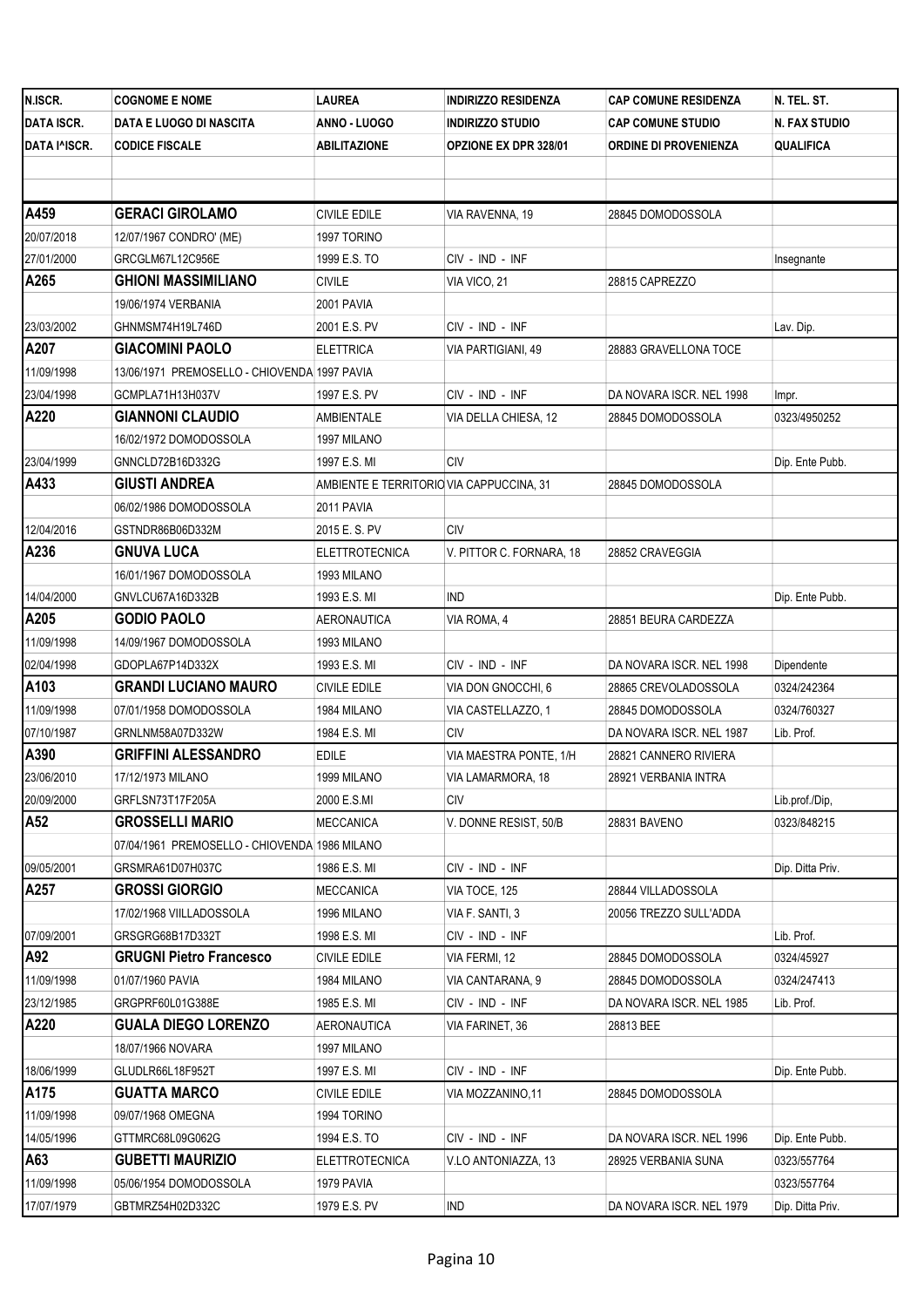| N.ISCR.           | <b>COGNOME E NOME</b>                         | <b>LAUREA</b>               | <b>INDIRIZZO RESIDENZA</b> | <b>CAP COMUNE RESIDENZA</b>  | N. TEL. ST.      |
|-------------------|-----------------------------------------------|-----------------------------|----------------------------|------------------------------|------------------|
| <b>DATA ISCR.</b> | DATA E LUOGO DI NASCITA                       | ANNO - LUOGO                | <b>INDIRIZZO STUDIO</b>    | <b>CAP COMUNE STUDIO</b>     | N. FAX STUDIO    |
| DATA I^ISCR.      | <b>CODICE FISCALE</b>                         | <b>ABILITAZIONE</b>         | OPZIONE EX DPR 328/01      | <b>ORDINE DI PROVENIENZA</b> | <b>QUALIFICA</b> |
|                   |                                               |                             |                            |                              |                  |
|                   |                                               |                             |                            |                              |                  |
| A351              | <b>GUGLIELMINETTI DEBORA</b>                  | <b>EDILE</b>                | VIA MONTE MASSONE, 34/A    | 28887 OMEGNA Fraz. Agrano    |                  |
|                   | 21/06/1978 OMEGNA                             | 2005 PAVIA                  |                            |                              |                  |
| 19/09/2007        | GGLDBR78H61H037R                              | 2005 E.D. PV                | <b>CIV</b>                 |                              | Dip. Ditta Priv. |
| A187              | <b>GUZZETTI GIANLUCA</b>                      | AERONAUTICA                 | VIA PALLANZENO, 47         | 28885 PIEDIMULERA            |                  |
| 11/09/1998        | 28/11/1965 PREMOSELLO - CHIOVENDA 1992 MILANO |                             |                            |                              |                  |
| 06/02/1997        | GZZGLC65S28H037A                              | 1995 E.S. MI                | CIV - IND - INF            | DA NOVARA ISCR. NEL 1997     | Dip. Ditta Priv. |
| A338              | <b>IACAZZI GIANNI</b>                         | <b>CIVILE EDILE</b>         | VIA VERIAGO, 10            | 28855 MASERA                 |                  |
|                   | 13/06/1979 PREMOSELLO - CHIOVENDA 2005 MILANO |                             |                            |                              |                  |
| 25/10/2006        | CZZGNN79H13H037P                              | 2006 E.S. MI                | CIV - IND - INF            |                              | Dip.             |
| A375              | <b>IEMMOLO ROBERTO</b>                        | <b>CIVILE STRUTTURE</b>     | VIA ANNIBALE ROSA, 42      | 28921 VERBANIA INTRA         |                  |
|                   | 23/08/1981 RAGUSA (RG)                        | 2008 MILANO                 |                            |                              |                  |
| 10/06/2009        | MMLRRT81M23H163P                              | 2008 E.S. MI                | <b>CIV</b>                 |                              | Lib. Prof.       |
| A259              | <b>IPPOLITI RAFFAELE</b>                      | <b>CIVILE TRASPORTI</b>     | VIA FRATELLI LILLA, 8      | 28887 OMEGNA Fraz. Agrano    | 0323/81327       |
| 27/06/1978        | 24/02/1951 ANCONA                             | 1976 PALERMO                |                            |                              |                  |
| 11/01/2002        | PPLRFL51B24A271W                              | 1976 E.S. PA                | <b>CIV</b>                 | DA PALERMO ISCR. NEL 1978    | Dip.             |
| A241              | <b>IRACA' FELICE</b>                          | <b>CIVILE TRASPORTI</b>     | VIA VOLTURNO, 18           | 28921 VERBANIA INTRA         |                  |
| 02/06/2000        | 05/09/1969 CATANZARO                          | 1994 Reggio Calabria        |                            |                              |                  |
| 10/06/1996        | RCIFLC69P05C352V                              | 1994 E.S. R.C.              | <b>CIV</b>                 |                              | Vigile del Fuoco |
| A212              | <b>ISOLI ANDREA</b>                           | Dif. Pianif. Del Suolo      | VIA GIUSEPPE NICOLA, 3     | 28921 VERBANIA INTRA         | 0323/515969      |
| 11/09/1998        | 15/10/1970 MILANO                             | 1997 MILANO                 | CORSO COBIANCHI, 33        | 28921 VERBANIA INTRA         | 0323/408456      |
| 15/07/1998        | SLINDR70R15F205L                              | 1998 E.S. MI                | <b>CIV</b>                 | DA NOVARA ISCR. NEL 1998     | Lib.Prof./Ins.   |
| A170              | <b>ISSOGLIO CARLO ALBERTO</b>                 | Tecnologie Industriali      | VIA CARAVAGGIO, 2/C        | 28921 VERBANIA PALLANZA      |                  |
| 11/09/1998        | 23/06/1965 NOVARA                             | 1994 MILANO                 |                            |                              |                  |
| 12/01/1996        | SSGCLL65H23F952O                              | 1994 E.S. MI                | <b>IND</b>                 | DA NOVARA ISCR. NEL 1996     | Lib.Prof.        |
| A370              | <b>LAGOSTINA MATTEO</b>                       | <b>INFORMATICA</b>          | VIA PARTIGIANI, 36         | 28883 GRAVELLONA TOCE        |                  |
|                   | 24/08/1981 VERBANIA                           | 2008 PAVIA                  |                            |                              |                  |
| 20/03/2009        | LGSMTT81M24L746H                              | 2008 E.S. PV                | INF                        |                              | Lib. Prof.       |
| A75               | <b>LALOMIA DARIO</b>                          | <b>MECCANICA</b>            | VIA DISSEGNA, 23           | 28845 DOMODOSSOLA            | 0324/241999      |
| 11/09/1998        | 24/09/1954 DOMODOSSOLA                        | 1980 MILANO                 | PIAZZA MERCATO, 32         | 28845 DOMODOSSOLA            | 0324/241999      |
| 15/05/1982        | LLMDRA54P24D332P                              | 1980 E.S. MI                | CIV - IND                  | DA NOVARA ISCR. NEL 1982     | Lib.Prof./Ins.   |
| A419              | <b>LALOMIA STEFANO</b>                        | <b>EDILE</b>                | VIA LUIGI CADORNA, 26      | 28845 DOMODOSSOLA            | 0324/241999      |
|                   | 16/09/1978 DOMODOSSOLA                        | 2009 PAVIA                  |                            |                              | 0324/241999      |
| 20/01/2014        | LLMSFN78P16D332J                              | 2010 E.S. CASTELLANZA   CIV |                            |                              | Lib.Prof.        |
| A161              | <b>LAMI MARCO</b>                             | <b>CIVILE EDILE</b>         | VIA NUOVA, 96/F            | 28883 GRAVELLONA TOCE        | 0323/865172      |
| 11/09/1998        | 27/06/1960 PREMOSELLO - CHIOVENDA 1994 TORINO |                             | VIA MAGNETTI, 18           | 28883 GRAVELLONA TOCE        | 0323/865172      |
| 23/02/1995        | LMAMRC60H27H037O                              | 1994 E.S. TO                | CIV - IND - INF            | DA NOVARA ISCR. NEL 1995     | Lib. Prof./Ins.  |
| A280              | <b>LANCIA MAURO</b>                           | <b>ELETTRICA</b>            | VIA RIMEMBRANZE, 10        | 28811 ARIZZANO               | 0323/551692      |
|                   | 29/09/1974 VERBANIA                           | 2002 MILANO                 |                            |                              |                  |
| 23/05/2003        | LNCMRA74P29L746G                              | 2002 E.S. MI                | <b>IND</b>                 |                              |                  |
| A25               | <b>LANI GIORGIO</b>                           | <b>MECCANICA</b>            | VIA ROSMINI,45             | 28845 DOMODOSSOLA            | 0324/241804      |
| 11/09/1998        | 14/09/1942 NOVARA                             | 1969 MILANO                 |                            |                              | 0324/243004      |
| 30/04/1971        | LNAGRG42P14F952U                              | 1970 E.S. MI                | CIV - IND                  | DA NOVARA ISCR. NEL 1971     | Amm.impr. Costr. |
| A78               | LAVARINI PIETRO                               | <b>CIVILE TRASPORTI</b>     | VIA MAZZINI, 11            | 28831 BAVENO                 |                  |
| 11/09/1998        | 19/01/1958 PREMOSELLO-CHIOVENDA               | 1982 TORINO                 | V.CADUTI SUL LAVORO, 12    | 28883 GRAVELLONA TOCE        |                  |
| 28/02/1983        | LVRPTR58A19H037V                              | 1982 E.S. TO                | CIV                        | DA NOVARA ISCR. NEL 1983     | Lib.Prof./Ins.   |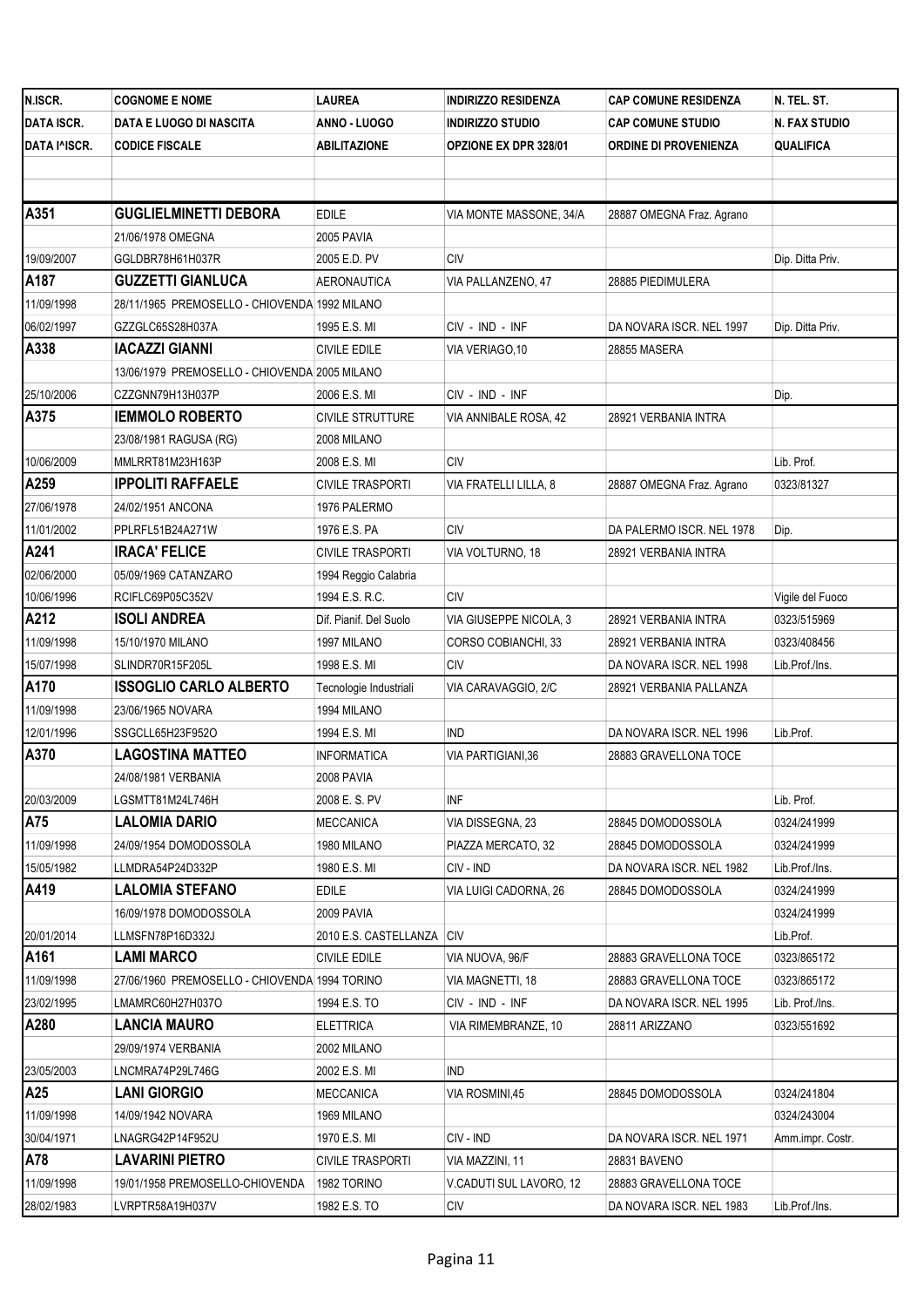| N.ISCR.           | <b>COGNOME E NOME</b>               | LAUREA                                    | <b>INDIRIZZO RESIDENZA</b>                    | <b>CAP COMUNE RESIDENZA</b>   | N. TEL. ST.      |
|-------------------|-------------------------------------|-------------------------------------------|-----------------------------------------------|-------------------------------|------------------|
| <b>DATA ISCR.</b> | DATA E LUOGO DI NASCITA             | ANNO - LUOGO                              | <b>INDIRIZZO STUDIO</b>                       | <b>CAP COMUNE STUDIO</b>      | N. FAX STUDIO    |
| DATA I^ISCR.      | <b>CODICE FISCALE</b>               | ABILITAZIONE                              | <b>OPZIONE EX DPR 328/01</b>                  | <b>ORDINE DI PROVENIENZA</b>  | QUALIFICA        |
|                   |                                     |                                           |                                               |                               |                  |
|                   |                                     |                                           |                                               |                               |                  |
| A484              | <b>LENTINI Campaleggio Gianluca</b> | <b>CIVILE STRUTTURE</b>                   | VICOLO GIOBERTI, 3                            | 28925 VERBANIA                |                  |
|                   | 22/02/1993 Nicosia                  | 2020 MESSINA                              |                                               |                               |                  |
| 29/04/2021        | LNTGLC93B22F892I                    | 2020 E.S. ME                              | CIV                                           |                               | Ins.             |
| A149              | <b>LICATA GIROLAMO</b>              | TEC.IND.EC.ORGAN.                         | VIA BALLARINI, 29                             | 28845 DOMODOSSOLA             | 0324/241960      |
| 11/09/1998        | 08/09/1959 MAZARA DEL VALLO (TP)    | <b>1991 UDINE</b>                         | VIA CAPPUCINA, 2                              | 28845 DOMODOSSOLA             | 0324/46504       |
| 15/04/1994        | LCTGLM59P08F061U                    | 1994 E.S. MI                              | CIV - IND - INF                               | DA NOVARA ISCR. NEL 1994      | Lib.Prof./Ins.   |
| A176              | <b>LIDEO MARCO</b>                  | NUCLEARE                                  | V.CAVALLI, 4/d                                | 28831 BAVENO Fraz. Oltrefiume |                  |
| 11/09/1998        | 04/08/1968 VIGANELLO                | 1993 MILANO                               |                                               |                               |                  |
| 20/06/1996        | LDIMRC68M04Z133D                    | 1994 E.S. MI                              | CIV - IND - INF                               | DA NOVARA ISCR. NEL 1996      | Dip. Ditta Priv. |
| A133              | <b>LIETTA PIERINO</b>               | <b>CIVILE TRASPORTI</b>                   | VIE VIGNE ALTE, 2                             | 28921 VERBANIA INTRA          |                  |
| 11/09/1998        | 14/11/1965 PREMOSELLO-CHIOVENDA     | 1992 TORINO                               | VIA DE BONIS, 14                              | 28921 VERBANIA INTRA          |                  |
| 03/07/1992        | LTTPRN65S14H037N                    | 1992 E.S. TO                              | CIV                                           | DA NOVARA ISCR. NEL 1992      | Dip. Ditta Priv. |
| A146              | <b>LOCATELLI IVO</b>                | CIVILE EDILE                              | VIA MAGGIORE, 14                              | 28856 FOLSOGNO DI RE          | 0324/97319       |
| 11/09/1998        | 18/09/1967 DOMODOSSOLA              | 1993 MILANO                               | VIA MAGGIORE, 16                              | 28856 FOLSOGNO DI RE          | 0324/97319       |
| 10/03/1994        | LCTVIO67P18D332H                    | 1993 E.S. MI                              | CIV - IND                                     | DA NOVARA ISCR. NEL 1994      | Lib. Prof.       |
| A377              | <b>LOIODICE MARIAROSA</b>           | <b>CIVILE STRUTTURE</b>                   | VIA EUROPA, 29                                | 28804 SAN BERNARDINO V.NO     |                  |
|                   | 28/02/1976 VERBANIA                 | 2007 PAVIA                                |                                               |                               |                  |
| 10/06/2009        | LDCMRS76B68LL746P                   | 2008 E.S. PV                              | <b>CIV</b>                                    |                               | Lib. Prof.       |
| A408              | <b>LUCII NICOLA</b>                 | <b>CIVILE STRUTTURE</b>                   | VIA CAMP DI NAVA, 15                          | 6513 Monte Carasso - Svizzera |                  |
|                   | 07/05/1984 VERBANIA                 | 2010 MILANO                               | VIA ROMA, 18                                  | 28921 VERBANIA INTRA          |                  |
| 27/04/2012        | LCUNCL84E07L746R                    | 2011 E.S. MI                              | <b>CIV</b>                                    |                               | Dip.             |
| A331              | <b>MAFFI GIANLUCA</b>               | <b>CIVILE TRASPORTI</b>                   | VIA PER POSSACCIO, 27                         | 28923 VERBANIA TROBASO        |                  |
|                   | 27/11/1975 VERBANIA                 | 2004 MILANO                               | VIA PER POSSACCIO, 27                         | 28923 VERBANIA TROBASO        | 0323/188005      |
| 22/03/2006        | MFFGLC77S27L746S                    | 2005 E.S. MI                              | CIV - IND                                     |                               | Lib. Prof.       |
| A111              | <b>MAFFIOLI RENATO</b>              | NUCLEARE                                  | CORSO MONETA, 2                               | 28845 DOMODOSSOLA             |                  |
| 11/09/1998        | 02/08/1955 VARALLO SESIA (VC)       | 1980 TORINO                               |                                               |                               |                  |
| 10/03/1989        | MFFRNT55M02L669E                    | 1981 E.S. TO                              | CIV - IND                                     | DA NOVARA ISCR. NEL 1989      | Dip. Ditta Priv. |
| A465              | <b>MAGNONE FRANCO</b>               | AMBIENTE E TERRITORIO VIA MESCHIAVINO, 24 |                                               | 28811 ARIZZANO                |                  |
|                   | 12/04/1984 VARALLO                  | 2009 MILANO                               |                                               |                               |                  |
| 05/04/2019        | MGNFNC84D12L669E                    | 2019 E.S. MI                              | <b>CIV</b>                                    |                               | Lib. Prof.       |
| A37               | <b>MALERBA PIERGIORGIO</b>          | AERONAUTICA                               | VIA DE GASPERI, 39                            | 28845 DOMODOSSOLA             | 02/29526561      |
| 11/09/1998        | 26/12/1947 Castelnovo Bariano (RO)  | 1972 MILANO                               | VIALE ABRUZZI, 17                             | 20131 MILANO                  | 02/29516081      |
| 15/11/1974        | MLRPGR47T26C215W                    | 1972 E.S MI                               | CIV - IND - INF                               | DA NOVARA ISCR. NEL 1974      | Lib.Prof./Ins.   |
| A468              | <b>MANCA SEBASTIANO</b>             |                                           | AMBIENTE E TERRITORIO VIA BIANCHI NOVELLO, 72 | 28844 VILLADOSSOLA            |                  |
|                   | 19/09/1975 MILANO                   | 2003 CAGLIARI                             |                                               |                               |                  |
| 22/07/2019        | MNCSST75P19F205Z                    | 2004 E.S. CA                              | <b>CIV</b>                                    |                               | Lib.Prof./Ins.   |
| A282              | <b>MARANI ROMINA</b>                | <b>CIVILE</b>                             | VIA MAGLIETTO, 18/a                           | 28844 VILLADOSSOLA            |                  |
|                   | 30/12/1974 DOMODOSSOLA              | 2001 PARMA                                |                                               |                               |                  |
| 17/10/2003        | MRNRMN74T70D332I                    | 2003 E.S. PR                              | CIV - IND - INF                               |                               | Lib. Prof.       |
| A214              | <b>MARCHI ALESSANDRO</b>            | CIVILE IDRAULICA                          | VIA ZUGWEG, 24                                | 28877 ORNAVASSO               | 0323/863705      |
|                   | 20/05/1970 Premosello - Chiovenda   | 1997 MILANO                               | Via Quarantadue Martiri, 189                  | 28924 VERBANIA                | 0323/863705      |
| 11/09/1998        | MRCLSN70E20H037D                    | 1997 E.S. MI                              | CIV - IND - INF                               |                               | Lib. Prof.       |
| A101              | <b>MARCUCCI PAOLO</b>               | CIVILE IDRAULICA                          | VIA DE NOTARIS, 51                            | 28923 VERBANIA TROBASO        |                  |
| 11/09/1998        | 25/05/1958 MONTEVARCHI (AR)         | 1986 MILANO                               | VIA DE NOTARIS, 51                            | 28923 VERBANIA TROBASO        | 0323/496213      |
|                   | 27/05/1987 MRCPLA58E25F656O         | 1986 E.S. MI                              | CIV - IND                                     |                               |                  |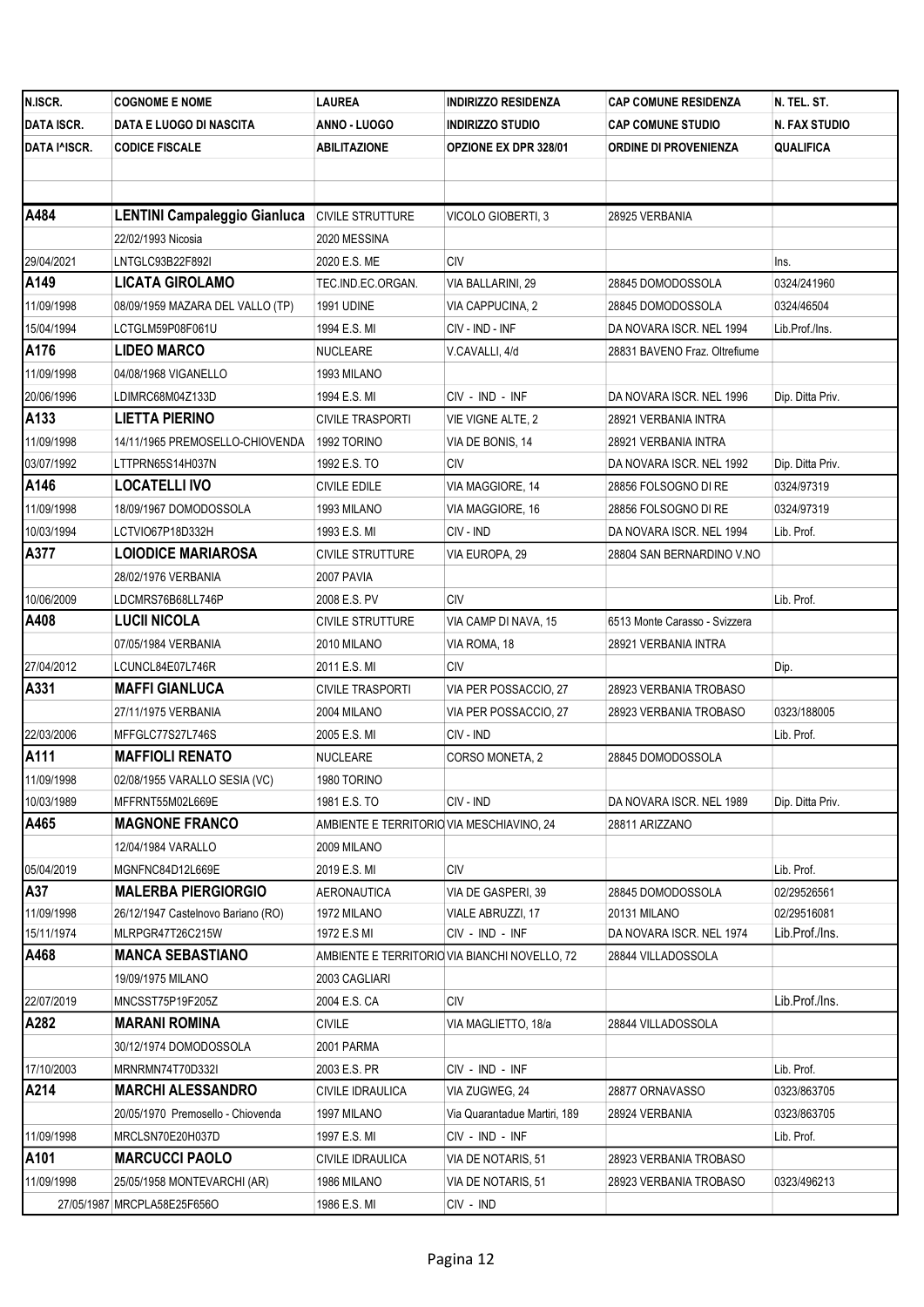| N.ISCR.           | <b>COGNOME E NOME</b>           | LAUREA                                      | <b>INDIRIZZO RESIDENZA</b>   | CAP COMUNE RESIDENZA       | N. TEL. ST.        |
|-------------------|---------------------------------|---------------------------------------------|------------------------------|----------------------------|--------------------|
| <b>DATA ISCR.</b> | DATA E LUOGO DI NASCITA         | ANNO - LUOGO                                | INDIRIZZO STUDIO             | <b>CAP COMUNE STUDIO</b>   | N. FAX STUDIO      |
| DATA I^ISCR.      | <b>CODICE FISCALE</b>           | <b>ABILITAZIONE</b>                         | <b>OPZIONE EX DPR 328/01</b> | ORDINE DI PROVENIENZA      | QUALIFICA          |
|                   |                                 |                                             |                              |                            |                    |
|                   |                                 |                                             |                              |                            |                    |
| A266              | <b>MARFORIO CORRADO</b>         | TELECOMUNICAZIONI                           | V. PONTE BALLERINO, 10       | 28822 CANNOBIO             |                    |
|                   | 18/02/1971 CANNOBIO             | 1997 MILANO                                 |                              |                            |                    |
| 14/06/2002        | MRFCRD71B18B615Z                | 1997 E.S. MI                                | CIV - IND - INF              |                            | Lib. Prof.         |
| A296              | <b>MARFORIO GIOVANNI</b>        | ING. EDILE                                  | VIA MARCONI, 42              | 28822 CANNOBIO             |                    |
| 27/02/2004        | 16/04/1974 PREMOSELLO-CHIOVENDA | 2000 MILANO                                 |                              |                            |                    |
| 15/01/2003        | MRFGNN74H16H037N                | 2000 E.S. MI                                | CIV - IND - INF              | DA MILANO ISCR. NEL 2003   | Lib. Prof.         |
| A315              | <b>MARINO DAVIDE</b>            | ING. GESTIONALE                             | VIA BIANCHETTI, 3/a          | 28844 VILLADOSSOLA         |                    |
|                   | 08/02/1978 DOMODOSSOLA          | 2003 MILANO                                 |                              |                            |                    |
| 24/06/2005        | MRNDVD78B08D332D                | 2003 E.S. MI                                | CIV - IND - INF              |                            | Dip. Ditta Priv.   |
| A208              | <b>MARINZI DAVIDE</b>           | AMBIENTE E TERRITORIO V. INTRA PREMENO, 160 |                              | 28921 VERBANI INTRA        |                    |
| 11/09/1998        | 28/08/1971 VERBANIA             | 1996 MILANO                                 |                              |                            |                    |
| 23/04/1998        | MRNDVD71M28L746T                | 1996 E.S. MI                                | CIV - IND - INF              | DA NOVARA ISCR. NEL 1998   | Lib. Prof.         |
| A91               | <b>MARTELLETTI MARCO</b>        | <b>CIVILE IDRAULICA</b>                     | VIA MAURO, 29                | 28845 DOMODOSSOLA          | 0324/248752        |
| 11/09/1998        | 03/07/1960 DOMODOSSOLA          | 1985 MILANO                                 | VIA Camillo Prampolini, 14   | 28845 DOMODOSSOLA          | 0324/482494        |
| 28/10/1985        | MRTMRC60L03D332L                | 1985 E.S. MI                                | CIV - IND - INF              | DA NOVARA ISCR. NEL 1985   | Lib. Prof.         |
| A277              | <b>MARTINELLA CESARE</b>        | ING. CIVILE                                 | VIA AL FIUME, 15             | 28814 CAMBIASCA            |                    |
|                   | 24/01/1975 VERBANIA             | 2001 MILANO                                 |                              |                            |                    |
| 23/04/2003        | MRTCSR75A24L746F                | 2001 E.S. MI                                | CIV - IND - INF              |                            | Lib. Prof.         |
| A247              | <b>MARTINELLI ANDREA</b>        | ING. CIVILE                                 | VIA ANNOSA, 13               | 28804 S. BERNARDINO V.NO   | 0323/863705        |
|                   | 12/09/1974 VERBANIA             | 2000 TORINO                                 | Via Quarantadue Martiri, 189 | 28924 VERBANIA             | 0323/863705        |
| 09/03/2001        | MRTNDR74P12L746H                | 2000 E.S. TO                                | CIV - IND - INF              |                            | Lib. Prof.         |
| A471              | <b>MARTINELLI SIMONE</b>        | ING. CIVLE TRASPORTI                        | VIA CIRCOLO, 12/A            | 28819 VIGNONE              |                    |
| 21/03/2018        | 04/06/1993 OMEGNA               | 2017 BOLOGNA                                |                              |                            |                    |
| 20/02/2020        | MRTSMN93H04G062K                | 2017 E.S. BO                                | СIV                          | DA MILANO ISCR. NEL 2018   | Dip. Ente Pubblico |
| A418              | <b>MARTINI STEFANO</b>          | ING. EDILE                                  | VIA MALPENSATA, 12           | 28924 VERBANIA             |                    |
|                   | 29/09/1984 VERBANIA             | 2010 PAVIA                                  |                              |                            |                    |
| 20/01/2014        | MRTSFN84P29L746H                | 2012 E.S. CASTELLANZA   CIV                 |                              |                            | Lib. Prof.         |
| A473              | <b>MARTINOLI GIOVANNI</b>       | ING. DELLA SICUREZZA                        | VIA 42 MARTIRI, 17           | 28924 VERBANIA             |                    |
|                   | 05/01/1991 VERBANIA             | 2017 MILANO                                 |                              |                            |                    |
| 02/10/2020        | MRTGNN91A05L746P                | 2020 E.S.                                   | <b>IND</b>                   |                            | Lib. Prof.         |
| A453              | <b>MASSERA PIETRO</b>           | ING.MECCANICA                               | VIA UMBERTO I°, 58/C         | 28801 COSSOGNO             |                    |
|                   | 08/01/1959 LE BLANC-MESNIL      | 1984 MILANO                                 |                              |                            |                    |
| 16/02/2018        | MSSPTR59A08Z110H                | 1984 E.S. MI                                | ind                          |                            | Lib. Prof.         |
| A145              | <b>MATTALIA MARIO</b>           | <b>CIVILE EDILE</b>                         | VIA DE AMICIS, 54            | 28887 OMEGNA               |                    |
| 11/09/1998        | 24/06/1959 VERBANIA             | 1986 MILANO                                 |                              |                            |                    |
| 10/02/1994        | MTTMRA59H24L746M                | 1987 E.S. MI                                | CIV                          | DA NOVARA ISCR. NEL 1994   |                    |
| A382              | <b>MATTEI GIAMPIERO</b>         | ING. GESTIONALE                             | VIA SCARLICCIO, 26           | 28857 SANTA MARIA MAGGIORE |                    |
|                   | 16/05/1976 DOMODOSSOLA          | 2002 MILANO                                 |                              |                            |                    |
| 11/11/2009        | MTTGPR76E16D332N                | 2002 E.S. MI                                | CIV - IND - INF              |                            | Lav. Dip.          |
| A417              | <b>MAZZETTA PATRIC</b>          | ING. EDILE                                  | VIA AL FIUME, 9              | 28822 CANNOBIO             |                    |
|                   | 24/06/1983 MILANO               | 2012 PAVIA                                  |                              |                            |                    |
| 17/10/2013        | MZZPRC83H24F205I                | 2012 E.S. Castellanza                       | CIV                          |                            |                    |
| A72               | <b>MAZZETTI GIANMAURO</b>       | <b>CIVILE TRASPORTI</b>                     | VIA GARIBALDI, 1             | 28853 DRUOGNO              | 0324/93197         |
| 11/09/1998        | 10/03/1949 DRUOGNO              | 1980 MILANO                                 | VIA GARIBALDI, 1             | 28853 DRUOGNO              | 0324/93197         |
| 28/07/1981        | MZZGMR49C10D374C                | 1981 E.S. TO                                | CIV - IND                    | DA NOVARA ISCR. NEL 1981   |                    |
|                   |                                 |                                             |                              |                            |                    |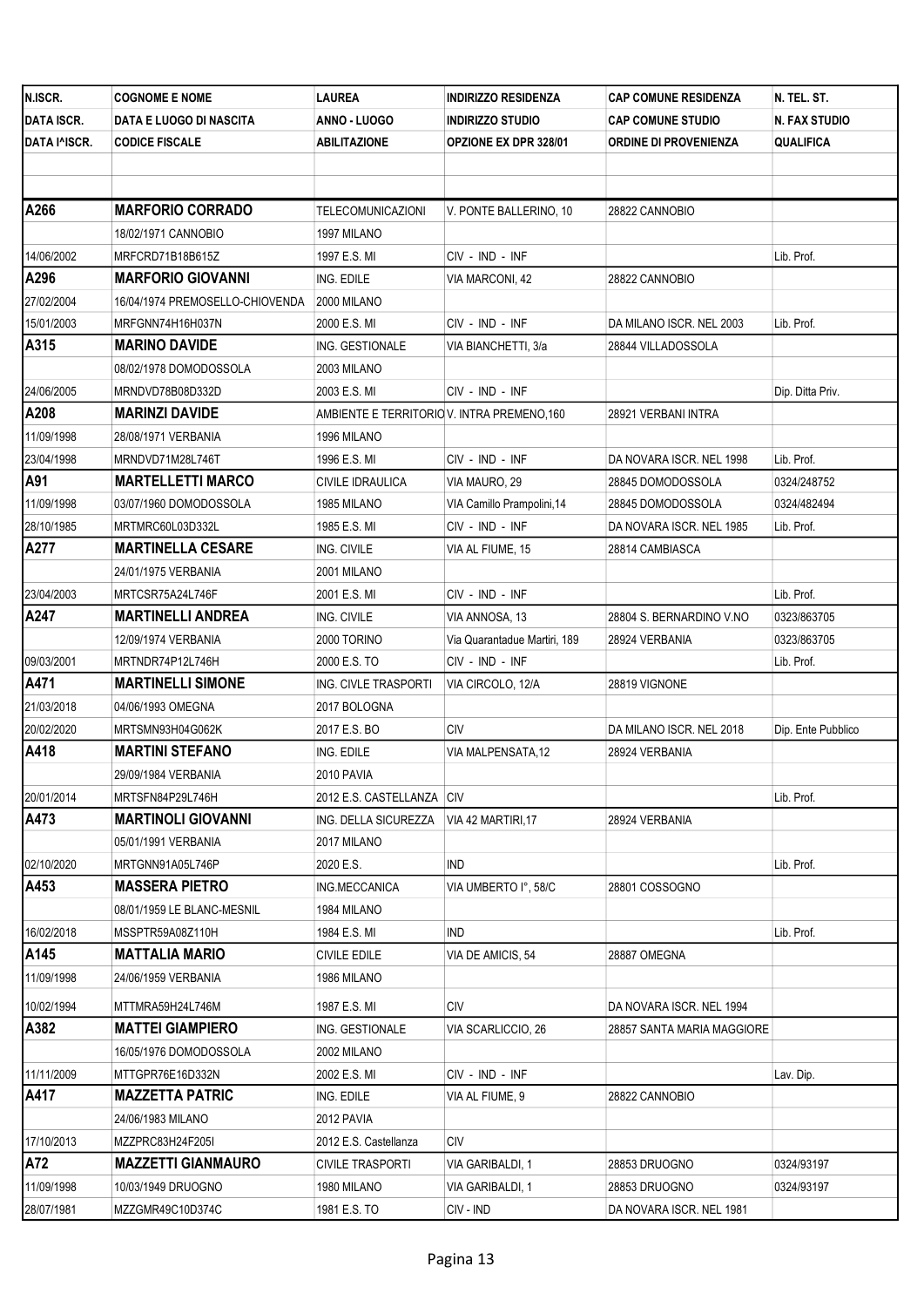| N.ISCR.           | <b>COGNOME E NOME</b>                         | LAUREA                                    | <b>INDIRIZZO RESIDENZA</b>   | <b>CAP COMUNE RESIDENZA</b>           | N. TEL. ST.      |
|-------------------|-----------------------------------------------|-------------------------------------------|------------------------------|---------------------------------------|------------------|
| <b>DATA ISCR.</b> | DATA E LUOGO DI NASCITA                       | ANNO - LUOGO                              | <b>INDIRIZZO STUDIO</b>      | <b>CAP COMUNE STUDIO</b>              | N. FAX STUDIO    |
| DATA I^ISCR.      | <b>CODICE FISCALE</b>                         | ABILITAZIONE                              | <b>OPZIONE EX DPR 328/01</b> | ORDINE DI PROVENIENZA                 | QUALIFICA        |
|                   |                                               |                                           |                              |                                       |                  |
|                   |                                               |                                           |                              |                                       |                  |
| A204              | <b>MAZZI CRISTIANO</b>                        | <b>CIVILE</b>                             | VIA MARCONI, 1               | 28857 SANTA MARIA MAGGIORE 0324/94511 |                  |
| 11/09/1998        | 07/01/1971 PREMOSELLO-CHIOVENDA               | 1996 MILANO                               | VIA MARCONI, 1               | 28857 SANTA MARIA MAGGIORE 0324/94511 |                  |
| 19/02/1998        | MZZCST71A07H037H                              | 1996 E.S. MI                              | CIV - IND                    | DA NOVARA ISCR. NEL 1998              | Lib. Prof.       |
| A462              | <b>MELLONI SILVIA</b>                         | EDILE ARCHITETTURA                        | VIA CROSA, 2                 | 28802 MERGOZZO                        |                  |
|                   | 06/03/1993 VERBANIA                           | 2018 PAVIA                                |                              |                                       |                  |
| 25/01/2019        | MLLSLV93C46L746P                              | 2018 E.S. PV                              | CIV                          |                                       |                  |
| A472              | <b>MERIO FRANCESCO</b>                        | NAVALE                                    | VIA SAN FERMO, 5             | 28922 VERBANIA                        |                  |
|                   | 23/02/1993 VERBANIA                           | 2017 GENOVA                               |                              |                                       |                  |
| 19/06/2020        | MREFNC93B23L746V                              | 2018 E.S. GE                              | <b>IND</b>                   |                                       | Dip.             |
| A69               | <b>MERIO ROBERTO</b>                          | <b>ELETTROTECNICA</b>                     | VIA SAN FERMO, 5             | 28922 VERBANIA PALLANZA               |                  |
| 11/09/1998        | 20/03/1954 PREMOSELLO-CHIOVENDA   1978 TORINO |                                           |                              |                                       |                  |
| 05/09/1980        | MRERRT54C20H037L                              | 1979 E.S. TO                              | CIV - IND - INF              | DA NOVARA ISCR. NEL 1980              |                  |
| A318              | <b>MINOCCI VIRGINIA</b>                       | <b>AEROSPAZIALE</b>                       | CORSO ROMA, 36               | 28822 CANNERO RIVIERA                 |                  |
|                   | 08/09/1977 OMEGNA                             | 2001 TORINO                               |                              |                                       |                  |
| 02/09/2005        | MNCVGN77P48G062N                              | 2002 E.S. TO                              | CIV - IND - INF              |                                       |                  |
| A139              | <b>MINOGGIO STEFANO</b>                       | NUCLEARE                                  | BORG TA S QUIRICO, 3         | 28845 DOMODOSSOLA                     |                  |
| 11/09/1998        | 09/11/1967 DOMODOSSOLA                        | 1992 MILANO                               |                              |                                       |                  |
| 24/04/1993        | MNGSFN67S09D332H                              | 1992 E.S. MI                              | CIV - IND - INF              | DA NOVARA ISCR. NEL 1993              |                  |
| A431              | <b>MIOTTO FILIPPO</b>                         | CIVILE                                    | VIA MONTE ROSA,1             | 28803 PREMOSELLO-CHIOVENDA            |                  |
| 25/02/2004        | 30/11/1976 FIORENZUOLA                        | 2003 TORINO                               |                              |                                       |                  |
| 01/02/2016        | MTTFPP76S30D611C                              | 2003 E.S. TO                              | CIV - IND - INF              |                                       | Lib.Prof./Ins.   |
| A206              | <b>MOLINARI GERMANA</b>                       | <b>CHIMICA</b>                            | VIA CARALE, 44               | 28855 MASERA                          |                  |
| 11/09/1998        | 15/08/1970 PREMOSELLO - CHIOVENDA 1995 MILANO |                                           |                              |                                       |                  |
| 02/04/1998        | MLNGMN70M55H037L                              | 1995 E.S. MI                              | IND.                         | DA NOVARA ISCR. NEL 1998              | Lav. Dip.        |
| A306              | <b>MOLLI MAURIZIO</b>                         | AMBIENTE E TERRITORIO VIA PEDOLAZZI, 95/C |                              | 28883 GRAVELONA TOCE                  | 0323/837145      |
|                   | 08/04/1975 DOMODOSSOLA                        | 2002 MILANO                               |                              |                                       |                  |
| 22/10/2004        | MLLMRZ75D08D332O                              | 2003 E.S. MI                              | CIV - IND - INF              |                                       | Dip.             |
| A393              | <b>MONACELLI FEDERICO</b>                     | AEROSPAZIALE                              | CORSO BELVEDERE, 67          | 28823 GHIFFA                          |                  |
|                   | 28/09/1979 VERBANIA                           | 2007 MILANO                               |                              |                                       |                  |
| 20/10/2010        | MNCFRC79P28L746S                              | 2007 E.S. MI                              | CIV - IND - INF              |                                       | Dip.             |
| A430              | <b>MONTAFIA PAOLO</b>                         | ENERGETICA E NUCLEAR VIA AMENDOLA, 26     |                              | 28887 OMEGNA                          |                  |
|                   | 30/03/1990 OMEGNA                             | 2014 TORINO                               |                              |                                       |                  |
| 14/07/2015        | MNTPLA90C30G062I                              | 2014 E.S. TO                              | IND                          |                                       |                  |
| A107              | <b>MONTI CLAUDIO</b>                          | <b>ELETTROTECNICA</b>                     | VIA STELLE ALPINE, 4         | 28804 S. BERNARDINO V. NO             | 0323/552429      |
| 11/09/1998        | 01/11/1962 VERBANIA                           | 1987 MILANO                               |                              |                                       | 0323/552429      |
| 26/05/1988        | MNTCLD62S01L746A                              | 1987 E.S. MI                              | CIV - IND                    | DA NOVARA ISCR. NEL 1988              | Dip. Ditta Priv. |
| A258              | <b>MORANDI MARCO</b>                          | MECCANICA                                 | VIA PIAVE, 9                 | 28813 BEE                             | 0323/56540       |
|                   | 18/05/1968 BRESCIA (BR)                       | 1998 BRESCIA                              |                              |                                       | 0323/56540       |
| 07/09/2001        | MRNMRC68E18B157W                              | 1999 E.S. BS                              | CIV - IND - INF              |                                       | Lib. Prof.       |
| A290              | <b>MOREA FABIO</b>                            | <b>EDILE</b>                              | VIA GUERRAZZI,1              | 28887 OMEGNA                          |                  |
|                   | 30/10/1978 BORGOMANERO (NO)                   | 2002 MILANO                               | VIA MAZZINI, 92/B            | 28887 OMEGNA                          |                  |
| 23/01/2004        | MROFBA78R30B019I                              | 2002 E.S. MI                              | CIV                          |                                       | Lib. Prof.       |
| A333              | <b>MORELLA ELENA</b>                          | CHIMICA                                   | VIA C. REBORA, 33            | 28845 DOMODOSSOLA                     |                  |
|                   | 25/09/1978 BRIGA - Svizzera                   | 2004 TORINO                               |                              |                                       |                  |
| 26/04/2006        | MRLLNE78P65Z133A                              | 2005 E.S. TO                              | CIV - IND - INF              |                                       |                  |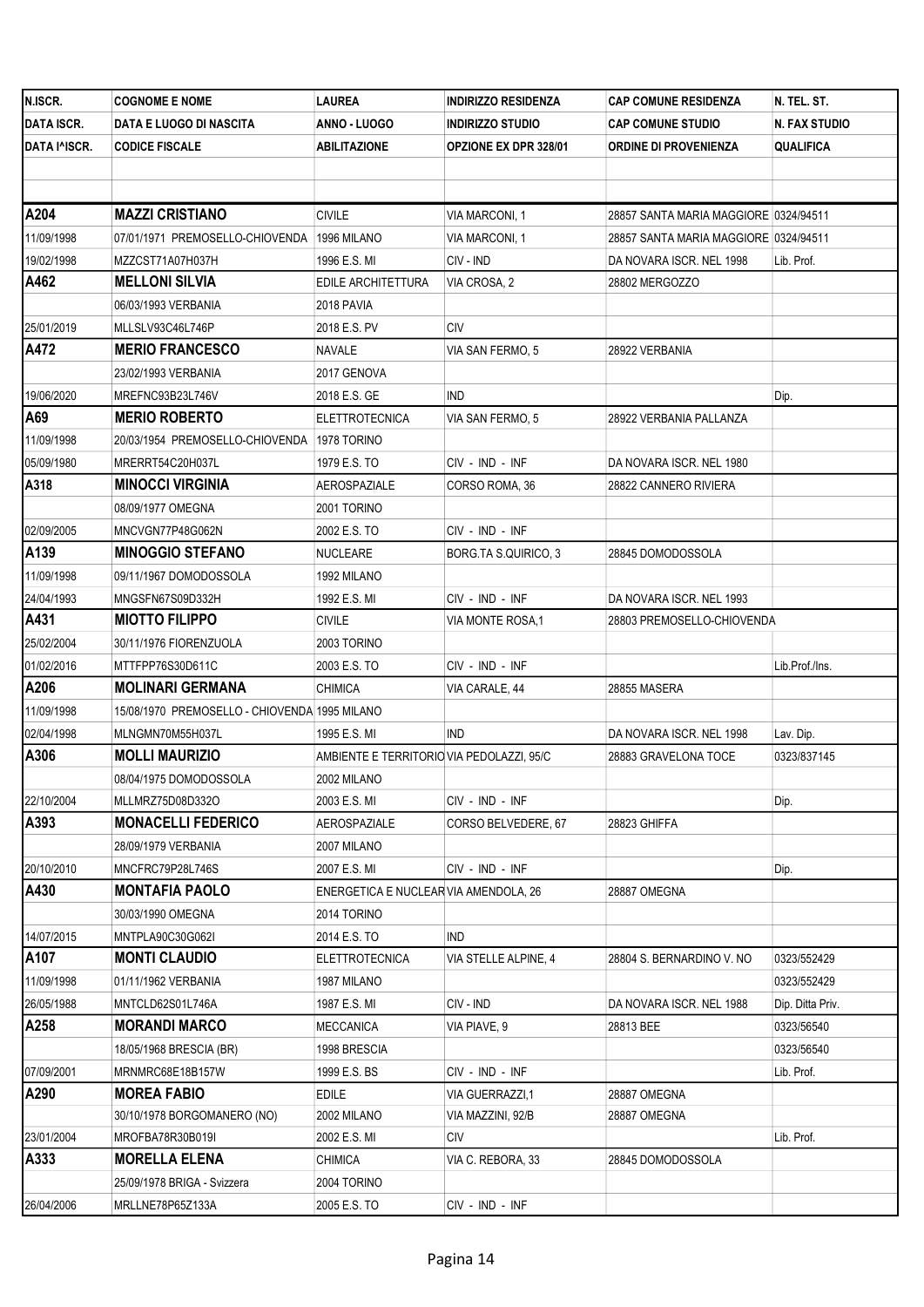| <b>DATA ISCR.</b><br>ANNO - LUOGO<br>N. FAX STUDIO<br>DATA E LUOGO DI NASCITA<br><b>INDIRIZZO STUDIO</b><br><b>CAP COMUNE STUDIO</b><br><b>CODICE FISCALE</b><br>ABILITAZIONE<br><b>OPZIONE EX DPR 328/01</b><br>ORDINE DI PROVENIENZA<br>QUALIFICA<br>A416<br><b>MORELLI CORRADO</b><br><b>CIVILE EDILE</b><br>VIA INTRA PREMENO, 61<br>28811 ARIZZANO<br>339/4191344<br>13/07/2013<br>19/09/1969 NAPOLI (NA)<br>1996 NAPOLI<br>28/07/1997<br>MRLCRD69P19F839T<br>CIV - IND - INF<br>DA NAPOLI ISCR. NEL 1997<br>1996 E.S. NA<br>Dip. Ditta Priv.<br>A481<br><b>MORO MARINA</b><br>SISTEMI EDILIZI<br>VIA E. BERLINGUER, 14<br><b>28891 NONIO</b><br>31/03/1995 OMEGNA<br>2020 MILANO<br><b>CIV</b><br>Lib. Prof.<br>MROMRN95C71G062F<br>2020 E.S.PR<br>A446<br><b>NUVOLONE PAOLO</b><br>CIVILE IDRAULICA<br>VIA PER VEDASCO, 13<br>28838 STRESA<br>0323/30630<br>19/04/2017<br>22/02/1962 NOVARA<br>1994 MILANO<br>0323/30630<br>NVLPLA62B22F952U<br><b>CIV</b><br>DA NOVARA ISCR. NEL 1994<br>1998 E.S. MI<br>A321<br><b>OMOBONO ROSSANO</b><br>VIA GIRASOLE, 11<br>MECCANICA<br>28925 VERBANIA SUNA<br>13/05/1970 OMEGNA<br>1999 TORINO<br>15/11/2005<br>MBNRSN70E13G062D<br>CIV - IND - INF<br>1999 E.S. TO<br>Dip. Ditta Priv.<br>A454<br><b>ORIO ILARIA</b><br><b>GESTIONALE</b><br>CASE SPARSE FARIOLO, 2/A<br>28862 CRODO<br>16/02/2018<br>25/01/1975 DOMODOSSOLA<br>2002 MILANO<br>ROILRI75A65D332Y<br>2003 E.S. MI<br>CIV - IND - INF<br>Lib. Prof.<br><b>ORSI FABIO</b><br>VIA ALL'ORATORIO, 2<br>28851 BEURA CARDEZZA<br>ELETTRONICA<br>11/09/1998<br>02/01/1967 DOMODOSSOLA<br>1993 MILANO<br>RSOFBA67A02D332K<br>1993 E.S. MI<br>CIV - IND - INF<br>Ins.<br>A150<br><b>OTTINETTI FRANCO</b><br>28831 BAVENO<br>0323/925330<br>ELETTRONICA<br>VIA PRIVATA, 11<br>11/09/1998<br>11/11/1955 PREMOSELLO-CHIOVENDA<br>1986 MILANO |
|---------------------------------------------------------------------------------------------------------------------------------------------------------------------------------------------------------------------------------------------------------------------------------------------------------------------------------------------------------------------------------------------------------------------------------------------------------------------------------------------------------------------------------------------------------------------------------------------------------------------------------------------------------------------------------------------------------------------------------------------------------------------------------------------------------------------------------------------------------------------------------------------------------------------------------------------------------------------------------------------------------------------------------------------------------------------------------------------------------------------------------------------------------------------------------------------------------------------------------------------------------------------------------------------------------------------------------------------------------------------------------------------------------------------------------------------------------------------------------------------------------------------------------------------------------------------------------------------------------------------------------------------------------------------------------------------------------------------------------------------------------------------------------------------------------------------------------------------|
| DATA I^ISCR.<br>25/01/2021<br>25/07/1994<br>12/11/2003<br>A168<br>22/09/1995                                                                                                                                                                                                                                                                                                                                                                                                                                                                                                                                                                                                                                                                                                                                                                                                                                                                                                                                                                                                                                                                                                                                                                                                                                                                                                                                                                                                                                                                                                                                                                                                                                                                                                                                                                |
|                                                                                                                                                                                                                                                                                                                                                                                                                                                                                                                                                                                                                                                                                                                                                                                                                                                                                                                                                                                                                                                                                                                                                                                                                                                                                                                                                                                                                                                                                                                                                                                                                                                                                                                                                                                                                                             |
|                                                                                                                                                                                                                                                                                                                                                                                                                                                                                                                                                                                                                                                                                                                                                                                                                                                                                                                                                                                                                                                                                                                                                                                                                                                                                                                                                                                                                                                                                                                                                                                                                                                                                                                                                                                                                                             |
|                                                                                                                                                                                                                                                                                                                                                                                                                                                                                                                                                                                                                                                                                                                                                                                                                                                                                                                                                                                                                                                                                                                                                                                                                                                                                                                                                                                                                                                                                                                                                                                                                                                                                                                                                                                                                                             |
|                                                                                                                                                                                                                                                                                                                                                                                                                                                                                                                                                                                                                                                                                                                                                                                                                                                                                                                                                                                                                                                                                                                                                                                                                                                                                                                                                                                                                                                                                                                                                                                                                                                                                                                                                                                                                                             |
|                                                                                                                                                                                                                                                                                                                                                                                                                                                                                                                                                                                                                                                                                                                                                                                                                                                                                                                                                                                                                                                                                                                                                                                                                                                                                                                                                                                                                                                                                                                                                                                                                                                                                                                                                                                                                                             |
|                                                                                                                                                                                                                                                                                                                                                                                                                                                                                                                                                                                                                                                                                                                                                                                                                                                                                                                                                                                                                                                                                                                                                                                                                                                                                                                                                                                                                                                                                                                                                                                                                                                                                                                                                                                                                                             |
|                                                                                                                                                                                                                                                                                                                                                                                                                                                                                                                                                                                                                                                                                                                                                                                                                                                                                                                                                                                                                                                                                                                                                                                                                                                                                                                                                                                                                                                                                                                                                                                                                                                                                                                                                                                                                                             |
|                                                                                                                                                                                                                                                                                                                                                                                                                                                                                                                                                                                                                                                                                                                                                                                                                                                                                                                                                                                                                                                                                                                                                                                                                                                                                                                                                                                                                                                                                                                                                                                                                                                                                                                                                                                                                                             |
|                                                                                                                                                                                                                                                                                                                                                                                                                                                                                                                                                                                                                                                                                                                                                                                                                                                                                                                                                                                                                                                                                                                                                                                                                                                                                                                                                                                                                                                                                                                                                                                                                                                                                                                                                                                                                                             |
|                                                                                                                                                                                                                                                                                                                                                                                                                                                                                                                                                                                                                                                                                                                                                                                                                                                                                                                                                                                                                                                                                                                                                                                                                                                                                                                                                                                                                                                                                                                                                                                                                                                                                                                                                                                                                                             |
|                                                                                                                                                                                                                                                                                                                                                                                                                                                                                                                                                                                                                                                                                                                                                                                                                                                                                                                                                                                                                                                                                                                                                                                                                                                                                                                                                                                                                                                                                                                                                                                                                                                                                                                                                                                                                                             |
|                                                                                                                                                                                                                                                                                                                                                                                                                                                                                                                                                                                                                                                                                                                                                                                                                                                                                                                                                                                                                                                                                                                                                                                                                                                                                                                                                                                                                                                                                                                                                                                                                                                                                                                                                                                                                                             |
|                                                                                                                                                                                                                                                                                                                                                                                                                                                                                                                                                                                                                                                                                                                                                                                                                                                                                                                                                                                                                                                                                                                                                                                                                                                                                                                                                                                                                                                                                                                                                                                                                                                                                                                                                                                                                                             |
|                                                                                                                                                                                                                                                                                                                                                                                                                                                                                                                                                                                                                                                                                                                                                                                                                                                                                                                                                                                                                                                                                                                                                                                                                                                                                                                                                                                                                                                                                                                                                                                                                                                                                                                                                                                                                                             |
|                                                                                                                                                                                                                                                                                                                                                                                                                                                                                                                                                                                                                                                                                                                                                                                                                                                                                                                                                                                                                                                                                                                                                                                                                                                                                                                                                                                                                                                                                                                                                                                                                                                                                                                                                                                                                                             |
|                                                                                                                                                                                                                                                                                                                                                                                                                                                                                                                                                                                                                                                                                                                                                                                                                                                                                                                                                                                                                                                                                                                                                                                                                                                                                                                                                                                                                                                                                                                                                                                                                                                                                                                                                                                                                                             |
|                                                                                                                                                                                                                                                                                                                                                                                                                                                                                                                                                                                                                                                                                                                                                                                                                                                                                                                                                                                                                                                                                                                                                                                                                                                                                                                                                                                                                                                                                                                                                                                                                                                                                                                                                                                                                                             |
|                                                                                                                                                                                                                                                                                                                                                                                                                                                                                                                                                                                                                                                                                                                                                                                                                                                                                                                                                                                                                                                                                                                                                                                                                                                                                                                                                                                                                                                                                                                                                                                                                                                                                                                                                                                                                                             |
|                                                                                                                                                                                                                                                                                                                                                                                                                                                                                                                                                                                                                                                                                                                                                                                                                                                                                                                                                                                                                                                                                                                                                                                                                                                                                                                                                                                                                                                                                                                                                                                                                                                                                                                                                                                                                                             |
|                                                                                                                                                                                                                                                                                                                                                                                                                                                                                                                                                                                                                                                                                                                                                                                                                                                                                                                                                                                                                                                                                                                                                                                                                                                                                                                                                                                                                                                                                                                                                                                                                                                                                                                                                                                                                                             |
|                                                                                                                                                                                                                                                                                                                                                                                                                                                                                                                                                                                                                                                                                                                                                                                                                                                                                                                                                                                                                                                                                                                                                                                                                                                                                                                                                                                                                                                                                                                                                                                                                                                                                                                                                                                                                                             |
|                                                                                                                                                                                                                                                                                                                                                                                                                                                                                                                                                                                                                                                                                                                                                                                                                                                                                                                                                                                                                                                                                                                                                                                                                                                                                                                                                                                                                                                                                                                                                                                                                                                                                                                                                                                                                                             |
|                                                                                                                                                                                                                                                                                                                                                                                                                                                                                                                                                                                                                                                                                                                                                                                                                                                                                                                                                                                                                                                                                                                                                                                                                                                                                                                                                                                                                                                                                                                                                                                                                                                                                                                                                                                                                                             |
| 15/04/1994<br>CIV - IND - INF<br>DA NOVARA ISCR. NEL 1994<br>Lib. Prof.<br>TTNFNC55S11H037J<br>1986 E.S. MI                                                                                                                                                                                                                                                                                                                                                                                                                                                                                                                                                                                                                                                                                                                                                                                                                                                                                                                                                                                                                                                                                                                                                                                                                                                                                                                                                                                                                                                                                                                                                                                                                                                                                                                                 |
| A189<br><b>PADULA VINCENZO</b><br>CIVILE SEZ. EDILE<br>VIA SERGIO BOVO, 35<br>28877 ORNAVASSO<br>0323/837159                                                                                                                                                                                                                                                                                                                                                                                                                                                                                                                                                                                                                                                                                                                                                                                                                                                                                                                                                                                                                                                                                                                                                                                                                                                                                                                                                                                                                                                                                                                                                                                                                                                                                                                                |
| 11/09/1998<br>26/04/1968 ZURIGO - Svizzera<br>1995 MILANO<br>VIA BELVEDERE, 35<br>28877 ORNAVASSO<br>0323/837159                                                                                                                                                                                                                                                                                                                                                                                                                                                                                                                                                                                                                                                                                                                                                                                                                                                                                                                                                                                                                                                                                                                                                                                                                                                                                                                                                                                                                                                                                                                                                                                                                                                                                                                            |
| 06/02/1997<br>CIV<br>DA NOVARA ISCR. NEL 1997<br>PDLVCN68D26Z133B<br>1995 E.S. MI<br>Lib. Prof.                                                                                                                                                                                                                                                                                                                                                                                                                                                                                                                                                                                                                                                                                                                                                                                                                                                                                                                                                                                                                                                                                                                                                                                                                                                                                                                                                                                                                                                                                                                                                                                                                                                                                                                                             |
| A140<br><b>PADULAZZI ALBERTO</b><br>CIVILE EDILE<br>VIA ROSSELLI, 52<br>28887 OMEGNA<br>0323/80120                                                                                                                                                                                                                                                                                                                                                                                                                                                                                                                                                                                                                                                                                                                                                                                                                                                                                                                                                                                                                                                                                                                                                                                                                                                                                                                                                                                                                                                                                                                                                                                                                                                                                                                                          |
| 11/09/1998<br>1992 MILANO<br>0323/80120<br>13/04/1964 STRESA<br>VIA STAZIONE, 2<br>28802 MERGOZZO                                                                                                                                                                                                                                                                                                                                                                                                                                                                                                                                                                                                                                                                                                                                                                                                                                                                                                                                                                                                                                                                                                                                                                                                                                                                                                                                                                                                                                                                                                                                                                                                                                                                                                                                           |
| 20/04/1993<br>1992 E.S. MI<br>CIV<br>DA NOVARA ISCR. NEL 1993<br>Lib. Prof.<br>PDLLRT64D13I976D                                                                                                                                                                                                                                                                                                                                                                                                                                                                                                                                                                                                                                                                                                                                                                                                                                                                                                                                                                                                                                                                                                                                                                                                                                                                                                                                                                                                                                                                                                                                                                                                                                                                                                                                             |
| A85<br>PAGANI STEFANO MARIA<br>VIA S. MARTINO, 14/B<br><b>CIVILE EDILE</b><br>28819 VIGNONE<br>0323/52894                                                                                                                                                                                                                                                                                                                                                                                                                                                                                                                                                                                                                                                                                                                                                                                                                                                                                                                                                                                                                                                                                                                                                                                                                                                                                                                                                                                                                                                                                                                                                                                                                                                                                                                                   |
| 11/09/1998<br>15/08/1954 PREMOSELLO-CHIOVENDA<br>C. RISORGIMENTO, 9<br>28823 GHIFFA<br>0323/403122<br>1980 MILANO                                                                                                                                                                                                                                                                                                                                                                                                                                                                                                                                                                                                                                                                                                                                                                                                                                                                                                                                                                                                                                                                                                                                                                                                                                                                                                                                                                                                                                                                                                                                                                                                                                                                                                                           |
| 31/03/1981<br><b>CIV</b><br>DA NOVARA ISCR. NEL 1984<br>PGNSFN54M15H037U<br>1980 E.S. MI<br>Lib. Prof.                                                                                                                                                                                                                                                                                                                                                                                                                                                                                                                                                                                                                                                                                                                                                                                                                                                                                                                                                                                                                                                                                                                                                                                                                                                                                                                                                                                                                                                                                                                                                                                                                                                                                                                                      |
| A486<br><b>PAGANONI ROBERTO</b><br>VIA CASSINO, 24<br>SISTEMI EDILIZI<br>28845 DOMODOSSOLA                                                                                                                                                                                                                                                                                                                                                                                                                                                                                                                                                                                                                                                                                                                                                                                                                                                                                                                                                                                                                                                                                                                                                                                                                                                                                                                                                                                                                                                                                                                                                                                                                                                                                                                                                  |
| 14/03/1998 DOMODOSSOLA<br>2015 MILANO                                                                                                                                                                                                                                                                                                                                                                                                                                                                                                                                                                                                                                                                                                                                                                                                                                                                                                                                                                                                                                                                                                                                                                                                                                                                                                                                                                                                                                                                                                                                                                                                                                                                                                                                                                                                       |
| 15/10/2021<br>PGNRRT88C14D332D<br>CIV<br>2020 PADOVA<br>lns.                                                                                                                                                                                                                                                                                                                                                                                                                                                                                                                                                                                                                                                                                                                                                                                                                                                                                                                                                                                                                                                                                                                                                                                                                                                                                                                                                                                                                                                                                                                                                                                                                                                                                                                                                                                |
| A379<br><b>PALACIOS Maria Guadalupe</b><br><b>CIVILE</b><br>VIA NAZIONALE, 127<br>28805 VOGOGNA                                                                                                                                                                                                                                                                                                                                                                                                                                                                                                                                                                                                                                                                                                                                                                                                                                                                                                                                                                                                                                                                                                                                                                                                                                                                                                                                                                                                                                                                                                                                                                                                                                                                                                                                             |
| 15/07/2009<br>23/09/1961 CARACAS Venezuela<br>1988 CARACAS                                                                                                                                                                                                                                                                                                                                                                                                                                                                                                                                                                                                                                                                                                                                                                                                                                                                                                                                                                                                                                                                                                                                                                                                                                                                                                                                                                                                                                                                                                                                                                                                                                                                                                                                                                                  |
| 31/01/1989<br>PLCMGD61P63Z614B<br>CIV<br>Dip. Ditta Priv.                                                                                                                                                                                                                                                                                                                                                                                                                                                                                                                                                                                                                                                                                                                                                                                                                                                                                                                                                                                                                                                                                                                                                                                                                                                                                                                                                                                                                                                                                                                                                                                                                                                                                                                                                                                   |
| A138<br><b>PALESE DAMIANO</b><br><b>CIVILE EDILE</b><br>VIA BUONARROTTI, 9<br>28922 VERBANIA PALLANZA<br>0323/408336                                                                                                                                                                                                                                                                                                                                                                                                                                                                                                                                                                                                                                                                                                                                                                                                                                                                                                                                                                                                                                                                                                                                                                                                                                                                                                                                                                                                                                                                                                                                                                                                                                                                                                                        |
| 11/09/1998<br>17/07/1962 VERBANIA<br>VIA LA MARMORA, 40<br>1992 MILANO<br>28921 VERBANIA INTRA                                                                                                                                                                                                                                                                                                                                                                                                                                                                                                                                                                                                                                                                                                                                                                                                                                                                                                                                                                                                                                                                                                                                                                                                                                                                                                                                                                                                                                                                                                                                                                                                                                                                                                                                              |
| 05/03/1993<br><b>CIV</b><br>1992 E.S. MI<br>Lib. Prof.<br>PLSDMN62L17L746Q<br>DA NOVARA ISCR. NEL 1993                                                                                                                                                                                                                                                                                                                                                                                                                                                                                                                                                                                                                                                                                                                                                                                                                                                                                                                                                                                                                                                                                                                                                                                                                                                                                                                                                                                                                                                                                                                                                                                                                                                                                                                                      |
| A469<br><b>PANIGHETTI MICHELE</b><br>CIVILE IDRAULICA<br>FRAZIONE ROZZARO, 6<br>28866 PREMIA                                                                                                                                                                                                                                                                                                                                                                                                                                                                                                                                                                                                                                                                                                                                                                                                                                                                                                                                                                                                                                                                                                                                                                                                                                                                                                                                                                                                                                                                                                                                                                                                                                                                                                                                                |
| 18/06/1994 DOMODOSSOLA<br>2018 PAVIA                                                                                                                                                                                                                                                                                                                                                                                                                                                                                                                                                                                                                                                                                                                                                                                                                                                                                                                                                                                                                                                                                                                                                                                                                                                                                                                                                                                                                                                                                                                                                                                                                                                                                                                                                                                                        |
| 13/09/2019<br>PNGMHL94H18D332V<br>2019 E.S. PV                                                                                                                                                                                                                                                                                                                                                                                                                                                                                                                                                                                                                                                                                                                                                                                                                                                                                                                                                                                                                                                                                                                                                                                                                                                                                                                                                                                                                                                                                                                                                                                                                                                                                                                                                                                              |
| A96<br><b>PANZACCHI ALESSANDRO</b><br><b>CIVILE EDILE</b><br>V. CASALI BAGNARA, 2/B<br>28822 CANNOBIO<br>0323/72350                                                                                                                                                                                                                                                                                                                                                                                                                                                                                                                                                                                                                                                                                                                                                                                                                                                                                                                                                                                                                                                                                                                                                                                                                                                                                                                                                                                                                                                                                                                                                                                                                                                                                                                         |
| 11/09/1998<br>24/04/1958 CANNOBIO<br>1985 MILANO<br>VIA A. GIOVANOLA, 64<br>28822 CANNOBIO                                                                                                                                                                                                                                                                                                                                                                                                                                                                                                                                                                                                                                                                                                                                                                                                                                                                                                                                                                                                                                                                                                                                                                                                                                                                                                                                                                                                                                                                                                                                                                                                                                                                                                                                                  |
| 24/04/1986<br>PNZLSN58D21B615F<br><b>CIV</b><br>1985 E.S. MI<br>DA NOVARA ISCR. NEL 1986<br>Lib. Prof.                                                                                                                                                                                                                                                                                                                                                                                                                                                                                                                                                                                                                                                                                                                                                                                                                                                                                                                                                                                                                                                                                                                                                                                                                                                                                                                                                                                                                                                                                                                                                                                                                                                                                                                                      |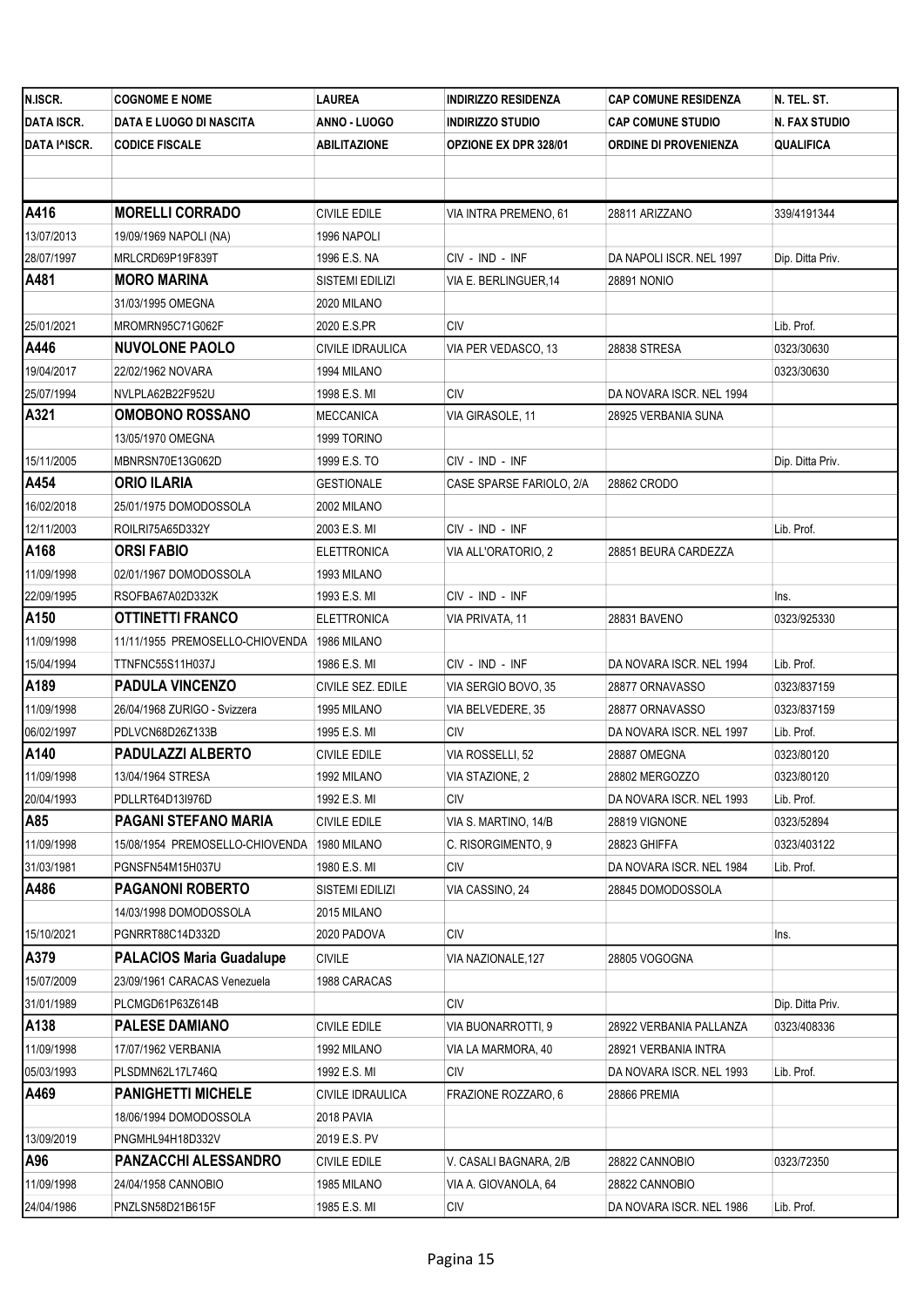| N.ISCR.           | <b>COGNOME E NOME</b>                      | LAUREA                  | <b>INDIRIZZO RESIDENZA</b>                 | <b>CAP COMUNE RESIDENZA</b>   | N. TEL. ST.      |
|-------------------|--------------------------------------------|-------------------------|--------------------------------------------|-------------------------------|------------------|
| <b>DATA ISCR.</b> | DATA E LUOGO DI NASCITA                    | ANNO - LUOGO            | <b>INDIRIZZO STUDIO</b>                    | <b>CAP COMUNE STUDIO</b>      | N. FAX STUDIO    |
| DATA I^ISCR.      | <b>CODICE FISCALE</b>                      | ABILITAZIONE            | <b>OPZIONE EX DPR 328/01</b>               | <b>ORDINE DI PROVENIENZA</b>  | QUALIFICA        |
|                   |                                            |                         |                                            |                               |                  |
|                   |                                            |                         |                                            |                               |                  |
| A421              | PAPALARDO ALESSIO                          | <b>ELETTRONICA</b>      | VIA DANTE ALIGHIERI, 47                    | 28865 CREVOLADOSSOLA          |                  |
|                   | 14/12/1970 PREMOSELLO-CHIOVENDA            | 1997 MILANO             |                                            |                               |                  |
| 24/03/2014        | PPLLSS70T14H037C                           | 1997 E.S. MI            | IND - INF                                  |                               | Dip. Ditta Priv. |
| A493              | <b>PARACCHINI LISA</b>                     | <b>INGEGNERIA EDILE</b> | VIA CAMPONUOVO, 3/F                        | 28831 BAVENO                  |                  |
| 25/02/2022        | 19/10/1993 BORGOMANERO                     | 2019 MILANO             |                                            |                               |                  |
| 12/02/2020        | PRCLSI93R59B019I                           | 2019 E.S. MI            | <b>CIV</b>                                 | DA MILANO IL 12/02/20         | Lib. Prof.       |
| A132              | <b>PARACCHINI MANUELA</b>                  | CIVILE EDILE            | VIA R. SANZIO, 14                          | 28834 STRESA Fraz. Carciano   |                  |
| 11/09/1998        | 26/04/1962 STRESA                          | 1990 MILANO             |                                            |                               |                  |
| 24/01/1992        | PRCMNL62D661976I                           | 1991 E.S. MI            | <b>CIV</b>                                 | DA NOVARA ISCR. NEL 1992      | Lib. Prof.       |
| A80               | <b>PARACHINI GIORGIO</b>                   | CIVILE EDILE            | VIA BAVENO, 55                             | 28838 STRESA                  | 0323/923588      |
| 11/09/1998        | 08/09/1957 VARALLO POMBIA (NO)             | 1981 MILANO             | CORSO GARIBALDI,13                         | 28831 BAVENO                  | 0323/922769      |
| 20/06/1983        | PRCGRG57P08L670R                           | 1982 E.S.MI             | <b>CIV</b>                                 | DA NOVARA ISCR. NEL 1983      | Lib. Prof.       |
| A495              | <b>PASQUINO FILIPPO</b>                    | EDILE ARCHITETTURA      | V. NUOVA INTRA PREMENO 62 E 28811 ARIZZANO |                               |                  |
|                   | 27/07/1995 VERBANIA                        | 2021 PAVIA              |                                            |                               |                  |
| 18/03/2022        | PSQFPP95L27L746Q                           | 2021 E.S. PV            | CIV                                        |                               | Lib. Prof.       |
| A112              | PEDERZANI ALESSANDRO                       | CIVILE EDILE            | VIA PER ALBAGNANO, 7                       | 28813 BEE                     |                  |
| 11/09/1998        | 02/10/1959 PREMOSELLO-CHIOVENDA            | 1986 MILANO             | VIA PER ALBAGNANO, 7                       | 28813 BEE                     |                  |
| 10/03/1989        | PDRLSN59R02H037J                           | 1989 E.S.MI             | CIV - IND                                  | DA NOVARA ISCR. NEL 1989      | Lib. Prof.       |
| A409              | PERAZZOLI JURI ALESSIO                     | CIVILE EDILE            | PIAZZA MARCONI, 3                          | 28805 VOGOGNA                 |                  |
| 05/06/2007        | 15/08/1974 OMEGNA                          | 2006 PARMA              |                                            |                               |                  |
| 21/09/2012        | PRZJLS74M15G062P                           | 2006 E.S. PR            | CIV - IND - INF                            | DA PARMA ISCR. NEL 2007       | Dip. Ditta Priv. |
| A198              | PESSANO NICOLA MARIO                       | <b>GESTIONALE</b>       | VIA RONCOLA, 2/B                           | 28819 VIGNONE                 | 0323/403252      |
| 11/09/1998        | 27/08/1970 STRESA                          | 1996 MILANO             | VIA ANNIBALE ROSA, 20/B                    | 28921 VERBANIA INTRA          | 0323/403252      |
| 18/09/1997        | PRCMNL62D661976I                           | 1996 E.S. MI            | CIV - IND - INF                            | DA NOVARA ISCR. NEL 1997      | Lib. Prof.       |
| A65               | PETRULLI LEONE                             | <b>CIVILE</b>           | CORSO ITALIA, 142                          | 28844 VILLADOSSOLA            | 0324/51300       |
| 11/09/1998        | 24/08/1953 Bruzzano Zeffirio (RC)          | 1978 MILANO             | CORSO ITALIA, 142                          | 28844 VILLADOSSOLA            | 0324/54155       |
| 12/10/1979        | PTRLNE53M24B234Y                           | 1979 E.S. TO            | <b>CIV</b>                                 | DA NOVARA ISCR. NEL 1979      | Lib. Prof.       |
| A165              | PEVERINI CLAUDIO                           | <b>ELETTROTECNICA</b>   | CORSO MONTEPIANO, 12                       | 28862 CRODO                   | 0324/45367       |
| 11/09/1998        | 11/07/1964 PREMOSELLO-CHIOVENDA 1993 PAVIA |                         | CORSO MONTEPIANO, 12                       | 28862 CRODO                   | 0324/45367       |
| 04/08/1995        | PVRCLD64L11H037P                           | 1995 E.S. PV            | IND - INF                                  | DA NOVARA ISCR. NEL 1995      | Lib.Prof./Ins.   |
| A464              | PIDO' DAVIDE                               | EDILE                   | VIA ALLA SELVA, 2                          | 28858 TOCENO                  |                  |
|                   | 06/06/1991 DOMDOSSOLA                      | 2016 MILANO             |                                            |                               |                  |
| 01/03/2019        | PDIDVD91H08D332N                           | 2017 E.S. PR            | CIV                                        |                               | Dip. Ditta Priv. |
| A267              | <b>PINAGLIA STEFANO</b>                    | EDILE                   | VIA VALLEGGIO, 52                          | 28879 Vanzone con San Carlo   |                  |
|                   | 09/03/1976 OMEGNA                          | 2001 MILANO             |                                            |                               |                  |
| 18/09/2002        | PNGSFN76C09G062M                           | 2001 E.S. MI            | CIV - IND - INF                            |                               | Lib. Prof.       |
| A262              | <b>PINZONE GABRIELE</b>                    | NUCLEARE                | VIA CANNA, 15                              | 28921 VERBANIA INTRA          |                  |
|                   | 07/07/1974 VERBANIA                        | 1999 MILANO             |                                            |                               |                  |
| 22/02/2002        | PNZGRL74L07L746X                           | 2000 E.S. MI            | CIV - IND - INF                            |                               | Dip. Ditta Priv. |
| A200              | PIOLA GIANCARLO                            | MECCANICA               | C. ATTILIO MONETA, 2                       | 28845 DOMODOSSOLA             |                  |
| 11/09/1998        | 17/08/1961 DOMODOSSOLA                     | 1993 MILANO             |                                            |                               |                  |
| 13/01/1998        | PLIGCR61M17D332B                           | 1996 E.S. MI            | CIV - IND - INF                            | DA NOVARA ISCR. NEL 1998      |                  |
| A159              | <b>PIOTTO FRANCESCO</b>                    | CIVILE EDILE            | VIA IV NOVEMBRE, 287                       | 28882 OMEGNA Fraz. Crusinallo | 0323/63263       |
| 11/09/1998        | 27/02/1969 Premosello - Chiovenda          | 1994 TORINO             | VIA IV NOVEMBRE, 287                       | 28882 OMEGNA Fraz. Crusinallo | 0323/645852      |
| 13/02/1995        | PTTFNC69B27H037E                           | 1994 E.S. TO            | <b>CIV</b>                                 | DA NOVARA ISCR. NEL 1995      | Lib. Prof.       |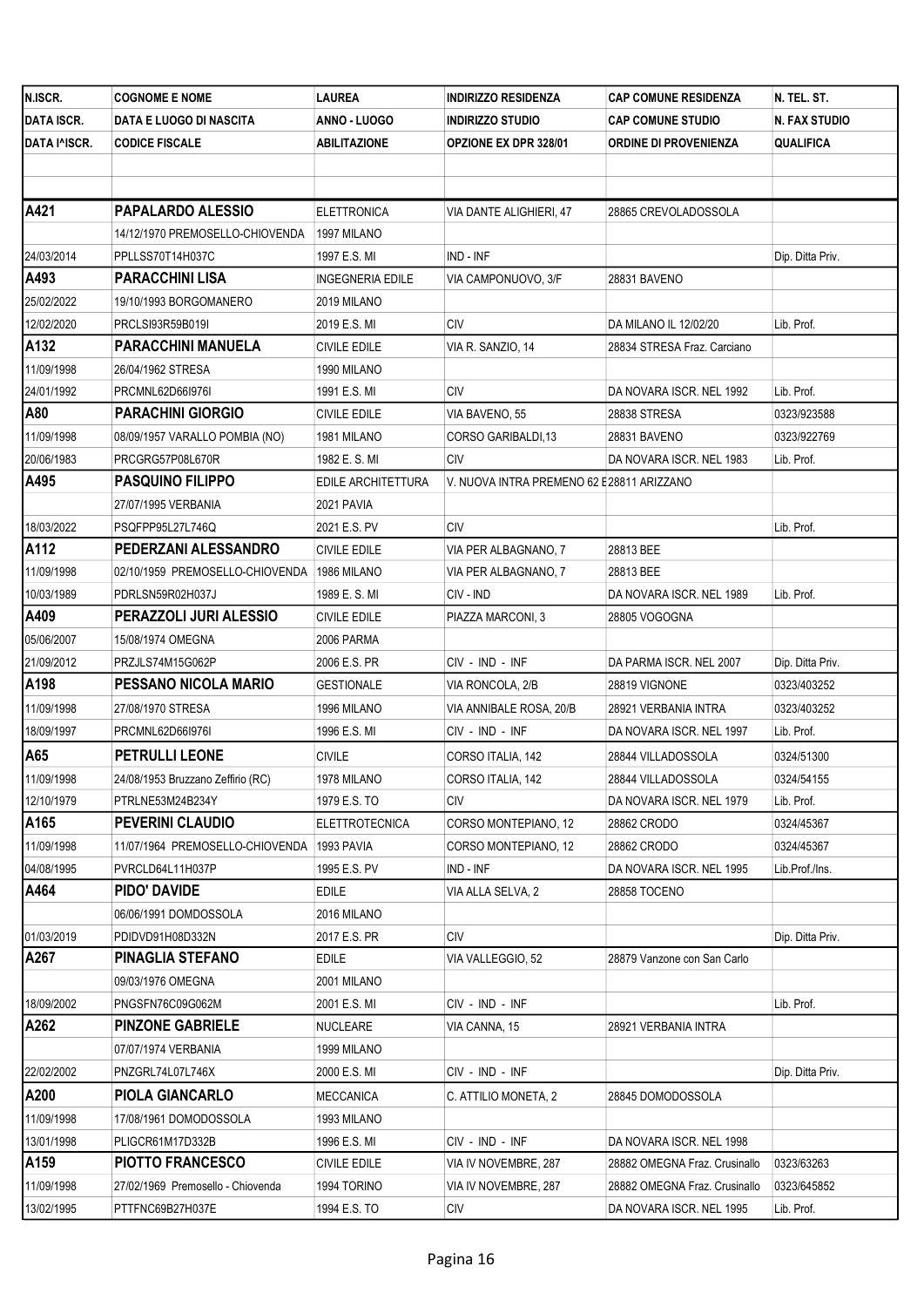| N.ISCR.           | <b>COGNOME E NOME</b>           | LAUREA                                  | <b>INDIRIZZO RESIDENZA</b>   | <b>CAP COMUNE RESIDENZA</b>  | N. TEL. ST.          |
|-------------------|---------------------------------|-----------------------------------------|------------------------------|------------------------------|----------------------|
| <b>DATA ISCR.</b> | DATA E LUOGO DI NASCITA         | ANNO - LUOGO                            | <b>INDIRIZZO STUDIO</b>      | <b>CAP COMUNE STUDIO</b>     | <b>N. FAX STUDIO</b> |
| DATA I^ISCR.      | <b>CODICE FISCALE</b>           | ABILITAZIONE                            | <b>OPZIONE EX DPR 328/01</b> | <b>ORDINE DI PROVENIENZA</b> | QUALIFICA            |
|                   |                                 |                                         |                              |                              |                      |
|                   |                                 |                                         |                              |                              |                      |
| A179              | <b>PIRAZZI MICHELE</b>          | <b>ELETTRONICA</b>                      | STRADA PROVINCIALE, 49       | 28805 VOGOGNA                |                      |
| 11/09/1998        | 23/08/1967 VERBANIA             | 1993 MILANO                             |                              |                              |                      |
| 23/07/1996        | PRZMHL67M23L746X                | 1994 E.S. MI                            | CIV - IND - INF              | DA NOVARA ISCR. NEL 1996     | Dip. Ditta Priv.     |
| A126              | <b>PIZZETTI ALBERTO</b>         | CIVILE EDILE                            | VIA R. SANZIO, 14            | 28838 STRESA                 | 0323/30147           |
| 11/09/1998        | 09/03/1962 MILANO (MI)          | 1989 MILANO                             | VIA TOMASO, 83               | 28838 STRESA                 | 0323/30147           |
| 10/10/1989        | PZZLRT62C09F205Z                | 1989 E.S. MI                            | <b>CIV</b>                   | DA MILANO ISCR. NEL 1989     | Lib. Prof.           |
| A476              | <b>PLACIDO DA ROSS TIAGO</b>    | ENERGETICA                              | VIA CIRCONVALLAZIONE, 8      | 28836 GIGNESE                | 349/3957397          |
| 14/12/2020        | 06/07/1989 CRICIUMA (Brasile)   | 2017 PADOVA                             |                              |                              |                      |
| 25/05/2020        | PLCTGI89L06Z602X                | 2019 E.S. ROMA                          | <b>IND</b>                   |                              | Dip. Ditta Priv.     |
| A113              | <b>POLO ROBERTO</b>             | CIVILE IDRAULICA                        | PIAZZA PASTURA 7             | 28921 VERBANIA INTRA         |                      |
| 11/09/1998        | 14/01/1961 VERBANIA             | 1988 MILANO                             |                              |                              |                      |
| 10/03/1989        | PLORRT61A14L746N                | 1988 E.S. MI                            | CIV - IND - INF              | DA NOVARA ISCR. NEL 1989     | Dip. Ente Pubb.      |
| A489              | POLONIOLI PAOLO                 | <b>CIVILE EDILE</b>                     | VIA SAN GRAZIANO, 2          | 28802 MERGOZZO               |                      |
| 28/01/2022        | 21/06/1969 BOLZANO              | 1994 TRENTO                             |                              |                              |                      |
| 21/02/1996        | PLNPLA69H21A952X                | 1994 E.S. TN                            | <b>CIV</b>                   |                              |                      |
| A427              | <b>POMPILIO RUBEN</b>           | <b>ENERGETICA</b>                       | VIA EUROPA, 27 BIS           | 28804 S. BERNARDINO V.NO     |                      |
|                   | 18/11/1989 VERBANIA             | 2014 MILANO                             |                              |                              |                      |
| 21/10/2014        | PMPRBN89S18L746Z                | 2014 E.S. MI                            | <b>IND</b>                   |                              |                      |
| A399              | <b>PORRETTI EMANUELE</b>        | AMBIENTE E TERRITORIO Via Craveggia, 79 |                              | 28858 TOCENO                 |                      |
| 13/05/2011        | 28/01/1976 LUINO (VA)           | 2003 MILANO                             |                              |                              |                      |
| 20/03/2006        | PRRMNL76A28E734T                | 2003 E.S.MI                             | CIV - IND - INF              | DA VARESE ISCR. NEL 2006     |                      |
| A99               | <b>POZZI ALBERTO MARIA</b>      | <b>MECCANICA</b>                        | VIA A. DI DIO, 54            | 28877 ORNAVASSO              |                      |
| 11/09/1998        | 03/01/1957 ORNAVASSO            | 1986 PISA                               | VIA MAGELLANO, 7             | 28064 SERIATE (BG)           |                      |
| 28/01/1987        | PZZLRT57A03G117L                | 1986 E.S. PI                            | CIV - IND - INF              | DA NOVARA ISCR. NEL 1987     | Dirig. Industriale   |
| A88               | <b>PRATA GIORGIO</b>            | ELETTROTECNICA                          | VIA EDISON, 17               | 28865 CREVOLADOSSOLA         |                      |
| 11/09/1998        | 14/05/1956 DOMODOSSOLA          | 1982 MILANO                             |                              |                              |                      |
| 25/02/1985        | PRTGRG56E14D332G                | 1982 E.S. MI                            | CIV - IND - INF              | DA NOVARA ISCR. NEL 1985     |                      |
| A445              | <b>PREIONI MARCO</b>            | AMBIENTE E TERRITORIO VIA CASSINO, 27   |                              | 28845 DOMODOSSOLA            |                      |
|                   | 04/05/1986 DOMODOSSOLA          | 2010 PAVIA                              |                              |                              |                      |
| 21/03/2017        | PRNMRC86E04D332T                | 2016 TO                                 | <b>CIV</b>                   |                              |                      |
| A105              | <b>PRIOTTO GABRIELE</b>         | <b>MECCANICA</b>                        | VIA PALLANZA, 35             | 28802 MERGOZZO               | 0323/962075          |
| 11/09/1998        | 31/08/1960 PREMOSELLO-CHIOVENDA | 1986 MILANO                             | C. MILANO, 189               | 28883 GRAVELLONA TOCE        | 0323/962076          |
| 03/02/1988        | PRTGRL60M31H037T                | 1986 E.S. MI                            | CIV - IND                    | DA NOVARA ISCR. NEL 1988     | Lib. Prof.           |
| A51               | <b>PROVERBIO MAURO</b>          | <b>MECCANICA</b>                        | VIA CAMILLO PRAMPOLINI,14    | 28845 DOMODOSSOLA            |                      |
| 11/09/1998        | 22/01/1952 FORMAZZA             | 1976 MILANO                             |                              |                              |                      |
| 12/05/1977        | PRVMRA52A22D706E                | 1976 E.S. MI                            | CIV - IND                    | DA NOVARA ISCR. NEL 1977     | Dip. Ente Pubb.      |
| A487              | PROVERBIO MARCO                 | <b>CIVILE STRUTTURE</b>                 | VIA GIOVANNI XXII,7          | 28845 DOMODOSSOLA            |                      |
|                   | 23/09/1986 DOMODOSSOLA          | 2011 MILANO                             |                              |                              |                      |
| 28/01/2022        | PRVMRC86P23D332D                | 2011 E.S. MI                            | CIV                          |                              | Dip. Ente Pubb.      |
| A494              | <b>PUGLIA MAURIZIO</b>          | INGEGNERIA MECCANICA                    |                              |                              |                      |
| 25/02/2022        | 18/11/1970 NOVARA               | 1996 TORINO                             |                              |                              |                      |
| 04/07/2007        | PGLMRZ70S18F952N                | 1997 E.S. TO                            | CIV - IND - INF              | DA NOVARA IL 04/07/2007      | Lib. Prof.           |
| A172              | <b>RAMONI MASSIMO</b>           | TECNOLOGIE INDUST.                      | VIA F.LLI CERVI, 4           | 28921 VERBANIA INTRA         |                      |
| 11/09/1998        | 13/05/1965 VERBANIA             | 1992 MILANO                             |                              |                              |                      |
| 12/03/1996        | RMNMSM65E13L746E                | 1992 E.S. MI                            | IND                          | DA NOVARA ISCR. NEL 1996     | Lav. Dip.            |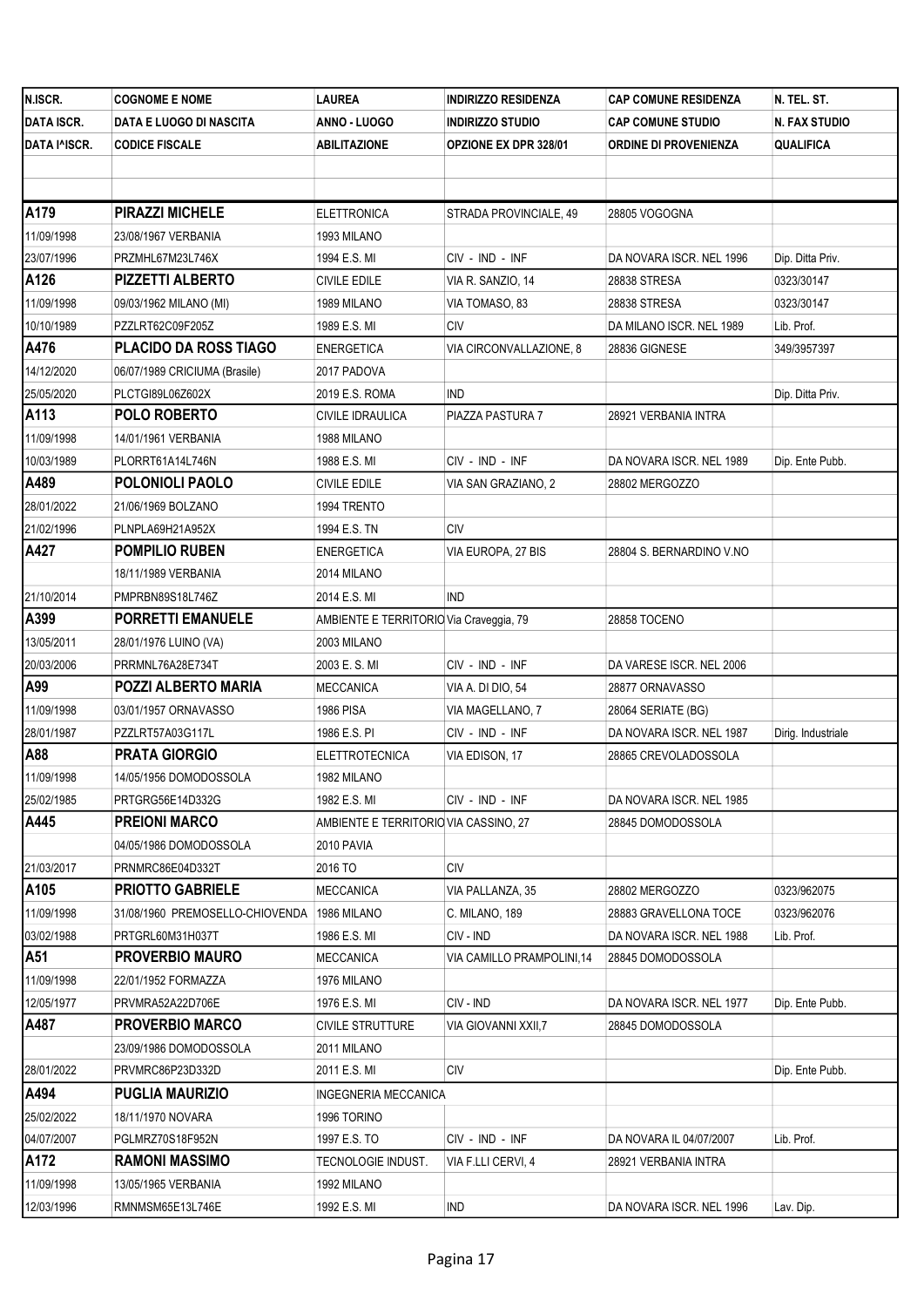| N.ISCR.           | <b>COGNOME E NOME</b>                        | LAUREA                               | INDIRIZZO RESIDENZA          | <b>CAP COMUNE RESIDENZA</b> | N. TEL. ST.           |
|-------------------|----------------------------------------------|--------------------------------------|------------------------------|-----------------------------|-----------------------|
| <b>DATA ISCR.</b> | DATA E LUOGO DI NASCITA                      | ANNO - LUOGO                         | <b>INDIRIZZO STUDIO</b>      | <b>CAP COMUNE STUDIO</b>    | <b>N. FAX STUDIO</b>  |
| DATA I^ISCR.      | <b>CODICE FISCALE</b>                        | <b>ABILITAZIONE</b>                  | <b>OPZIONE EX DPR 328/01</b> | ORDINE DI PROVENIENZA       | QUALIFICA             |
|                   |                                              |                                      |                              |                             |                       |
| A474              | <b>RAPONI DAVIDE</b>                         | <b>INGEGNERIA CHIMICA</b>            | VIA PASQULAE POLETTI, 9      | 28802 MERGOZZO              |                       |
|                   | 17/04/988 FROSINONE                          | 2014 ROMA                            |                              |                             |                       |
| 02/10/2020        | RPNDVD88D17D810F                             | 2018 E.S. ROMA                       | ind                          |                             | Lav. Dip.             |
| A439              | <b>REALE ELENA</b>                           | <b>CIVILE</b>                        | VIA BRACCHIO, 13             | 28802 MERGOZZO              |                       |
| 11/07/2016        | 19/11/1968 VARALLO                           | 1995 TORINO                          |                              |                             |                       |
| 06/09/1995        | RLELNE68S59L669V                             | 1995 E.S. TO                         | СIV                          | DA VERCELLI ISCR. NEL 1995  | Dip. Ente Pubb.       |
| A444              | <b>REALINI ANNA</b>                          | <b>ENERGETICA</b>                    | VICOLO DEL RIO,1             | 28924 VERBANIA              |                       |
|                   | 18/101/1988 VERBANIA                         | 2012 MILANO                          |                              |                             |                       |
| 08/02/2017        | RLNNNA88A58L746P                             | 2012 E.S. MILANO                     | IND.                         |                             | Dipendente            |
| A <sub>191</sub>  | <b>RECUPERO DANILO</b>                       | <b>CIVILE</b>                        | CORSO ROMA, 134              | 28811 ARIZZANO              |                       |
| 11/09/1998        | 18/06/1966 VICENZA                           | 1994 CATANIA                         |                              |                             |                       |
| 07/03/1995        | RCPDNL66H18L840K                             | 1994 E.S. CT                         | CIV - IND - INF              | DA NOVARA ISCR. NEL 1997    | Dip. Ente Pubb.       |
| A120              | <b>RIBONI PAOLO</b>                          | <b>MECCANICA</b>                     | VIA BERTARELLO, 47           | 28831 BAVENO                |                       |
| 11/09/1998        | 17/05/1961 VERBANIA                          | 1988 MILANO                          |                              |                             |                       |
| 09/03/1990        | RBNPLA61E17L746I                             | 1989 E.S. MI                         | CIV - IND                    | DA NOVARA ISCR. NEL 1990    | Dip. Ente Pubb.       |
| A402              | <b>RIBONI VITTORIA</b>                       | AMBIENTE E TERRITORIO VIA TRODIS, 14 |                              | 28866 PREMIA                |                       |
| 16/12/2011        | 28/03/1973 MILANO                            | 1998 MILANO                          |                              |                             |                       |
| 15/09/1999        | RBNVTR73C68F205Y                             | 1999 E.S. MI                         | CIV - IND - INF              |                             | Dipendente            |
| A238              | <b>RICHETTI CARLO</b>                        | <b>MECCANICA</b>                     | VIA BARISELLI, 10            | 28887 OMEGNA                |                       |
|                   | 19/11/1958 PREMOSELLO - CHIOVENDA 183 TORINO |                                      |                              |                             |                       |
| 24/01/2003        | RCCCRL58S19H037P                             | 1983 E.S. TO                         | CIV - IND - INF              |                             | Dipendente            |
| A239              | RODARI TIZIANO                               | MECCANICA                            | VIA NAZIONALE, 56            | 28805 VOGOGNA               |                       |
|                   | 14/01/1959 VERBANIA                          | 1985 MILANO                          |                              |                             |                       |
| 15/05/2000        | RDRTZN59A14L746Y                             | 1985 E.S. MI                         | CIV - IND                    |                             | Lib. Prof.            |
| A153              | <b>ROLANDI MARCO</b>                         | <b>ELETTROTECNICA</b>                | VIA GIROLA, 21 bis           | 28845 DOMODOSSOLA           | 0324/240219           |
| 11/09/1998        | 29/07/1967 Premosello - Chiovenda            | 1994 MILANO                          | VIA GIROLA, 21 bis           | 28845 DOMODOSSOLA           | 0324/243867           |
| 25/07/1994        | RLNMRC67L29H037I                             | 1994 E.S. MI                         | CIV - IND                    | DA NOVARA ISCR. NEL 1994    | Dip. Ditta Priv./L.P. |
| A441              | <b>ROMEGGIO PIERLUIGI</b>                    | <b>CIVILE</b>                        | VIA IV NOVEMRE, 15           | 28845 DOMODOSSOLA           | 339/4764060           |
|                   | 16/06/1964 DOMODOSSOLA                       | 2015 ROMA                            |                              |                             |                       |
| 17/10/2016        | RMGPLG64H16D332A                             | 2016 E.S. BERGAMO                    | СIV                          |                             | Lib. Prof.            |
| A386              | <b>RONCORONI ALESSANDRO</b>                  | CIVILE AMBIENTALE                    | VIA SIMONETTA, 25            | 28921 VERBANIA INTRA        |                       |
|                   | 21/07/1969 VERBANIA                          | 1997 MILANO                          |                              |                             |                       |
| 27/01/2010        | RNCLSN69L21L746J                             | 1997 E.S. MI                         | <b>CIV</b>                   |                             | Lib. Prof.            |
| A400              | <b>RONDINELLI GIOVANNI</b>                   | <b>MECCANICA</b>                     | VIA BIANCHETTI, 2            | 28865 CREVOLADOSSOLA        |                       |
|                   | 16/02/1970 CALVERA                           | 1998 MILANO                          |                              |                             |                       |
| 17/06/2011        | RNDGNN70B16B443R                             | E.S.2010 MILANO                      | CIV - IND - INF              |                             | Dipendente            |
| A61               | <b>RUSPA ROBERTO</b>                         | <b>ELETTRONICA</b>                   | VIA MAZZINI, 4               | 28865 CREVOLADOSSOLA        |                       |
| 11/09/1998        | 01/01/1950 Premosello - Chiovenda            | 1976 MILANO                          | PIAZZA 5 VIE, 8              | 28845 DOMODOSSOLA           | 0324/223125           |
| 22/02/1979        | RSPRRT50A01H037L                             | 1977 E.S. MI                         | CIV - IND - INF              | DA NOVARA ISCR. NEL 1979    | Lib. Prof.            |
| A401              | <b>RUTTO MAURO</b>                           | EDILE/ARCHITETTURA                   | VIA GIUSEPPE ISOTTA, 8       | 28887 AGRANO                | 338/8020878           |
|                   | 06/02/1979 OMEGNA                            | 2010 PAVIA                           |                              |                             |                       |
| 22/07/2011        | RTTMRA79B06G062Q                             | 2011 E.S. PV                         | <b>CIV</b>                   |                             | Lib. Prof.            |
| A42               | <b>SALA CESARE MARIA</b>                     | <b>CIVILE</b>                        | VIA V. VENETO, 42            | 28877 ORNAVASSO             | 0323/837868           |
| 11/09/1998        | 12/09/1950 PREMOSELLO-CHIOVENDA              | 1973 TORINO                          | VIA V. VENETO, 42            | 28877 ORNAVASSO             | 0323/836227           |
| 01/01/1976        | SLACRM50P12H037S                             | 1974 E.S. TO                         | CIV                          | DA NOVARA ISCR. NEL 1976    | Lib. Prof./DIP.       |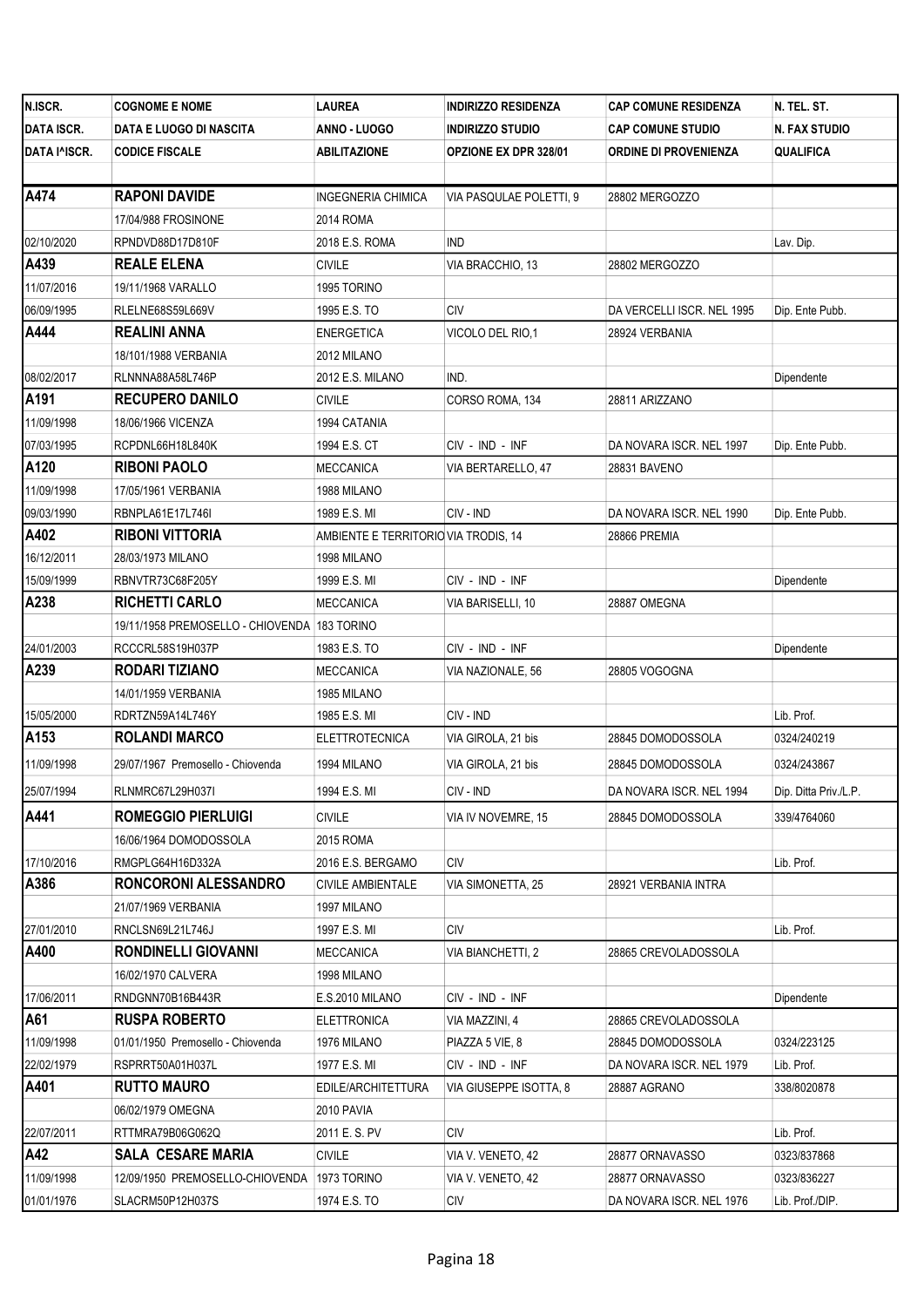| N.ISCR.           | <b>COGNOME E NOME</b>           | LAUREA                                   | <b>INDIRIZZO RESIDENZA</b>                     | <b>CAP COMUNE RESIDENZA</b> | N. TEL. ST.          |
|-------------------|---------------------------------|------------------------------------------|------------------------------------------------|-----------------------------|----------------------|
| <b>DATA ISCR.</b> | DATA E LUOGO DI NASCITA         | ANNO - LUOGO                             | <b>INDIRIZZO STUDIO</b>                        | <b>CAP COMUNE STUDIO</b>    | <b>N. FAX STUDIO</b> |
| DATA I^ISCR.      | <b>CODICE FISCALE</b>           | ABILITAZIONE                             | <b>OPZIONE EX DPR 328/01</b>                   | ORDINE DI PROVENIENZA       | <b>QUALIFICA</b>     |
|                   |                                 |                                          |                                                |                             |                      |
|                   |                                 |                                          |                                                |                             |                      |
| A181              | <b>SALA MASSIMO</b>             | <b>MECCANICA</b>                         | CORSO CAIROLI, 71                              | 28921 VERBANIA INTRA        |                      |
| 11/09/1998        | 23/06/1952 VERBANIA             | 1995 MILANO                              |                                                |                             |                      |
| 23/07/1996        | SLAMSM52H23L746S                | 1996 E.S. MI                             | CIV - IND - INF                                | DA NOVARA ISCR. NEL 1996    |                      |
|                   |                                 |                                          |                                                |                             | 0324/83586           |
| 13/05/2009        | 17/11/1976 DOMODOSSOLA          | 2003 MILANO                              |                                                |                             | 0324/83586           |
| 19/05/2004        | SNDMCL76S57D332F                | 2003 E.S. MI                             | CIV - IND - INF                                | DA MILANO ISCR. NEL 2004    | Lib. Prof.           |
| A160              | <b>SANTINI ALESSANDRO</b>       | CIVILE IDRAULICA                         | VIA CROCETTA, 19                               | 28922 VERBANIA PALLANZA     |                      |
| 11/09/1998        | 22/08/1968 VERBANIA             | 1994 MILANO                              |                                                |                             |                      |
| 13/02/1995        | SNTLSN68M22L746O                | 1994 E.S. MI                             | CIV - IND                                      | DA NOVARA ISCR. NEL 1995    | Dip. Ditta Priv.     |
| A227              | <b>SARTORE PAOLO</b>            | <b>CIVILE</b>                            | VIA VANONI, 8                                  | 28845 DOMODOSSOLA           | 0324/240921          |
|                   | 24/09/1971 DOMODOSSOLA          | 1998 MILANO                              |                                                |                             |                      |
| 11/12/1999        | SRTPLA71P24D332I                | 1999 E.S. MI                             | CIV - IND - INF                                |                             |                      |
| A355              | <b>SARTORETTI PAOLA</b>         | <b>EDILE</b>                             | VIA ITALIA, 114                                | 28845 DOMODOSSOLA           |                      |
|                   | 28/04/1971 DOMODOSSOLA          | 1996 MILANO                              |                                                |                             |                      |
| 23/01/2008        | SRTPLA71D68D332A                | 1996 E.S. MI                             | CIV - IND - INF                                |                             | Dip. Ditta Priv.     |
| A334              | <b>SCAGLIA STEFANO</b>          | EDILE                                    | Via Repubb. dell'Ossola, 31/a                  | 28802 Premosello-Chiovenda  |                      |
|                   | 25/09/1978 OMEGNA               | 2004 MILANO                              |                                                |                             |                      |
| 26/04/2003        | SCGSFN78P25G062E                | 2004 E.S. MI                             | CIV - IND - INF                                |                             |                      |
| A190              | <b>SCRUZZI ANDREA</b>           | <b>CIVILE TRASPORTI</b>                  | VIALE AZARI, 9                                 | 28922 VERBANIA PALLANZA     | 0323/503357          |
| 11/09/1998        | 23/04/1969 VERBANIA             | 1995 MILANO                              | VIALE AZARI, 41                                | 28922 VERBANIA PALLANZA     | 0323/502216          |
| 06/02/1997        | SCRNDR69D23L746Q                | 1995 E.S. MI                             | <b>CIV</b>                                     | DA NOVARA ISCR. NEL 1997    | Lib. Prof.           |
| A467              | <b>SCUTERI SIMONE</b>           | CIVILE STRUTTURE                         | VIA GRAVELLONA TOCE, 59/C                      | 28881 CASALE CORTE CERRO    |                      |
|                   | 20/02/1989 OMEGNA               | 2017 TORINO                              |                                                |                             |                      |
| 24/05/2019        | SCTSMN89B60G062A                | 2017 E.S.TO                              | <b>CIV</b>                                     |                             | Dip. Ditta Priv.     |
| A124              | <b>SELLA SERGIO</b>             | CIVILE EDILE                             | V. PER COSSOGNO, 35/a                          | 28923 VERBANIA TROBASO      |                      |
| 11/09/1998        | 30/06/1962 VERBANIA             | 1989 PADOVA                              |                                                |                             |                      |
| 24/07/1990        | SLLSRG62H30L746O                | 1989 E.S. PD                             | CIV                                            | DA NOVARA ISCR. NEL 1990    | Dip. Ente Pubb.      |
| A322              | <b>SIGNORINI MAURO</b>          |                                          | AMBIENTE E TERRITORIO VIA FRANCESCO FERRER, 68 | 28845 DOMODOSSOLA           |                      |
|                   | 16/01/1972 DOMODOSSOLA          | 2001 PAVIA                               |                                                |                             |                      |
| 18/01/2006        | SGNMRA72A16D332I                | 2001 E.S. PV                             | CIV - IND - INF                                |                             | Dip. Ditta Priv.     |
| A23               | <b>SPADACINI ANTONIO</b>        | CHIMICA                                  | V. PRIV.PRIMAVERA                              | 28925 VERBANIA SUNA         | 0323/504420          |
| 11/09/1998        | 07/09/1939 VERBANIA             | 1964 MILANO                              | VIA TROUBETZKOY, 58                            | 28925 VERBANIA SUNA         | 0323/502952          |
| 20/10/1970        | SPDNTN39P07L746B                | 1964 E.S. MI                             | CIV - IND                                      | DA NOVARA ISCR. NEL 1970    | Lib. Prof.           |
| A162              | <b>SPAGLIARISI RUGGERO</b>      | MECCANICA                                | Borgo Case Lazzaro, 44                         | 28845 DOMODOSSOLA           | 0324/501511          |
| 11/09/1998        | 29/08/1960 DOMODOSSOLA          | 1985 MILANO                              | VIA S. BARTOLOMEO,40                           | 28844 VILLADOSSOLA          | 0324/501552          |
| 16/03/1995        | SPGRGR60M29D332J                | 1985 E.S. MI                             | CIV - IND                                      | DA NOVARA ISCR. NEL 1995    | Dip. Ditta Priv.     |
| A291              | <b>SPANO' DAVIDE</b>            | CIVILE                                   | VIA MARCHESI, 26                               | 28845 DOMODOSSOLA           |                      |
|                   | 08/12/1974 PREMOSELLO-CHIOVENDA | 2003 PAVIA                               | VIA MARCHESI, 26                               | 28845 DOMODOSSOLA           |                      |
| 27/02/2004        | SPNDVD74T08H037P                | 2003 E.S. PV                             | CIV - IND - INF                                |                             | Dip. Ditta Priv.     |
| A479              | <b>SPANO' MAURO</b>             | PROTEZIONE DEL TERRITVIA DUE RIVIERE, 89 |                                                | 28831 BAVENO                |                      |
|                   | 11/01/1962 DOMODOSSOLA          | 2020 TORINO                              |                                                |                             |                      |
| 25/01/2021        | SPNMRA62A11D332A                | 2020 E.S. TO                             | CIV                                            |                             | Dirigente            |
| A156              | <b>STROPPA CLAUDIO</b>          | CIVILE IDRAULICA                         | VIA CUNEO, 7                                   | 28845 DOMODOSSOLA           |                      |
| 11/09/1998        | 19/07/1963 PREMOSELLO-CHIOVENDA | 1994 MILANO                              |                                                |                             |                      |
| 26/09/1994        | STRCLD63L19H037Q                | 1994 E.S. MI                             | CIV - IND                                      |                             | Lib. Prof.           |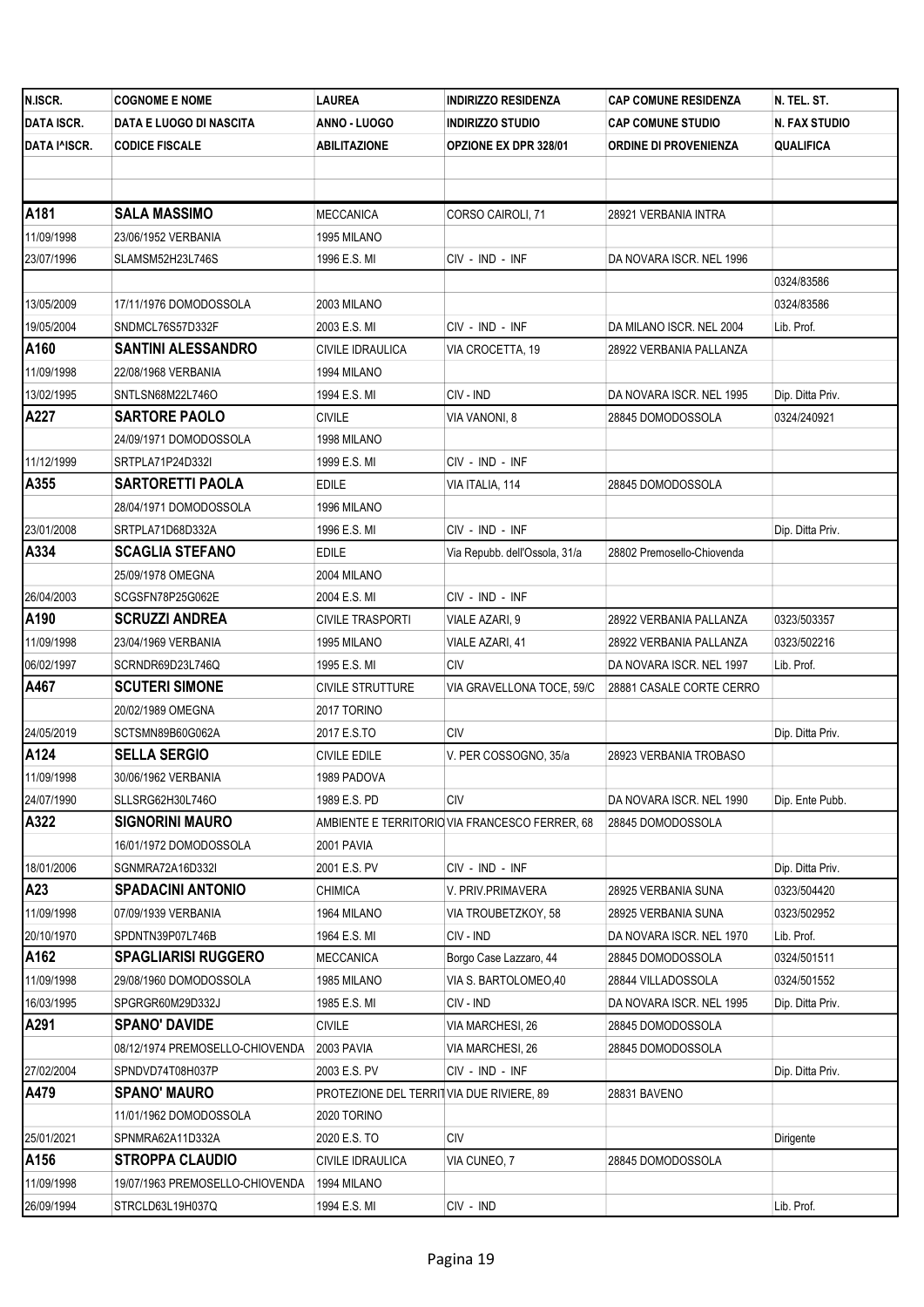| N.ISCR.           | <b>COGNOME E NOME</b>           | LAUREA                                  | <b>INDIRIZZO RESIDENZA</b>   | <b>CAP COMUNE RESIDENZA</b>                  | N. TEL. ST.      |
|-------------------|---------------------------------|-----------------------------------------|------------------------------|----------------------------------------------|------------------|
| <b>DATA ISCR.</b> | DATA E LUOGO DI NASCITA         | ANNO - LUOGO                            | <b>INDIRIZZO STUDIO</b>      | <b>CAP COMUNE STUDIO</b>                     | N. FAX STUDIO    |
| DATA I^ISCR.      | <b>CODICE FISCALE</b>           | ABILITAZIONE                            | <b>OPZIONE EX DPR 328/01</b> | <b>ORDINE DI PROVENIENZA</b>                 | QUALIFICA        |
|                   |                                 |                                         |                              |                                              |                  |
|                   |                                 |                                         |                              |                                              |                  |
| A143              | <b>STROPPA ROBERTO</b>          | CIV. DIF. DEL SUOLO                     | VIA SEMPIONE, 167            | 28865 CREVOLADOSSOLA                         | 0324/33523       |
| 11/09/1998        | 26/09/1965 PREMOSELLO-CHIOVENDA | 1993 MILANO                             |                              |                                              | 0324/340270      |
| 15/10/1993        | STRRRT65P26H037V                | 1993 E.S. MI                            | <b>CIV</b>                   | DA NOVARA ISCR. NEL 1993                     | Lib. Prof.       |
| A392              | <b>TACCHI FAUSTO</b>            | ELETTRICA                               | VIA ALLA VILLA D'OIRA, 2     | 28865 CREVOLADOSSOLA                         |                  |
|                   | 08/05/1984 DOMODOSSOLA          | 2009 MILANO                             |                              |                                              |                  |
| 23/06/2010        | TCCFST84E08D332W                | 2009 E.S. MI                            | <b>IND</b>                   |                                              |                  |
| A184              | <b>TACCHINI ANDREA</b>          | EDILE                                   | V. MAGGIORE, 9/A             | 28923 VERBANIA Località Unchio   0323/407461 |                  |
| 11/09/1998        | 07/08/1969 PREMOSELLO-CHIOVENDA | 1994 MILANO                             | PIAZZA ALDO MORO, 5          | 28921 VERBANIA INTRA                         | 0323/407461      |
| 27/11/1996        | TCCNDR69M07H037P                | 1994 E.S. MI                            | CIV - IND - INF              | DA NOVARA ISCR. NEL 1996                     | Lib. Prof.       |
| A455              | <b>TAMBORINI LUIGI</b>          | <b>ELETTROTECNICA</b>                   | VIA DUE RIVIERE, 1           | 28831 BAVENO                                 |                  |
| 15/07/1975        | 21/03/1946 BAVENO               | 1974 MILANO                             |                              |                                              |                  |
| 16/03/2018        | TMBLGU46C21A725W                | 1974 E.S. MI                            | CIV - IND - INF              | DA BERGAMO 17/09/1990                        | Lib. Prof.       |
| A335              | <b>TARTARI MOIRA</b>            | AMBIENTE E TERRITORIO VIA CRAVEGGIA, 79 |                              | 28859 TOCENO                                 |                  |
|                   | 25/03/1976 DOMODOSSOLA          | 2003 MILANO                             |                              |                                              |                  |
| 24/05/2006        | TRTMR076C65D332O                | 2003 E.S.MI                             | CIV - IND - INF              |                                              | Dip. Ente Pubb.  |
| A327              | <b>TARTARO FEDERICO</b>         | MECCANICA                               | VIA MARCONI, 9/1             | 28819 VIGNONE                                |                  |
|                   | 11/08/1971 VERBANIA             | 2000 MILANO                             |                              |                                              |                  |
| 22/02/2006        | TRTFRC71ML746O                  | 2001 E.S. MI                            | <b>IND</b>                   |                                              | Dip. Ditta Priv. |
| A456              | TENSA MOTTA IVAN                | EDILE ARCHITETTURA                      | ALPE QUAGGIONE, 4            | 28881 CASALE CORTE CERRO                     |                  |
|                   | 26/08/1988 BORGOMANERO (NO)     | 2016 MILANO                             |                              |                                              |                  |
| 16/03/2018        | TNSVNI88M26B019S                | 2017 E.S. MILANO                        | <b>CIV</b>                   |                                              | Lib. Prof.       |
| A367              | <b>TOGNA MASSIMO</b>            | <b>INGEGNERIA CIVILE</b>                | VIA PER STRESA, 46           | 28838 STRESA                                 |                  |
|                   | 12/10/1983 ARONA (NO)           | 2008 PAVIA                              |                              |                                              |                  |
| 21/01/2009        | TGNMSM83R12A4290                | 2008 E.S. PV                            | CIV                          |                                              | Dip. Ditta Priv. |
| A477              | <b>TOGNETTI SILVIA</b>          | CIVILE STRUTTURE                        | VIA AI MULINI, 22            | 28802 MERGOZZO                               |                  |
|                   | 31/08/1995 BORGOMANERO (NO)     | 2019 MILANO                             |                              |                                              |                  |
|                   | TGNSLV95M71B019C                | 2020 E.S.BO                             | <b>CIV</b>                   |                                              | Dipendente       |
| A488              | TONDETTA GIAN PAOLO             | INGEGNERIA DELLA SICU VIA SHOAH,4       |                              | 28831 BAVENO                                 |                  |
|                   | 21/05/1967 DOMODOSSOLA          | 2019 VA                                 |                              |                                              |                  |
| 28/01/2022        | TNDGPL67E21D332B                | 2021 E.S. CE                            | <b>IND</b>                   |                                              |                  |
| A324              | <b>TORELLI ALESSIA</b>          | AMBIENTE E TERRITORIO VIA CASALE, 26    |                              | 28881 CASALE CORTE CERRO                     |                  |
|                   | 15/03/1979 VERBANIA             | 2004 MILANO                             |                              |                                              |                  |
| 18/01/2006        | TRLLSS79C55L746Q                | 2005 E.S. MI                            | CIV - IND - INF              |                                              | Lib. Prof.       |
| A84               | <b>TORRI FABIO</b>              | <b>CIVILE EDILE</b>                     | VIA DEGLI ALPINI, 1/A        | 28831 BAVENO                                 | 0323/923588      |
| 11/09/1998        | 13/03/1958 ALZANO LOMBARDO (BG) | 1983 MILANO                             | CORSO GARIBALDI, 13          | 28831 BAVENO                                 | 0323/922769      |
| 26/11/1984        | TRRFBA58C13A246Y                | 1983 E.S. MI                            | CIV                          | DA NOVARA ISCR. NEL 1984                     | Lib. Prof.       |
| A442              | <b>TORRI STEFANO</b>            | <b>CIVILE STRUTTURE</b>                 | VIA DEGLI ALPINI, 1/A        | 28831 BAVENO                                 |                  |
|                   | 10/08/1989 VERBANIA             | 2015 MILANO                             |                              |                                              |                  |
| 19/01/2017        | TRRSFN89M10L746W                | 2016 E.S. PR                            | <b>CIV</b>                   |                                              | Dip. Ditta Priv. |
| A307              | TRAVAINI STEFANO                | <b>ELETTROTECNICA</b>                   | VIA CRUSINALLO, 3            | 28881 CASALE CORTE CERRO                     |                  |
| 26/11/2004        | 13/01/1968 OMEGNA               | 1995 PAVIA                              |                              |                                              |                  |
| 30/08/1999        | TRVSFN68A13G062F                | 1996 E.S. PV                            | CIV - IND - INF              | DA VARESE ISCR. NEL 1999                     | Lib. Prof.       |
| A423              | <b>TRESOLDI SILVIO</b>          | MECCANICA                               | VIA DELLE ROSE, 36           | 28833 BROVELLO CARPUGNINO 340/7626958        |                  |
|                   | 01/01/1957 MILANO               | 1982 MILANO                             |                              |                                              |                  |
| 23/06/2014        | TRSSLV57A01F205A                | 1982 E.S. MI                            |                              |                                              | Lib. Prof.       |
|                   |                                 |                                         |                              |                                              |                  |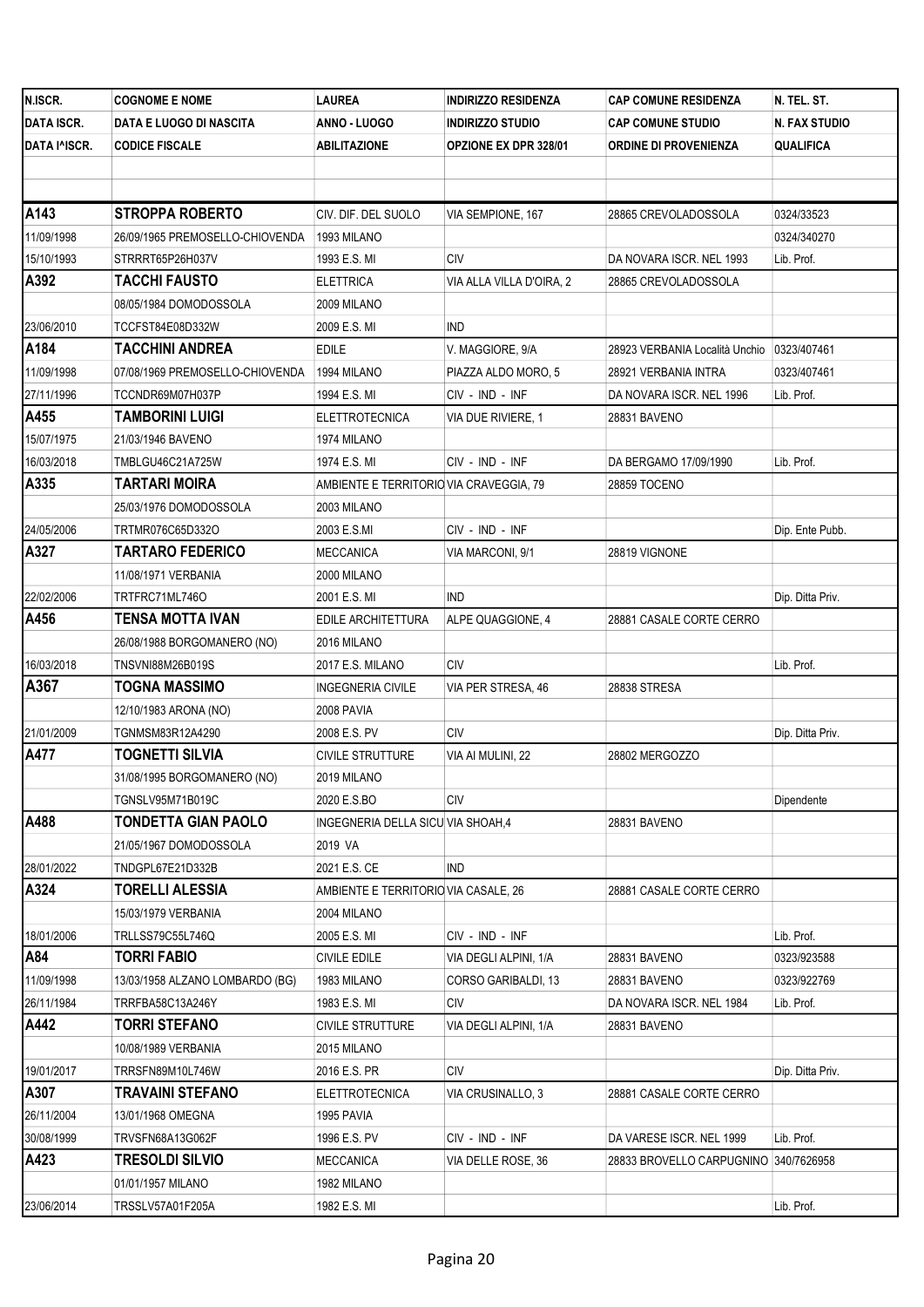| N.ISCR.           | <b>COGNOME E NOME</b>           | LAUREA             | <b>INDIRIZZO RESIDENZA</b>   | <b>CAP COMUNE RESIDENZA</b>  | N. TEL. ST.      |
|-------------------|---------------------------------|--------------------|------------------------------|------------------------------|------------------|
| <b>DATA ISCR.</b> | DATA E LUOGO DI NASCITA         | ANNO - LUOGO       | <b>INDIRIZZO STUDIO</b>      | <b>CAP COMUNE STUDIO</b>     | N. FAX STUDIO    |
| DATA I^ISCR.      | <b>CODICE FISCALE</b>           | ABILITAZIONE       | <b>OPZIONE EX DPR 328/01</b> | <b>ORDINE DI PROVENIENZA</b> | <b>QUALIFICA</b> |
| A250              | <b>UGLIETTI MAURO</b>           | TECNOLOGIE INDUST. | VIA BERGAMINA, 8             | 28925 VERBANIA SUNA          | 0323/835995      |
|                   | 24/04/1969 MILANO               | 1999 MILANO        |                              |                              | 0323/835472      |
| 09/05/2001        | GLTMRA69D24F205V                | 2000 E.S. MI       | IND - INF                    |                              | Ammnistratore    |
| A219              | VALLENZASCA ALBERTO             | MECCANICA          | V. Sempione Nord, 91/V       | 28838 STRESA                 | 02/86454205      |
|                   | 14/03/1949 BORGOMANERO (NO)     | 1974 MILANO        | VIA SALASCO, 5               | 20136 MILANO (MI)            | 02/86454088      |
| 01/02/1999        | VLLLRT49C14B019Q                | 1974 E.S. MI       |                              |                              | Dip. Ditta Priv. |
| A53               | <b>VALLESI GIANDOMENICO</b>     | CIVILE TRASPORTI   | CORSO DANTE, 50              | 28823 GHIFFA                 |                  |
| 11/09/1998        | 24/09/1951 DOMODOSSOLA          | 1976 PAVIA         |                              |                              |                  |
| 18/07/1977        | VLLGDM24P51D332S                | 1977 E.S. PV       | CIV - IND                    | DA NOVARA ISCR. NEL 1977     | Dip. Ente Pubb.  |
| A58               | <b>VASCONI PAOLO</b>            | ELETTROTECNICA     | VIA F. FILZI, 40             | 28921 VERBANIA INTRA         | 0323/403937      |
| 11/09/1998        | 03/03/1941 VERBANIA             | 1969 MILANO        |                              |                              | 0323/403937      |
| 01/08/1978        | VSCPLA41C03L746R                | 1969 E.S. MI       | <b>IND</b>                   | DA NOVARA ISCR. NEL 1978     | Lib. Prof.       |
| A186              | <b>VERCELLI SERGIO</b>          | <b>ELETTRONICA</b> | VIA 42 MARTIRI, 126/A        | 28900 VERBANIA               |                  |
| 11/09/1998        | 31/05/1960 PREMOSELLO-CHIOVENDA | 1996 MILANO        |                              |                              |                  |
| 16/01/1997        | VRCSRG60E31H037P                | 1996 E.S. MI       | CIV - IND - INF              | DA NOVARA ISCR. NEL 1997     | Dipendente       |
| A373              | <b>VERONESE CRISTIAN</b>        | CIVILE             | VICOLO ZARDETTI,1            | 28885 PIEDIMULERA            | 0324/83586       |
| 13/05/2009        | 06/01/1977 TIRANO (SO)          | 2004 MILANO        |                              |                              | 0324/83586       |
| 22/09/2004        | VRNCST77A06L175V                | 2004 E.S. MI       | CIV - IND - INF              | DA MILANO ISCR. NEL 2004     | Lib. Prof.       |
| A297              | <b>VERONESI MARCO</b>           | CIVILE EDILE       | VIA MULLER, 69               | 28921 VERBANIA INTRA         | 0323/403300      |
|                   | 13/01/1966 VERBANIA             | 2001 MILANO        | VIA CANNA, 9                 | 28921 VERBANIA INTRA         | 0323/517086      |
| 16/04/2004        | VRNMRC66A13L746Q                | 2003 E.S. MI       | CIV - IND - INF              |                              |                  |
| A328              | VICINI ANDREA                   | ELETTRONICA        | VIA TANE PARADISO, 60        | 28861 BACENO Fraz. Croveo    |                  |
|                   | 15/04/1972 DOMODOSSOLA          | 2000 MILANO        |                              |                              |                  |
| 22/02/2006        | VCNNDR72D15D332X                | 2000 E.S. MI       | CIV - IND - INF              |                              | L.P.             |
| A415              | VIDALI LUCA                     | CIVILE             | VIA PEDOLAZZI, 163           | 28883 GRAVELLLONA TOCE       |                  |
|                   | 26/04/1987 OMEGNA               | 2012 MILANO        |                              |                              |                  |
| 17/04/2013        | VDLLCU87D26G062R                | 2012 E.S. MI       | CIV                          |                              |                  |
| A478              | VILLANO GABRIEL                 | <b>CIVILE</b>      | VIA LUIGI EINADUI, 74/A      | 28845 DOMODOSSOLA            |                  |
|                   | 09/05/1992 BRIGA (Svizzera)     | 2019 PAVIA         |                              |                              |                  |
| 25/01/2021        | VLLGRL92E09Z133I                | 2019 E.S. PV       | CIV                          |                              | Dipendente       |
| A201              | <b>VON ARX CLAUDIO</b>          | AERONAUTICA        | VIA A. MANZONI, 43           | 28844 PALLANZENO             |                  |
| 11/09/1998        | 03/11/1952 DOMODOSSOLA          | 1978 MILANO        |                              |                              |                  |
| 13/01/1998        | VNRCLD52S03D332O                | 1978 E.S. MI       | IND                          |                              |                  |
| A348              | <b>ZANETTA MARINA</b>           | BIOMEDICA          | VIA BERTARELLO, 3/E          | 28831 BAVENO                 |                  |
|                   | 21/08/1979 VERBANIA             | 2006 MILANO        |                              |                              |                  |
| 16/05/2007        | ZNTMRN79M61L746Y                | 2006 E.S. MI       | CIV - IND - INF              |                              | Dipendente       |
| A47               | <b>ZANETTA VALTER</b>           | <b>CIVILE</b>      | VIA INNOCENZO IX, 7          | 28861 BACENO                 | 0324/62004       |
| 11/09/1998        | 11/04/1951 DOMODOSSOLA          | 1976 TORINO        | VIA ROMA, 11                 | 28861 BACENO                 | 0324/62004       |
| 15/07/1976        | ZNTVTR51D11D332M                | 1976 E.S. TO       | CIV - IND                    | DA NOVARA ISCR. NEL 1976     | Lib. Prof.       |
| A372              | <b>ZANONI FABIO</b>             | EDILE              | VIA UMBERTO I°, 9            | 28825 Cavaglio S. Donnino    |                  |
|                   | 24/08/1984 VERBANIA             | 2008 MILANO        |                              |                              |                  |
| 15/04/2009        | ZNNFBA84M24L746E                | 2008 E.S. MI       | CIV                          |                              | Dipendente       |
|                   |                                 |                    |                              |                              |                  |
|                   |                                 |                    |                              |                              |                  |
|                   |                                 |                    |                              |                              |                  |
|                   |                                 |                    |                              |                              |                  |
|                   |                                 |                    |                              |                              |                  |